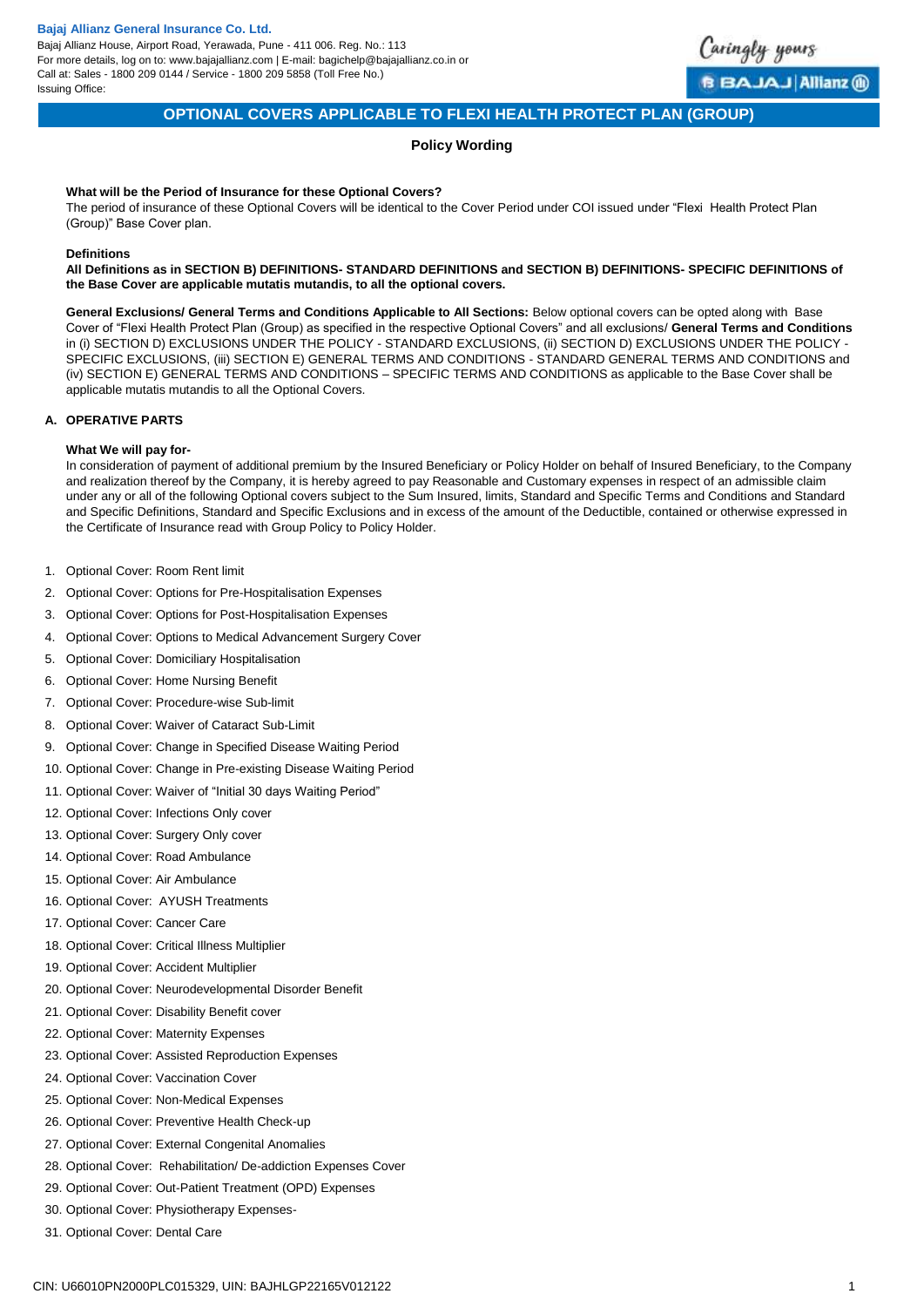Bajaj Allianz House, Airport Road, Yerawada, Pune - 411 006. Reg. No.: 113 For more details, log on to: www.bajajallianz.com | E-mail: bagichelp@bajajallianz.co.in or Call at: Sales - 1800 209 0144 / Service - 1800 209 5858 (Toll Free No.) Issuing Office:



**B BAJAJ Allianz @** 

# **OPTIONAL COVERS APPLICABLE TO FLEXI HEALTH PROTECT PLAN (GROUP)**

- 32. Optional Cover: Out-patient [Mental Illness Treatment Cover](#page-38-0)
- 33. [Optional Cover: Vision Expenses Cover](#page-39-0)
- 34. [Optional Cover: Refractive Error Correction Expenses](#page-40-0)
- 35. [Optional Cover: Cost of Prescribed External Medical Aid](#page-41-0)
- 36. [Optional Cover: Compassionate Visit](#page-42-0)
- 37. [Optional Cover: Cumulative Bonus](#page-43-0)
- 38. [Optional Cover : Sum Insured Reinstatement](#page-44-0)
- 39. [Optional Cover: Recharge Benefit](#page-45-0)
- 40. [Optional Cover: International Cover –](#page-46-0) emergency care only
- 41. [Optional Cover: Corporate Buffer](#page-47-0)
- 42. Optional Cover: HIV [Anti retroviral Therapy](#page-48-0)
- 43. [Optional Cover: Gender Reassignment Treatment](#page-49-0)
- 44. [Optional Cover: Wellness Services](#page-50-0)
- <span id="page-1-0"></span>45. [Optional Cover: Wellbeing Benefits](#page-52-0)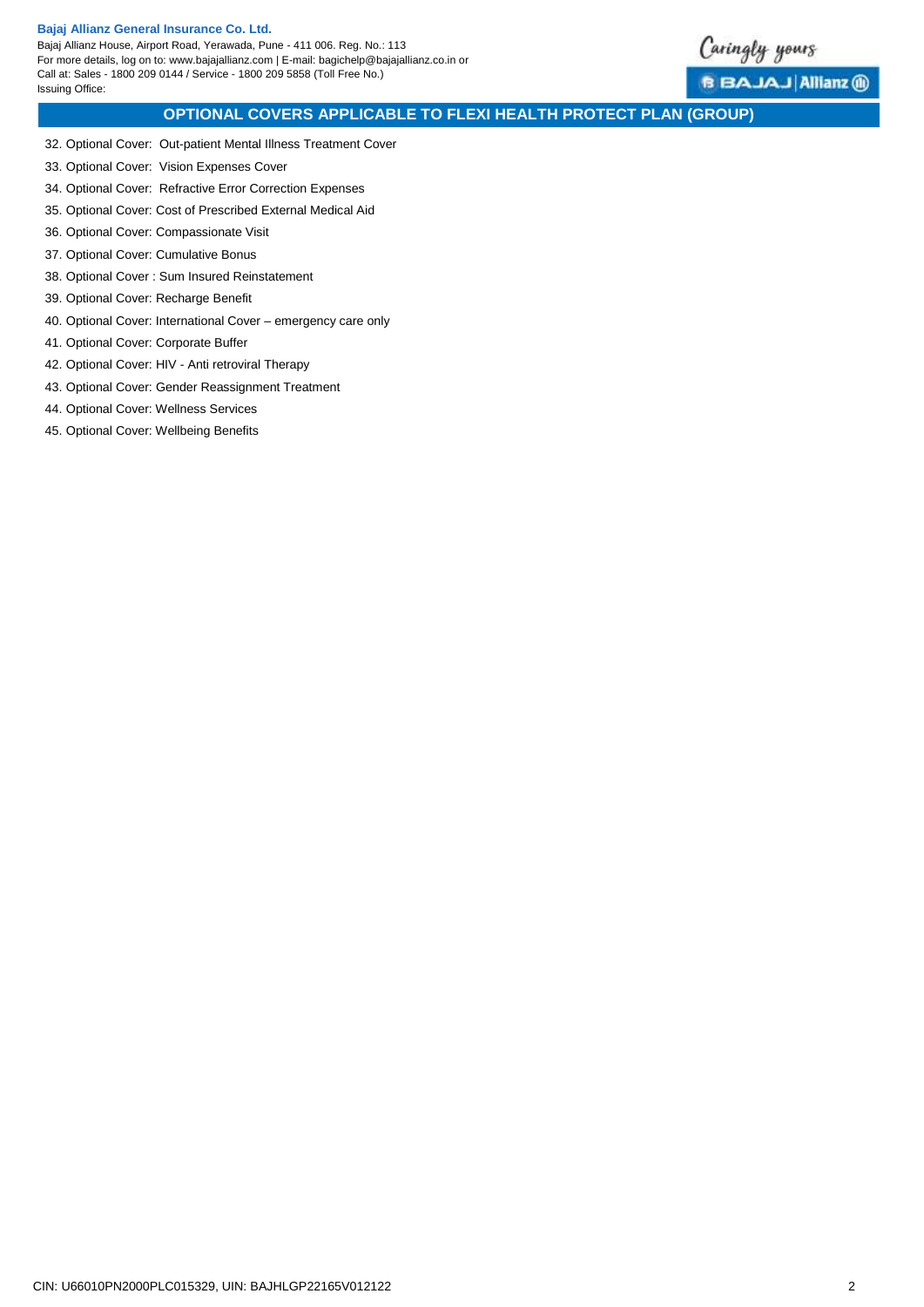

# **OPTIONAL COVERS APPLICABLE TO FLEXI HEALTH PROTECT PLAN (GROUP)**

### **Optional Cover: Room Rent limit**

If this cover is opted, then the selected option as specified on Certificate of Insurance shall be considered as Room Rent limit for any expenses incurred on Hospitalisation under the Base Cover

### **Options for Room Rent Limit**

Option 1. Actual Room Rent up to Single Private room

- Option 2. Actual Room Rent up to Twin Sharing
- Option 3. Actual Room Rent in General ward
- Option 4. 0.5% of SI max up to 2500
- Option 5. 1% of SI max up to 5000
- Option 6. 1.5% of SI max 7500 Option 7. 2% of SI max up to 7500

# **Options for Deductions**

Option 1: Proportionate deductions:

- In case of admission to a room at rates /eligibility exceeding the opted limits, the reimbursement of all other expenses incurred at the Hospital, with the exception of cost of Pharmacy/medicines, consumables, implants, medical devices & diagnostics, shall be payable in the same proportion as the admissible rate per day bears to the actual rate per day of Room Rent charges
- Proportionate deductions shall not apply in respect of Hospitals which do not follow differential billings or for expenses in respect of which differential billing is not adopted based on the room category.
- Proportionate deductions shall not apply for ICU charges in case of admission to ICU.

### Option 2: Capping on Room Charges only:

If the Insured Beneficiary avails admission in a room category higher than the eligible category, then the room charges will be capped at Room Rent limit opted and rest all customary and reasonable admissible Medical Expenses will be paid at actual.

### **Definition of Room Rent Limits**

- Single Private Room: means a single occupancy air-conditioned room with an attached washroom/toilet. Such room must be the most economical of all accommodation available as single occupancy in that Hospital and excludes a suite.
- Twin Sharing Room: means a Hospital room with two or more patient beds. Such room must be the most economical of all shared accommodation available.
- General Ward It is a common unit where patients who are admitted share the same room. Facilities are catered as per patient's diagnosis, age, comfort and other essential factors.

This Optional Cover can be opted with Base Cover 1 Medical Expenses Insurance and Base Cover 3 Top Up Plans.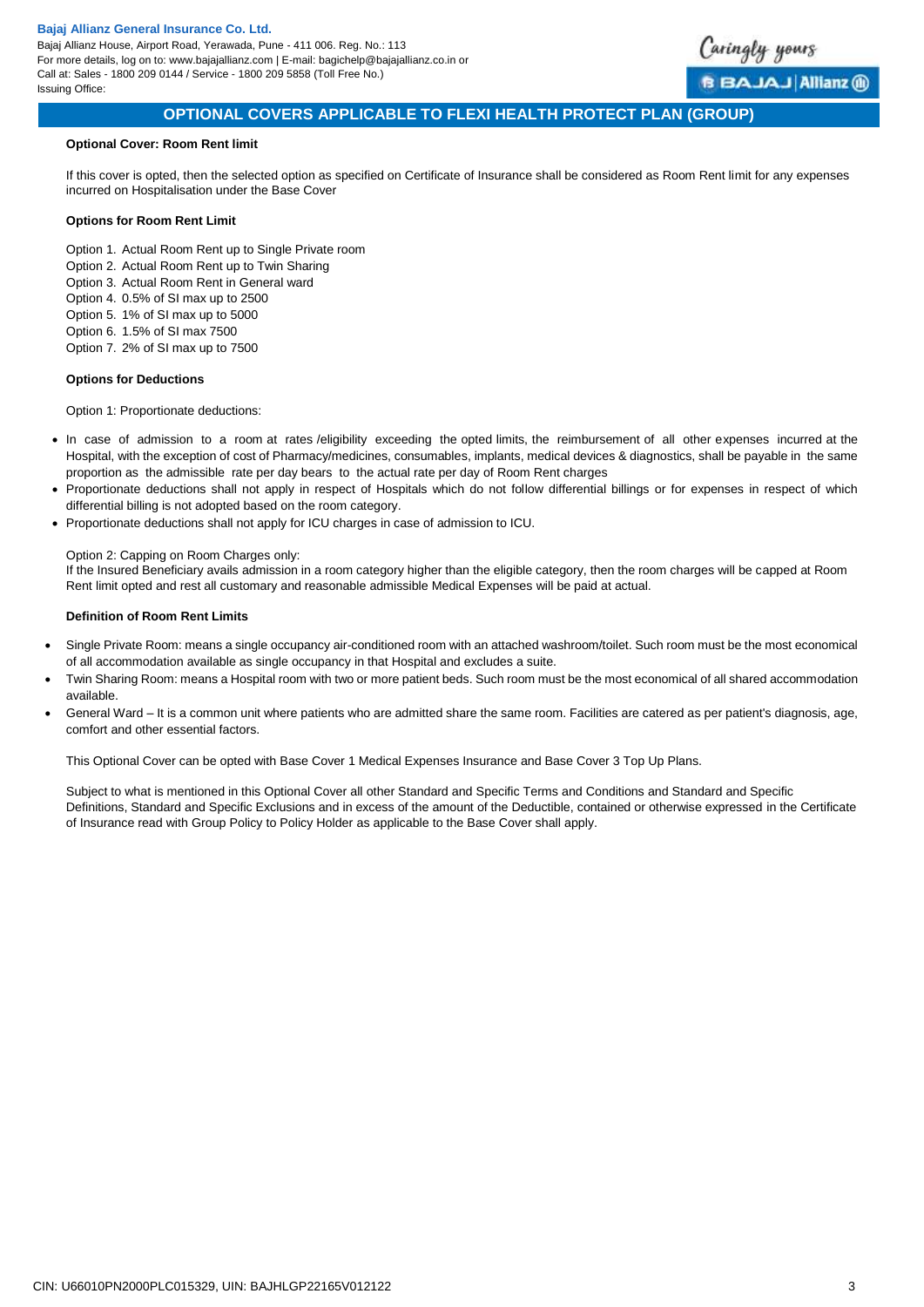

# **OPTIONAL COVERS APPLICABLE TO FLEXI HEALTH PROTECT PLAN (GROUP)**

### <span id="page-3-0"></span>**Optional Cover: Options for Pre-Hospitalisation Expenses**

If this cover is opted, then the Pre-Hospitalisation Period specified on Certificate of Insurance shall be considered instead of 60 days Pre-Hospitalisation mentioned in the Base Cover.

<span id="page-3-1"></span>This Optional Cover can be opted with Base Cover 1: Medical Expenses Insurance and Base Cover 3: Top Up Plans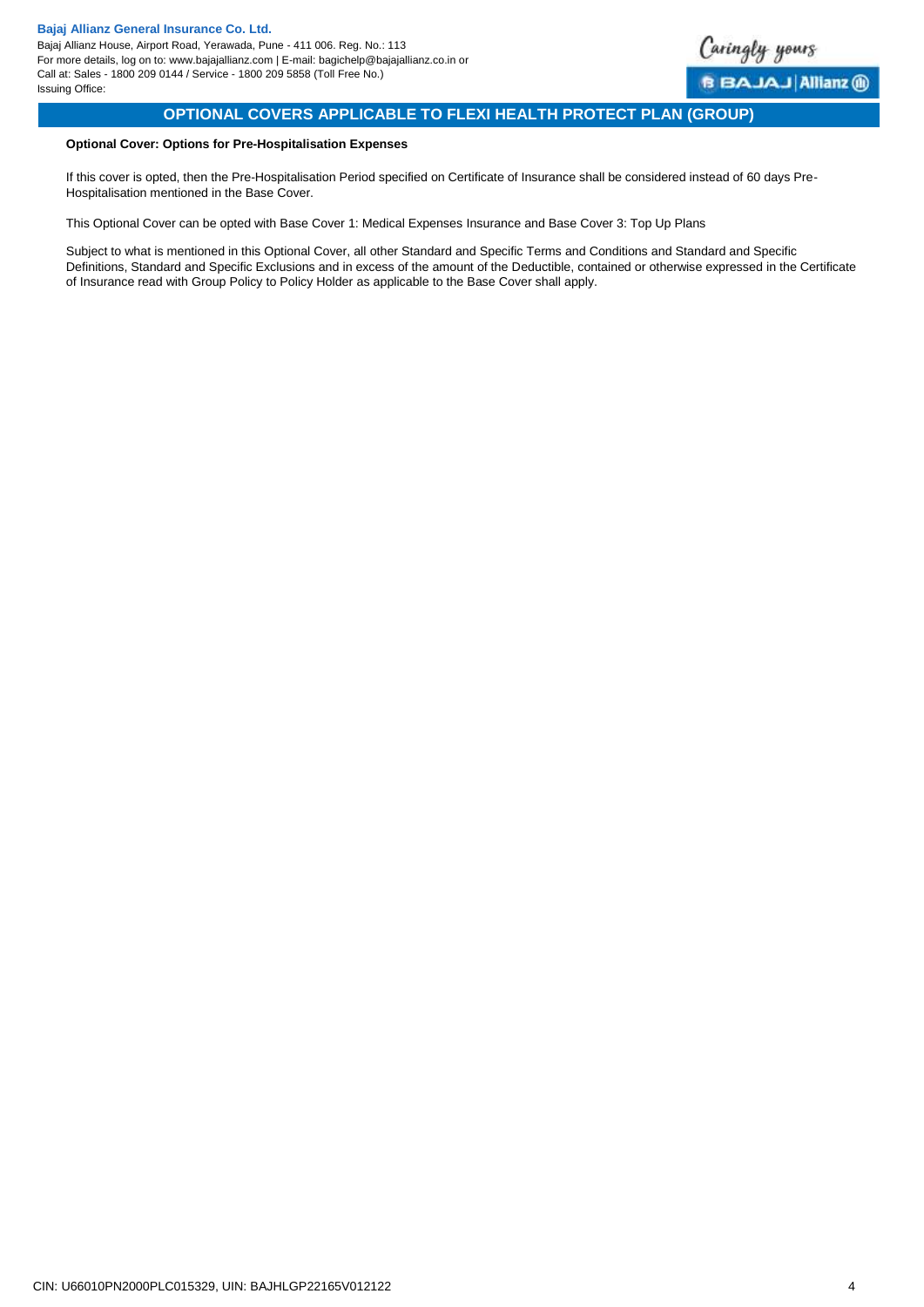

# **OPTIONAL COVERS APPLICABLE TO FLEXI HEALTH PROTECT PLAN (GROUP)**

# **Optional Cover: Options for Post-Hospitalisation Expenses**

If this cover is opted, then the Post-Hospitalisation Period specified on Certificate of Insurance shall be considered instead of 90 days Post-Hospitalisation mentioned in the Base Cover.

<span id="page-4-0"></span>This Optional Cover can be opted with Base Cover 1: Medical Expenses Insurance and Base Cover 3: Top Up Plans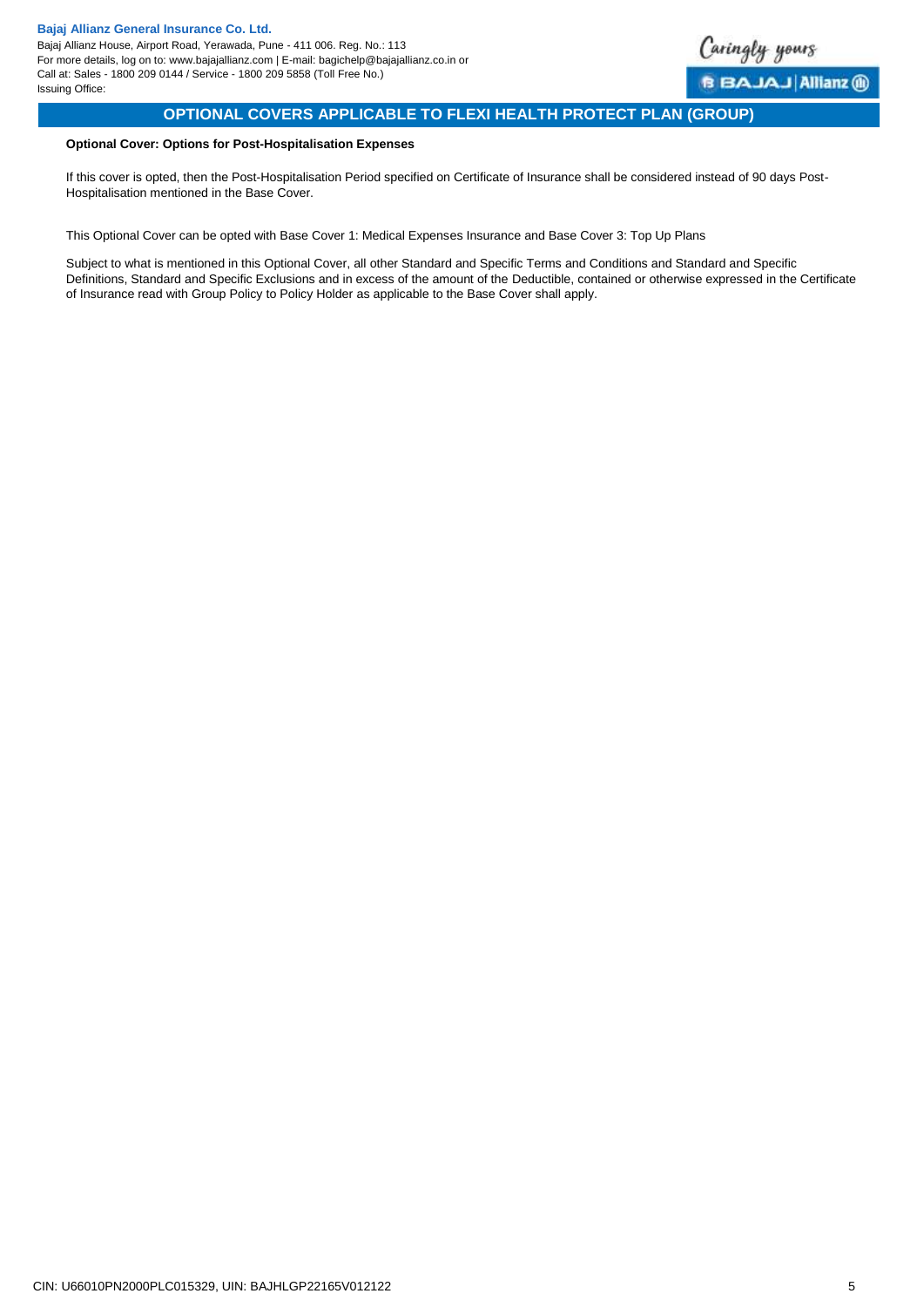

# **OPTIONAL COVERS APPLICABLE TO FLEXI HEALTH PROTECT PLAN (GROUP)**

### **Optional Cover: Options to Medical Advancement Surgery Cover**

If this cover is opted, then Medical Advancement Surgeries (listed in Annexure III) limit as specified on Certificate of Insurance shall be considered instead of 25% of Sum Insured mentioned in the Base Cover

#### **Options for Sum Insured Limits**

Option 1. 50% of Sum Insured Option 2. Up to Sum Insured

This Optional Cover can be opted with Base Cover 1: Medical Expenses Insurance and Base Cover 3: Top Up Plans

Subject to what is mentioned in this Optional Cover, all other Standard and Specific Terms and Conditions and Standard and Specific Definitions, Standard and Specific Exclusions and in excess of the amount of the Deductible, contained or otherwise expressed in the Certificate of Insurance read with Group Policy to Policy Holder as applicable to the Base Cover shall apply.

Medical Advancement Surgeries (as listed in Annexure III)

- 1. Uterine Artery Embolization and HIFU
- 2. Balloon Sinuplasty
- 3. Deep Brain stimulation
- 4. Oral chemotherapy
- 5. Immunotherapy- Monoclonal Antibody to be given as injection
- 6. Intra vitreal injections<br>7. Robotic surgeries
- Robotic surgeries
- 8. Stereotactic radio surgeries
- 9. Bronchical Thermoplasty
- 10. Vaporisation of the prostrate (Green laser treatment or holmium laser treatment)
- 11. IONM -(Intra Operative Neuro Monitoring)
- <span id="page-5-0"></span>12. Stem cell therapy: Hematopoietic stem cells for bone marrow transplant for haematological conditions to be covered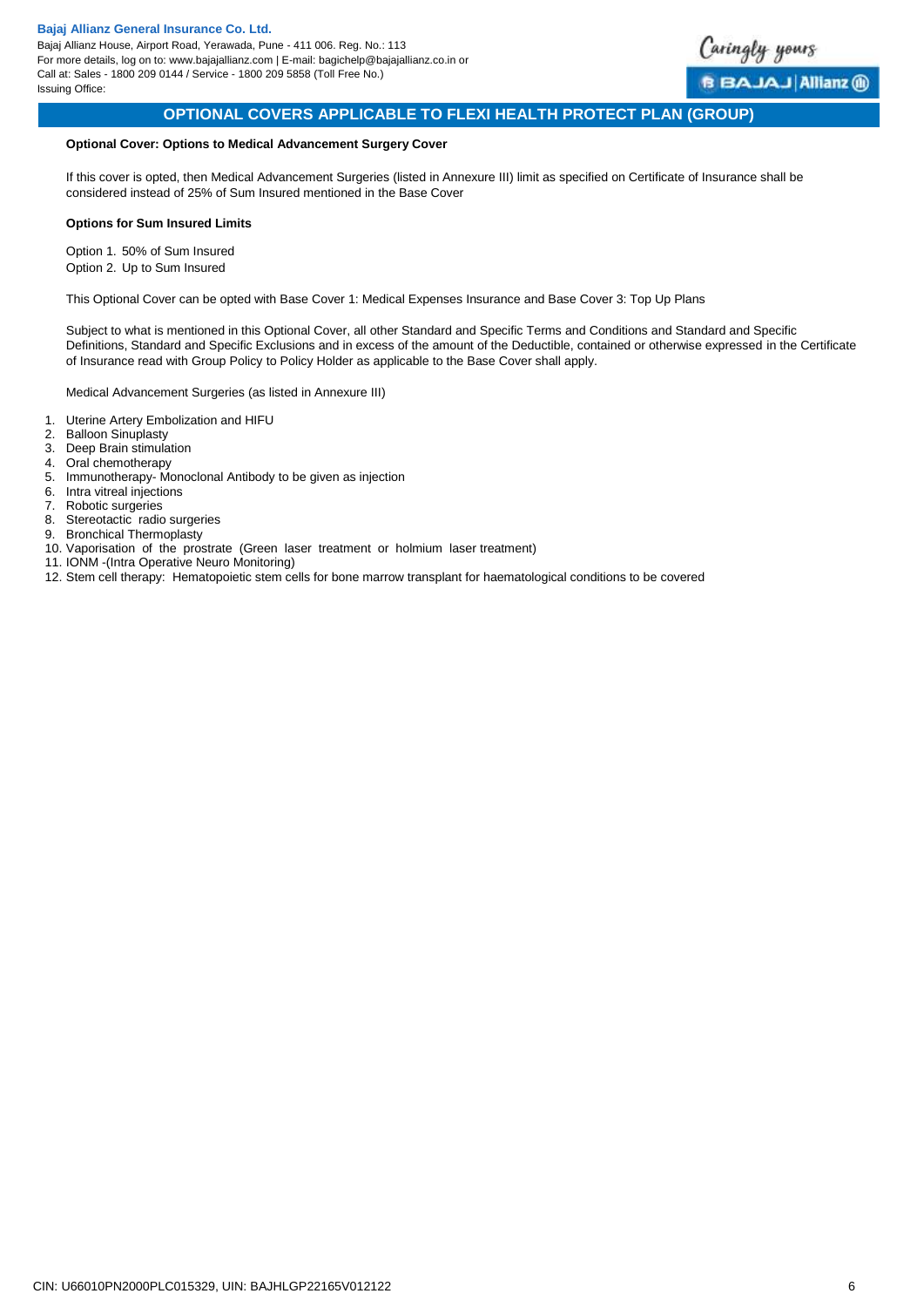Bajaj Allianz House, Airport Road, Yerawada, Pune - 411 006. Reg. No.: 113 For more details, log on to: www.bajajallianz.com | E-mail: bagichelp@bajajallianz.co.in or Call at: Sales - 1800 209 0144 / Service - 1800 209 5858 (Toll Free No.) Issuing Office:



# **OPTIONAL COVERS APPLICABLE TO FLEXI HEALTH PROTECT PLAN (GROUP)**

### **Optional Cover: Domiciliary Hospitalisation**

If this cover is opted, We will pay Reasonable and Customary expenses incurred by You on medical treatment as per **Sum Insured Limit specified in Certificate of Insurance** for Illness or Injury sustained or contracted during the Cover Period, which in the normal course, would require care and treatment at a Hospital but, on the advice of the attending Medical Practitioner, is taken whilst confined at home under any of the following circumstances

- i. The condition of the patient is such that he/she is not in a condition to be moved to a Hospital, or
- ii. The patient takes treatment at home on account of non-availability of room in a Hospital.

Specific exclusions: The following shall not be covered:

- Treatment of less than 3 days
- Asthma, Bronchitis, Tonsillitis and Upper Respiratory Tract infection including Laryngitis and Pharyngitis, Cough and Cold, Influenza,
- Arthritis, Gout and Rheumatism,
- Chronic Nephritis and Nephritic Syndrome,
- Diarrhoea and all type of Dysenteries including Gastroenteritis,
- Diabetes Mellitus and Insipidus,
- Epilepsy,
- Hypertension,
- Psychiatric or Psychosomatic Disorders of all kinds,
- Bacterial and Viral Infections
- Pyrexia of unknown origin
- Vector-borne diseases

<span id="page-6-0"></span>This Optional Cover can be opted with Base Cover 1: Medical Expenses Insurance and Base Cover 3: Top Up Plans.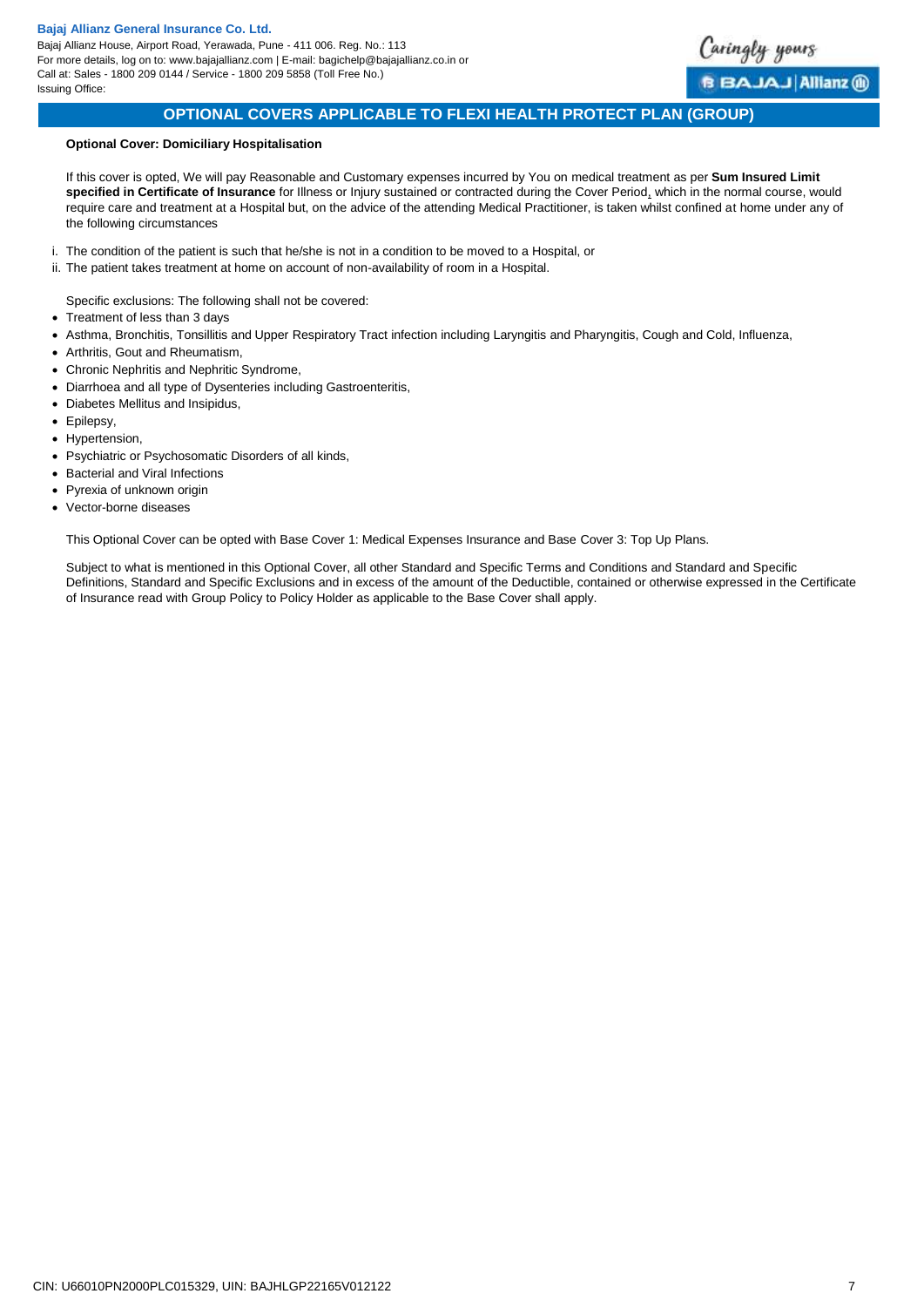Bajaj Allianz House, Airport Road, Yerawada, Pune - 411 006. Reg. No.: 113 For more details, log on to: www.bajajallianz.com | E-mail: bagichelp@bajajallianz.co.in or Call at: Sales - 1800 209 0144 / Service - 1800 209 5858 (Toll Free No.) Issuing Office:



# **OPTIONAL COVERS APPLICABLE TO FLEXI HEALTH PROTECT PLAN (GROUP)**

### **Optional Cover: Home Nursing Benefit**

If this cover is opted, We will pay fixed weekly benefit amount for actual number of weeks if a Registered Nurse is engaged to take care of the Insured Beneficiary subject to **maximum number of weeks and Sum Insured limit per week as mentioned in the Certificate of Insurance.**

The benefit would be payable subject to all the below conditions,

- a. Home Nursing must be recommended by Medical Practitioner stating reason for providing Nursing Care at Home.
- b. The benefit will not be paid for more than 25 weeks per Cover Period.
- c. The claim is triggered due to a prior Hospitalisation within preceding 30 days
- d. Claim for Home Nursing shall be paid only if we have accepted a Claim for In-patient Treatment under the Base Cover and in respect of the same Hospitalisation
- e. The Insured Beneficiary is unable to perform 3 out of below 6 activities due to illness / injury that had lead to the above mentioned Hospitalisation i. Washing: the ability to wash in the bath or shower (including getting into and out of the shower) or wash satisfactorily by other means and maintain an adequate level of cleanliness and personal hygiene.
	- ii. Dressing: the ability to put on, take off, secure and unfasten all garments and, as appropriate, any braces, artificial limbs or other Surgical **Appliances**
	- iii. Transferring: the ability to move from a lying position in a bed to a sitting position in an upright chair or wheel chair and vice versa.
	- iv. Toileting: the ability to use the lavatory or otherwise manage bowel and bladder functions so as to maintain a satisfactory level of personal hygiene.
	- v. Feeding: the ability to feed oneself, food from a plate or bowl to the mouth once food has been prepared and made available.
	- vi. Mobility: the ability to move indoors from room to room on level surfaces at the normal place of residence.

<span id="page-7-0"></span>This Optional Cover can be opted with any of the 4 base covers.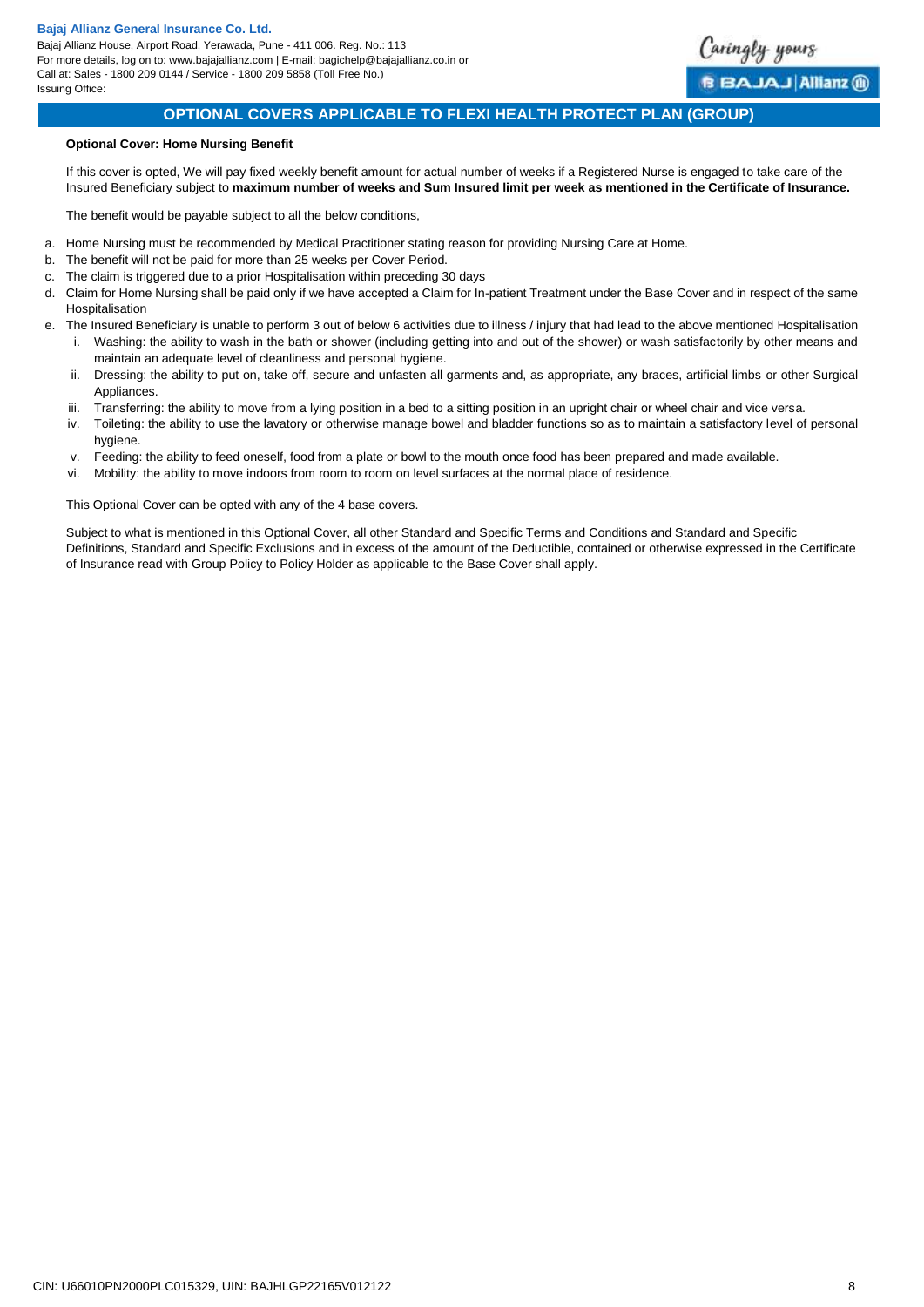Bajaj Allianz House, Airport Road, Yerawada, Pune - 411 006. Reg. No.: 113 For more details, log on to: www.bajajallianz.com | E-mail: bagichelp@bajajallianz.co.in or Call at: Sales - 1800 209 0144 / Service - 1800 209 5858 (Toll Free No.) Issuing Office:



# **OPTIONAL COVERS APPLICABLE TO FLEXI HEALTH PROTECT PLAN (GROUP)**

### **Optional Cover: Procedure-wise Sub-limit**

If this cover is opted, We shall limit the claim arising out of Hospitalization event including Pre and Post Hospitalization leading to Procedures including its complications up to sub-limits as mentioned in below table provided that claim(s) is admissible as "In-patient Hospitalisation Treatment" under this policy.

| Procedure wise Sub-limit (Per Year unless specified)     | Option 1 | Option 2 | Option 3 | Option 4 |
|----------------------------------------------------------|----------|----------|----------|----------|
| Coronary Artery Bypass Grafting CABG                     | 1,50,000 | 1,20,000 | 80,000   | 65,000   |
| Valve Replacement                                        | 1,50,000 | 1,20,000 | 80,000   | 65,000   |
| Percutaneous Transluminal Coronary Angioplasty PTCA (per |          |          |          |          |
| event hospitalisation)                                   | 1,30,000 | 1,00,000 | 70,000   | 50,000   |
| Total Knee Replacement (per event hospitalisation)       | 1,30,000 | 1,00,000 | 70,000   | 50,000   |
| <b>Total Hip Replacement</b>                             | 1,30,000 | 1,00,000 | 70,000   | 50,000   |
| Arthroscopic surgeries                                   | 1,30,000 | 1,00,000 | 70,000   | 50,000   |
| Cholecystectomy                                          | 35,000   | 25,000   | 20,000   | 20,000   |
| Kidney Stone Removal (incl. DJ Stent Removal)            | 35,000   | 30,000   | 25,000   | 20,000   |
| Appendectomy                                             | 30,000   | 25,000   | 20,000   | 15,000   |
| Hysterectomy                                             | 30,000   | 25,000   | 20,000   | 15,000   |
| Fistulectomy                                             | 30,000   | 25,000   | 20,000   | 15,000   |
| Septoplasty                                              | 30,000   | 25,000   | 20,000   | 15,000   |
| Hernia Repair                                            | 30,000   | 20,000   | 15,000   | 15,000   |
| Haemorrhoidectomy                                        | 25,000   | 20,000   | 15,000   | 15,000   |
| Tymnpanoplasty                                           | 25,000   | 20,000   | 15,000   | 15,000   |
| Arthroscopy                                              | 25,000   | 20,000   | 10,000   | 10,000   |
| Cataract (one eye)                                       | 35,000   | 25,000   | 20,000   | 15,000   |
| Tonsillectomy                                            | 20,000   | 15,000   | 10,000   | 10,000   |
| Dialysis (per session)                                   | 5,000    | 4,000    | 2,000    | 2,000    |

**Note:**

 The sub-limits specified on Certificate of Insurance shall be applicable to your Base policy "In-patient Hospitalisation Treatment" expenses provided such sub-limits do not exceed the Base Cover Sum Insured.

- The sub-limits specified on Certificate of Insurance shall be including pre-Hospitalisation and post Hospitalisation expenses.
- Co-payment would not be applicable on claims for illness categories on which sub-limits are applicable.
- If this cover is opted, then the lower of sub-limit mentioned for cataract as per Section E- 36) Cost sharing of the Base Cover Policy Wordings or the above mentioned limit shall be applicable.

<span id="page-8-0"></span>This Optional Cover can be opted with Base Cover 1: Medical Expenses Insurance and Base Cover 3: Top Up Plans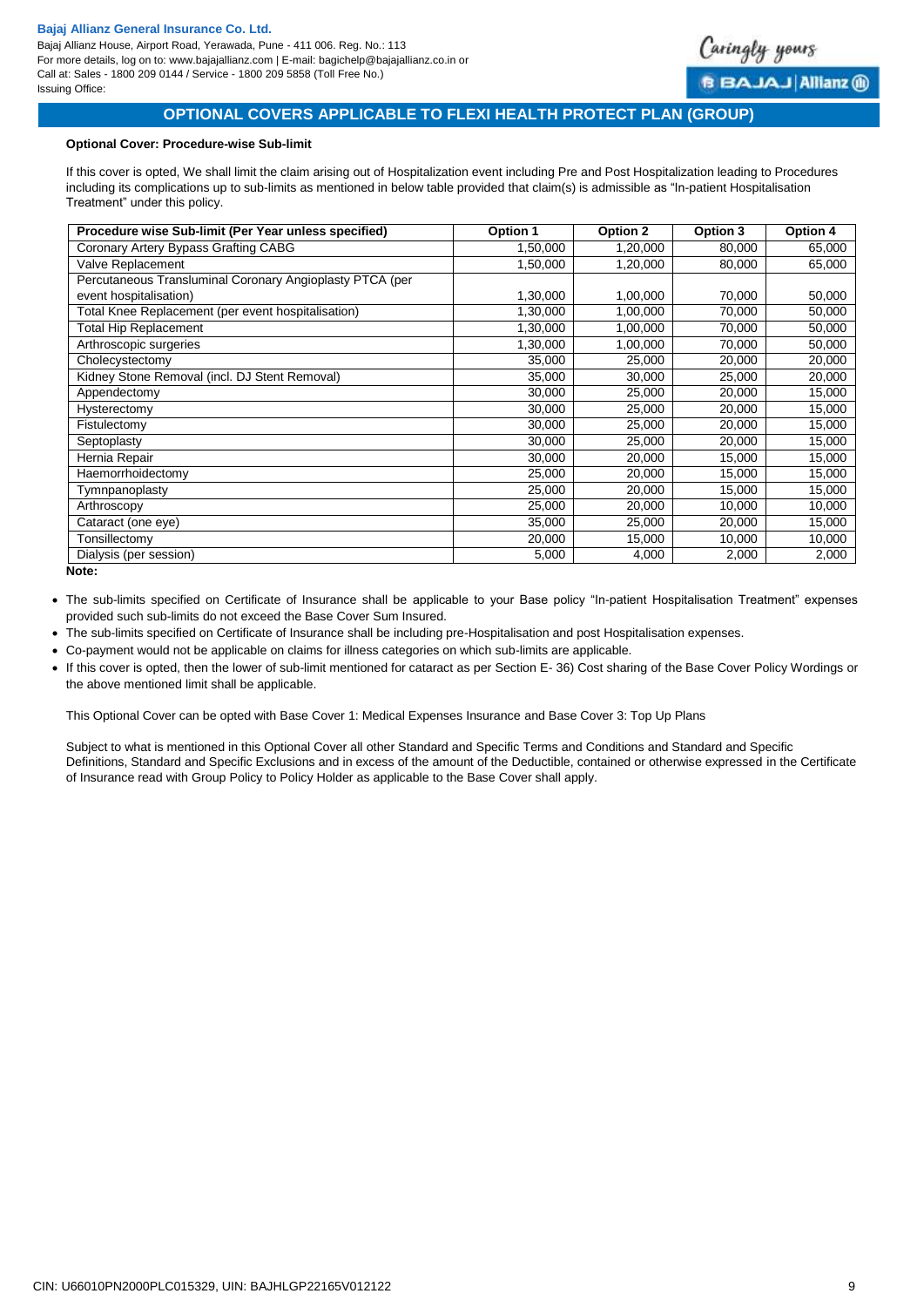<span id="page-9-0"></span>

# **OPTIONAL COVERS APPLICABLE TO FLEXI HEALTH PROTECT PLAN (GROUP)**

### **Optional Cover: Waiver of Cataract Sub-Limit**

If this cover is opted, then we shall waive off cataract sublimit as per Section E- 36) Cost sharing of the Base over Policy Wordings, which reads as "Our obligation to make payment in respect of surgeries for cataracts (after the expiry of the 24 months period referred to in *Exclusion I, 2*) *above, shall be restricted to 20% of the Sum Insured for each eye, subject to maximum of Rs 1,00,000/- for each of You.*"

And We will pay the You, Reasonable and Customary Medical Expenses incurred *in respect of surgeries for cataracts* as per actual or up to Sum Insured as mentioned in Certificate of Insurance.

This Optional Cover can be opted with Base Cover 1: Medical Expenses Insurance and Base Cover 3: Top Up Plans.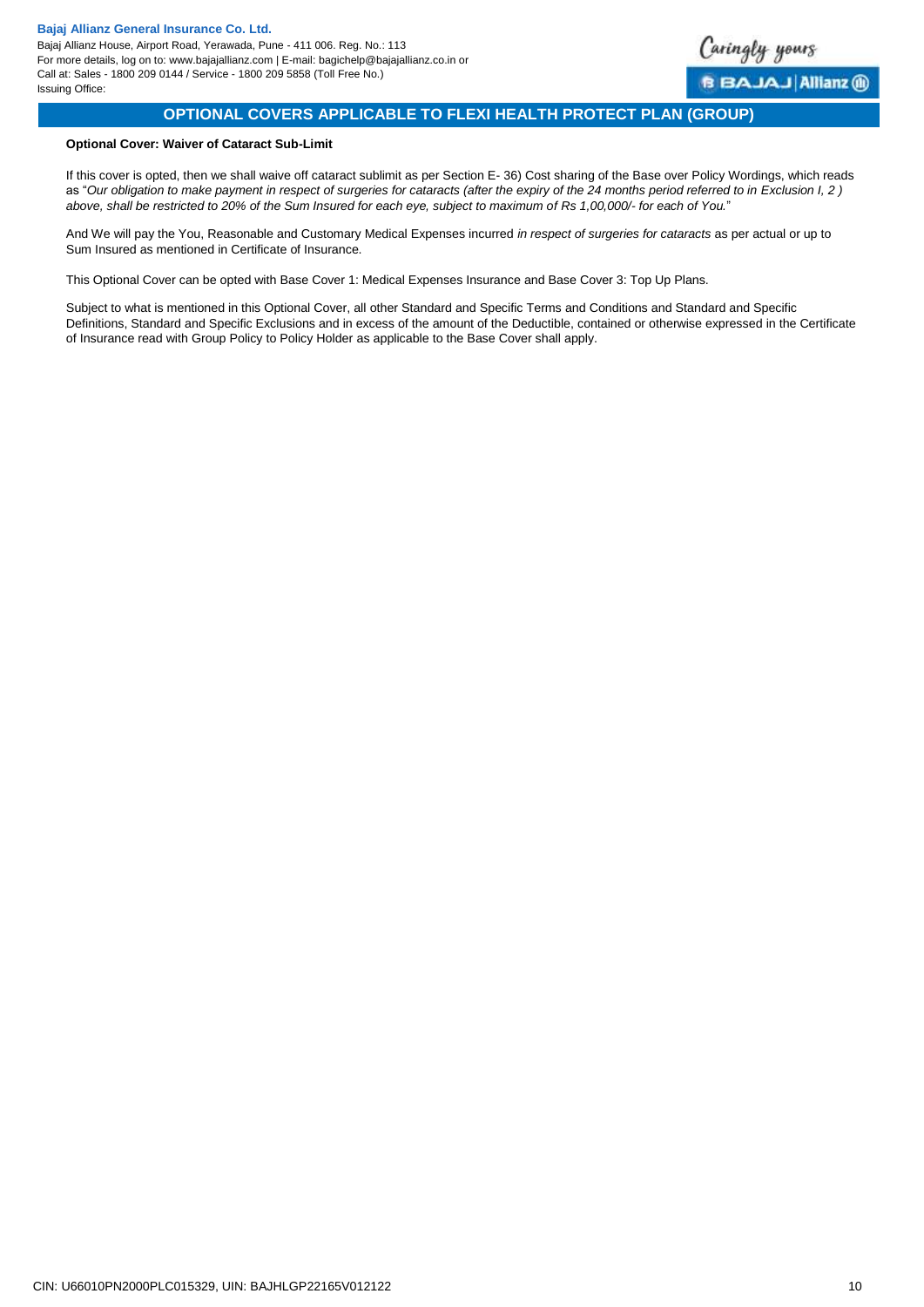

<span id="page-10-0"></span>BAJAJ Allianz (ii)

# **OPTIONAL COVERS APPLICABLE TO FLEXI HEALTH PROTECT PLAN (GROUP)**

# **Optional Cover: Change in Specified Disease Waiting Period**

If this cover is opted, then the Specified Disease Waiting Period stated in Certificate of Insurance shall be considered instead of the 24 months Waiting Period mentioned under the base cover exclusions.

#### **Options for Waiting Periods**

Option 1. No Waiting Option 2. 12 months Option 3. 36 months Option 4. 48 months

Note- If this Optional Cover is opted, then Waiting Period under (Excl. 02) will be modified for the purpose of this exclusion as per option selected.

This Optional Cover can be opted with any of the 4 base covers.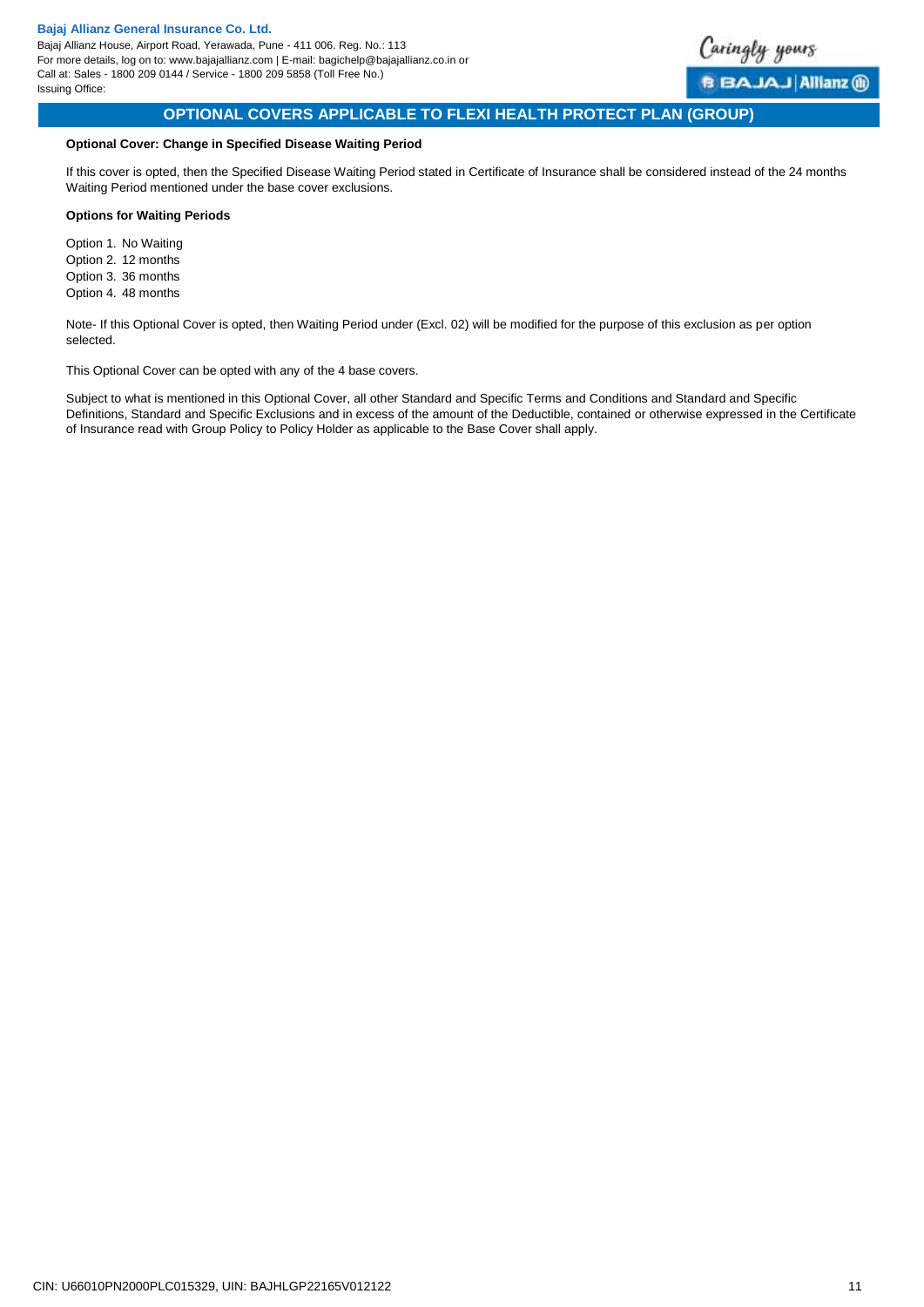

**BBAJAJAIIianz** @

# **OPTIONAL COVERS APPLICABLE TO FLEXI HEALTH PROTECT PLAN (GROUP)**

# **Optional Cover: Change in Pre-existing Disease Waiting Period**

If this cover is opted, then selected option as specified in Certificate of Insurance shall be considered as Pre-existing Disease Waiting Period instead of the 36 months Waiting Period mentioned under the base cover exclusions

### **Options for Waiting Periods**

Option 1. No Waiting Option 2. 12 months Option 3. 24 months Option 4. 48 months

Note- If this Optional Cover is opted, then Waiting Period under (Excl. 01) will be changed for the purpose of this exclusion as per option selected.

This Optional Cover can be opted with any of the 4 base covers.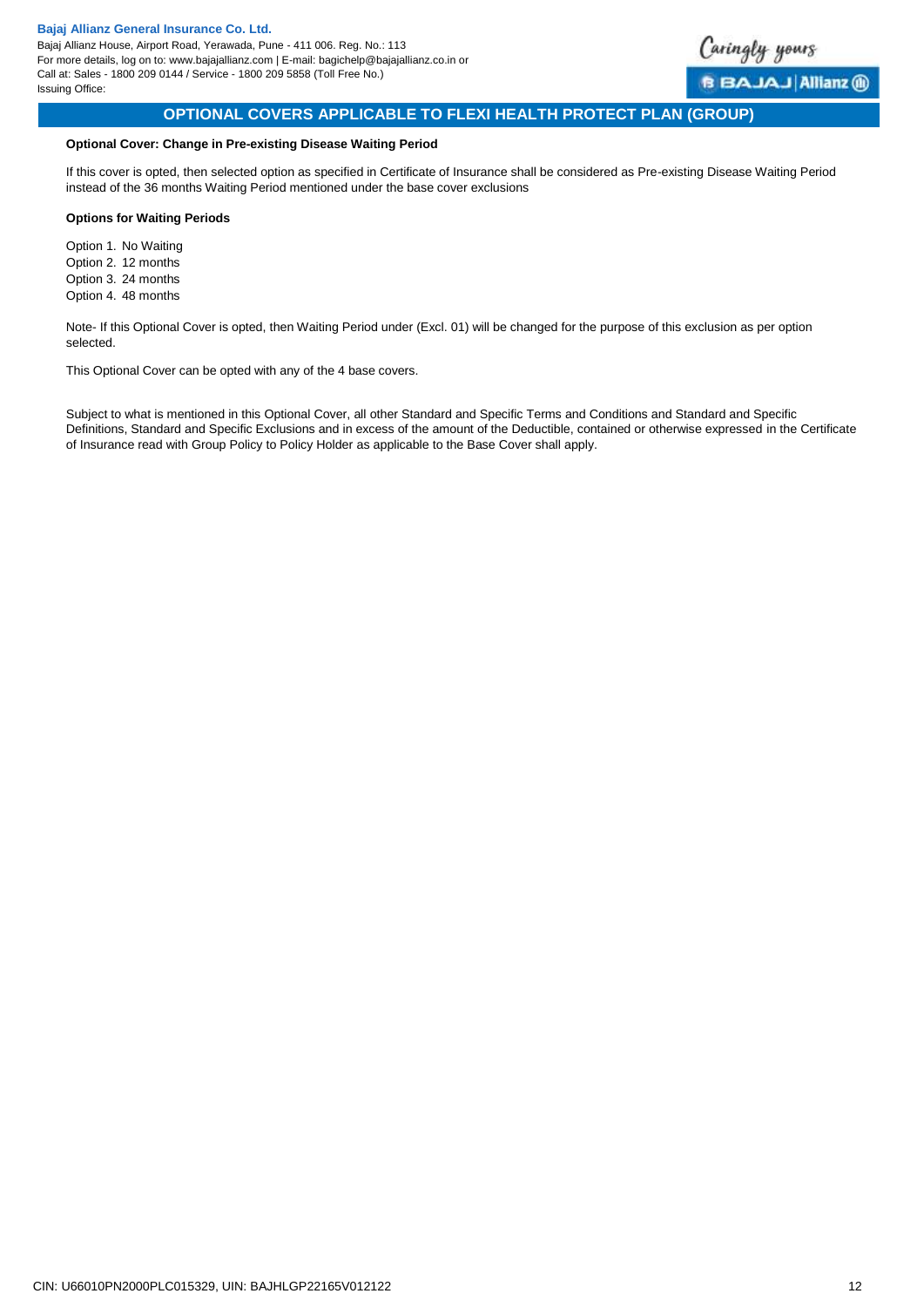Bajaj Allianz House, Airport Road, Yerawada, Pune - 411 006. Reg. No.: 113 For more details, log on to: www.bajajallianz.com | E-mail: bagichelp@bajajallianz.co.in or Call at: Sales - 1800 209 0144 / Service - 1800 209 5858 (Toll Free No.) Issuing Office:

<span id="page-12-1"></span>

# **OPTIONAL COVERS APPLICABLE TO FLEXI HEALTH PROTECT PLAN (GROUP)**

### <span id="page-12-0"></span>**Optional Cover: Waiver of "Initial 30 days Waiting Period"**

If this cover is opted, The Company shall waive off initial 30-day Waiting Period as per exclusion (Excl03) which reads as "Expenses related to the Inpatient Hospitalisation treatment of any illness within 30 days from the first Group Flexi Health Protect Plan commencement date shall be excluded except claims arising due to an accident, provided the same are covered."

This Optional Cover can be opted with any of the 4 base covers and any one of the below options can be selected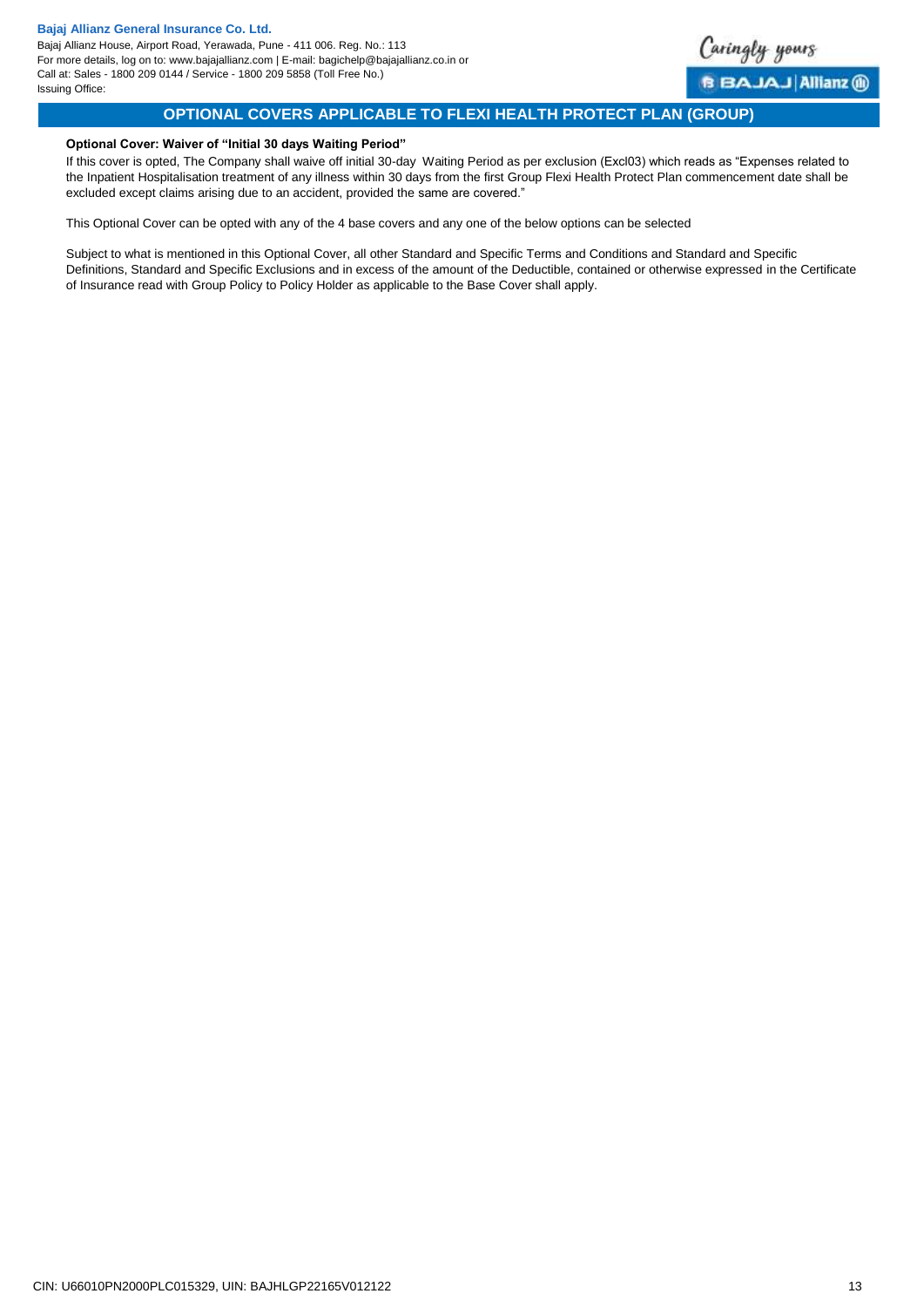Bajaj Allianz House, Airport Road, Yerawada, Pune - 411 006. Reg. No.: 113 For more details, log on to: www.bajajallianz.com | E-mail: bagichelp@bajajallianz.co.in or Call at: Sales - 1800 209 0144 / Service - 1800 209 5858 (Toll Free No.) Issuing Office:



# **OPTIONAL COVERS APPLICABLE TO FLEXI HEALTH PROTECT PLAN (GROUP)**

### **Optional Cover: Infections Only cover**

If this cover is opted, then We will **pay only** in case You are Hospitalized on the advice of a Doctor/ Medical Practitioner for non-surgical treatment due to opted Infection(s) contracted during the Cover Period up to the Sum Insured stated in the Certificate of Insurance.

#### **Options:**

Option 1. All types of Infections as defined under the Section B) Definitions- Specific Definitions, Point 60 of Base Policy Wordings.

In this option, ICD 10 codes: "A00-B99 – pertaining to certain infectious and parasitic diseases" will be covered.

List of ICD 10 codes mentioned above can be accessed at <https://icd.who.int/browse10/2019/en#/I>

Option 2. Vector Borne

- i. Dengue Fever
- ii. Malaria
- iii. Filariasis (Payable only once in a lifetime)
- iv. Kala Azar
- v. Chikungunya
- vi. Japanese Encephalitis
- vii. Zika Virus

Option 3. Any Single Pre-Agreed Infection

### **Exclusion:**

1. Epidemic/pandemic diseases

#### **Definitions applicable:**

Epidemic- An epidemic disease is one "affecting many persons at the same time, and spreading from person to person in a locality where the disease is not permanently prevalent" and also declared as "epidemic" by World Health Organization and or Government of India.

Pandemic- A pandemic is defined as "an epidemic occurring worldwide, or over a very wide area, crossing international boundaries and usually affecting a large number of people". The classical definition includes nothing about population immunity, virology or disease severity and also declared as "pandemic" by World Health Organization and or Government of India.

<span id="page-13-0"></span>This Optional Cover can be Opted with Base Cover 1 Medical Expenses Insurance and Base Cover 2 Hospital Daily Allowance and Base Cover 4 Recovery Relief.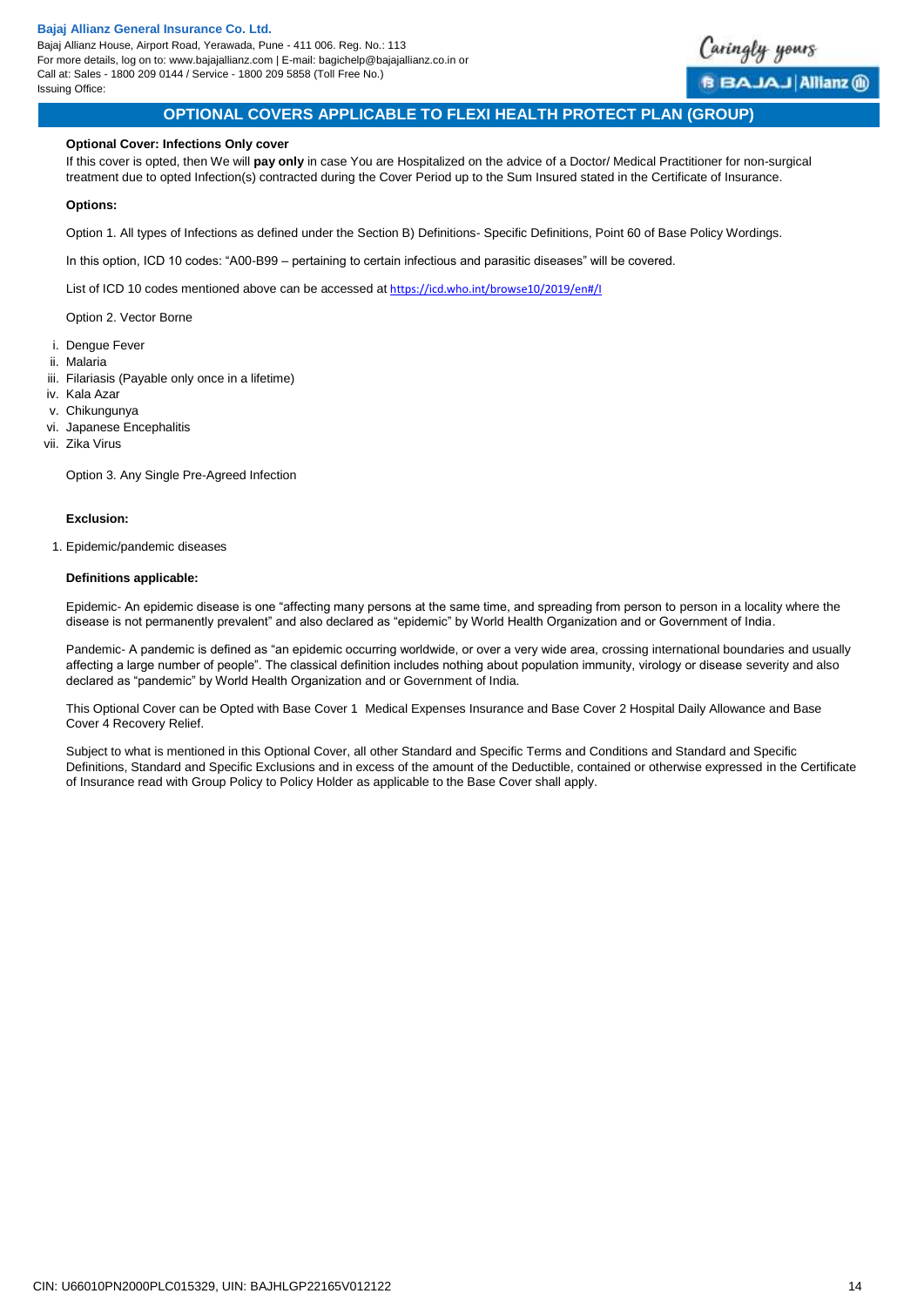

# **OPTIONAL COVERS APPLICABLE TO FLEXI HEALTH PROTECT PLAN (GROUP)**

### **Optional Cover: Surgery Only cover**

If this cover is opted, then We will pay only in case Insured Beneficiary is Hospitalized for undergoing a surgery on the advice of a Doctor/ Medical Practitioner due to Illness or Injury sustained or contracted during the Cover Period up to the Sum Insured stated in the Certificate of Insurance.

<span id="page-14-0"></span>This Optional Cover can be Opted with Base Cover 1 Medical Expenses Insurance and Base Cover 2 Hospital Daily Allowance and Base Cover 4 Recovery Relief.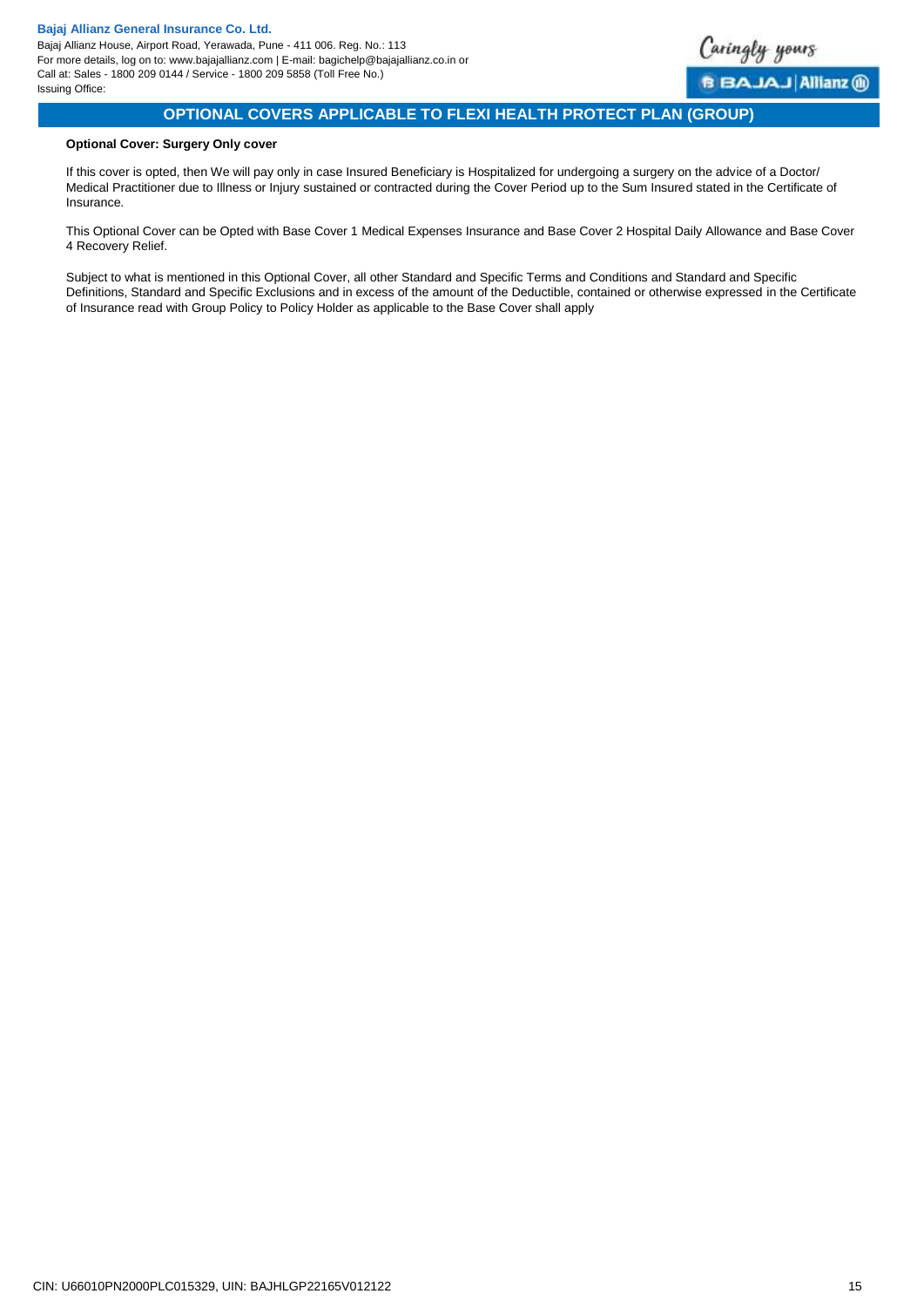

# **OPTIONAL COVERS APPLICABLE TO FLEXI HEALTH PROTECT PLAN (GROUP)**

### **Optional Cover: Road Ambulance**

If this cover is opted, We will pay Reasonable and Customary expenses incurred on a Road ambulance offered by a healthcare or ambulance service provider for:

- transferring the Insured Beneficiary to the nearest Hospital with adequate emergency facilities for the provision of health services following an Emergency or
- transferring the Insured Beneficiary from the Hospital where he/ she was admitted initially to another Hospital with higher medical facilities.

Claim under this section shall be payable only:

- i. If We have accepted Insured Beneficiary's Claim under "In-patient Hospitalisation Treatment" or "Day Care Treatment" section of the Policy
- ii. up to the actual expenses subject to maximum of Sum Insured Limit per Hospitalisation as specified in Certificate of Insurance for this cover.

<span id="page-15-0"></span>This Optional Cover can be opted with any of the 4 base covers.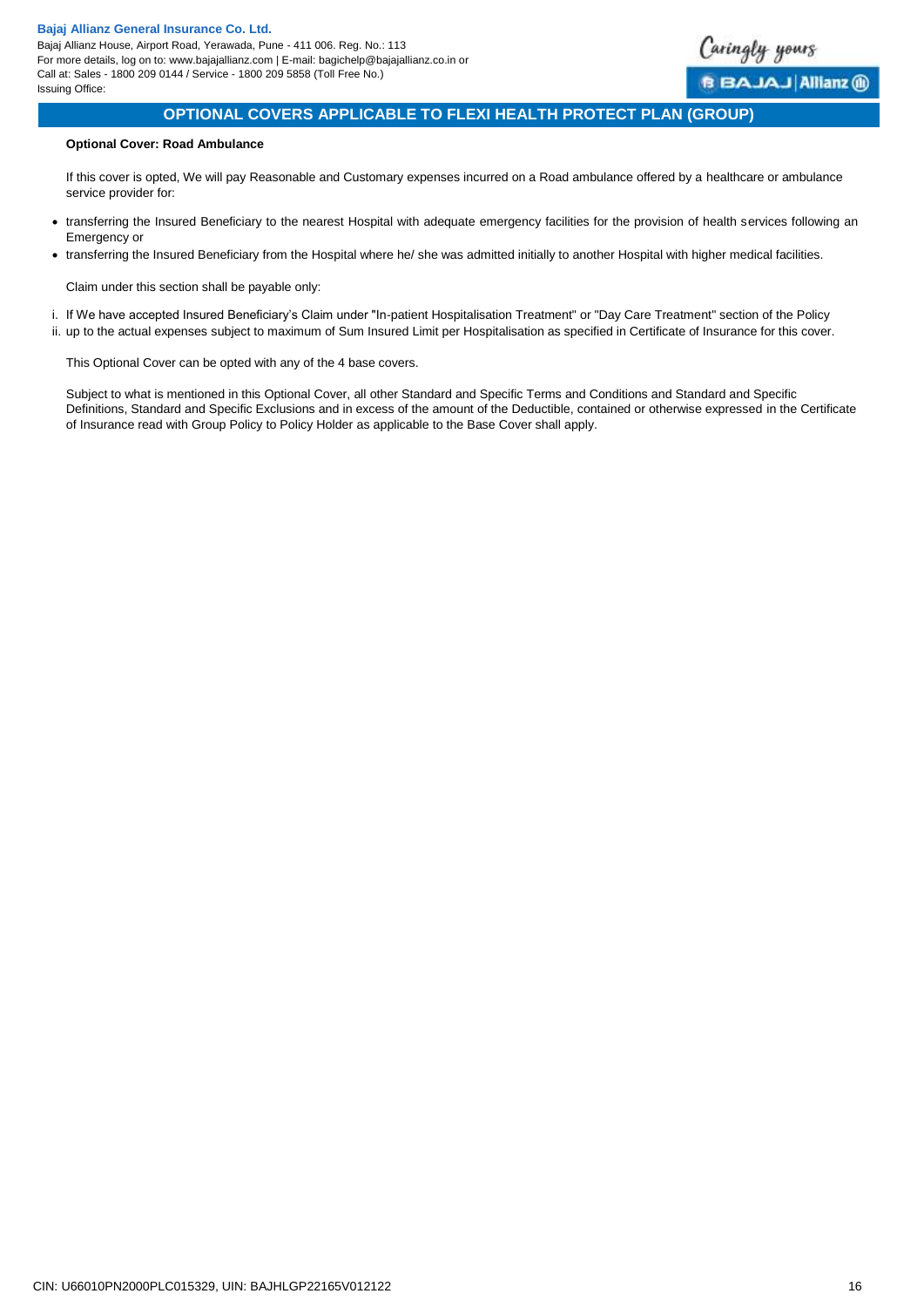Bajaj Allianz House, Airport Road, Yerawada, Pune - 411 006. Reg. No.: 113 For more details, log on to: www.bajajallianz.com | E-mail: bagichelp@bajajallianz.co.in or Call at: Sales - 1800 209 0144 / Service - 1800 209 5858 (Toll Free No.) Issuing Office:

<span id="page-16-0"></span>

# **OPTIONAL COVERS APPLICABLE TO FLEXI HEALTH PROTECT PLAN (GROUP)**

### **Optional Cover: Air Ambulance**

We will pay Reasonable and Customary expenses incurred on an ambulance transportation in an airplane or helicopter for emergency life threatening health conditions which require immediate and rapid ambulance transportation from the site of first occurrence of the illness/accident to the nearest Hospital during Cover Period.

Claim under this section shall be payable only when:

- i. Such life-threatening emergency condition is certified by the Medical Practitioner, and
- ii. We have accepted Insured Beneficiary's Claim under "In-patient Hospitalisation Treatment" or "Day Care Treatment" section of the Policy.
- iii. up to the actual expenses subject to maximum of Sum Insured Limit per Policy Year as specified in Certificate of Insurance for this cover

### **Specific Exclusion**

1. Medical Transportation from one Hospital to another Hospital is excluded from the scope of the Policy.

This Optional Cover can be opted with Base Cover 1: Medical Expenses Insurance and Base Cover 3: Top Up Plans.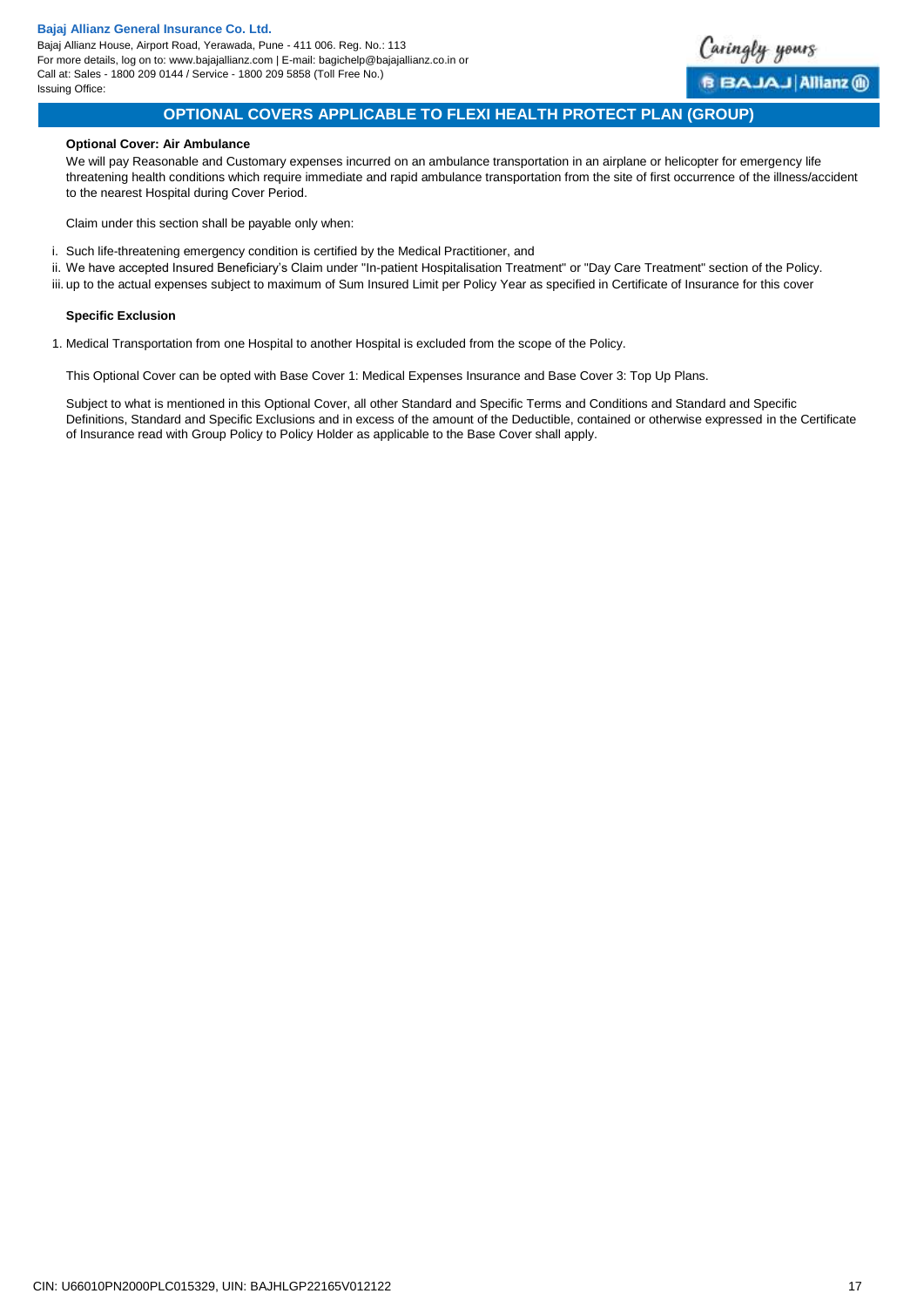Bajaj Allianz House, Airport Road, Yerawada, Pune - 411 006. Reg. No.: 113 For more details, log on to: www.bajajallianz.com | E-mail: bagichelp@bajajallianz.co.in or Call at: Sales - 1800 209 0144 / Service - 1800 209 5858 (Toll Free No.) Issuing Office:



# **OPTIONAL COVERS APPLICABLE TO FLEXI HEALTH PROTECT PLAN (GROUP)**

### **Optional Cover: AYUSH Treatments**

We will pay Reasonable and Customary expenses incurred as an In-patient Hospitalisation for continuous 24 hours for AYUSH Treatments on the advice of a Medical Practitioner because of Illness or Injury sustained or contracted during the Cover Period up to the limits specified in Certificate of Insurance, provided that the treatment has been taken in AYUSH hospital as defined under the policy.

The following expenses are payable under this cover:

- Room Rent, boarding expenses
- Nursing care
- Consultation fees
- Medicines, drugs and consumables,
- Ayurvedic, Unani, Sidha and Homeopathic treatment procedures in case of Alternate Treatment Method

### **Specific Exclusions**

- 1. The illness/injury & the procedure performed on the insured on Out- patient basis will not be payable.
- 2. Comfort treatment involving steam bath/sauna/oil massages are excluded. Such treatments being combined with any stay packages at resorts where the treatment forms a part of an overall leisure package shall not be payable.

Note- If this Optional Cover is opted, then Exclusion D. III. General Exclusions 12 will be deemed to be inoperative for the purpose of this coverage.

<span id="page-17-0"></span>This Optional Cover can be opted with Base Cover 1: Medical Expenses Insurance and Base Cover 3: Top Up Plans.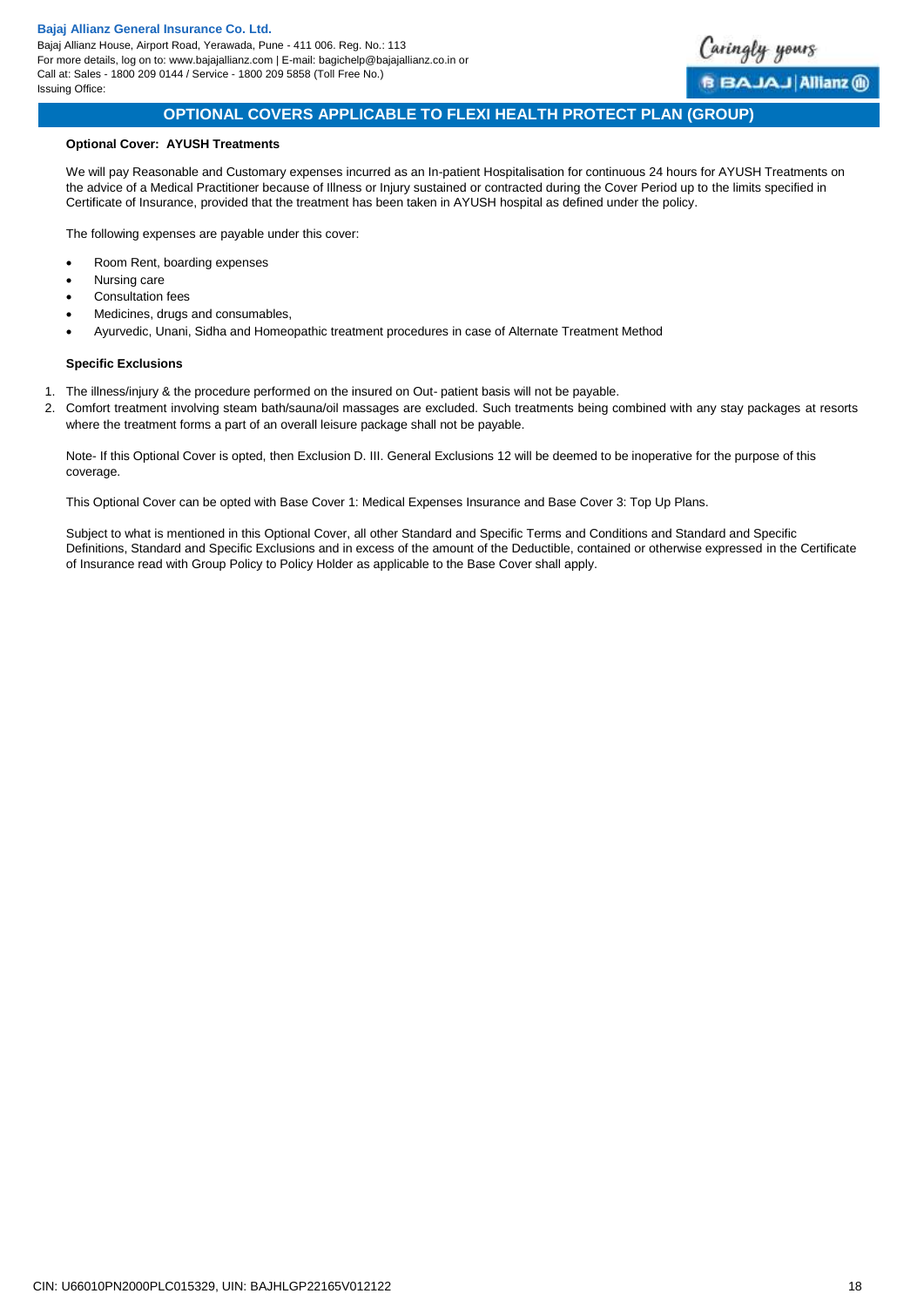<span id="page-18-0"></span>

# **OPTIONAL COVERS APPLICABLE TO FLEXI HEALTH PROTECT PLAN (GROUP)**

### **Optional Cover: Cancer Care**

If this cover is opted and you are diagnosed and Hospitalized due to Cancer on advice of a Medical Practitioner/Specialist Consultant, during the Cover Period, then We will pay Reasonable and Customary expenses incurred towards treatment of the Cancer up to the Sum Insured stated in the Certificate of Insurance against this cover.

Sum Insured provided for this cover shall be over and above Sum Insured for Base Cover.

### **Options for Initial Waiting Period for Cancer Care**

Option 1: 120 days initial Waiting Period

Option 2: 180 days initial Waiting Period

**Note:** 

- Any expense incurred for Cancer or its signs and symptoms diagnosed within the Initial Waiting Period as mentioned in Certificate of Insurance from date of commencement of the first Flexi Health Protect Plan (Group) with us is excluded
- This exclusion shall not apply for subsequent years if you have renewed this policy without a break.

This Optional Cover can be opted with Base Cover 1: Medical Expenses Insurance and Base Cover 2: Hospital Daily Allowance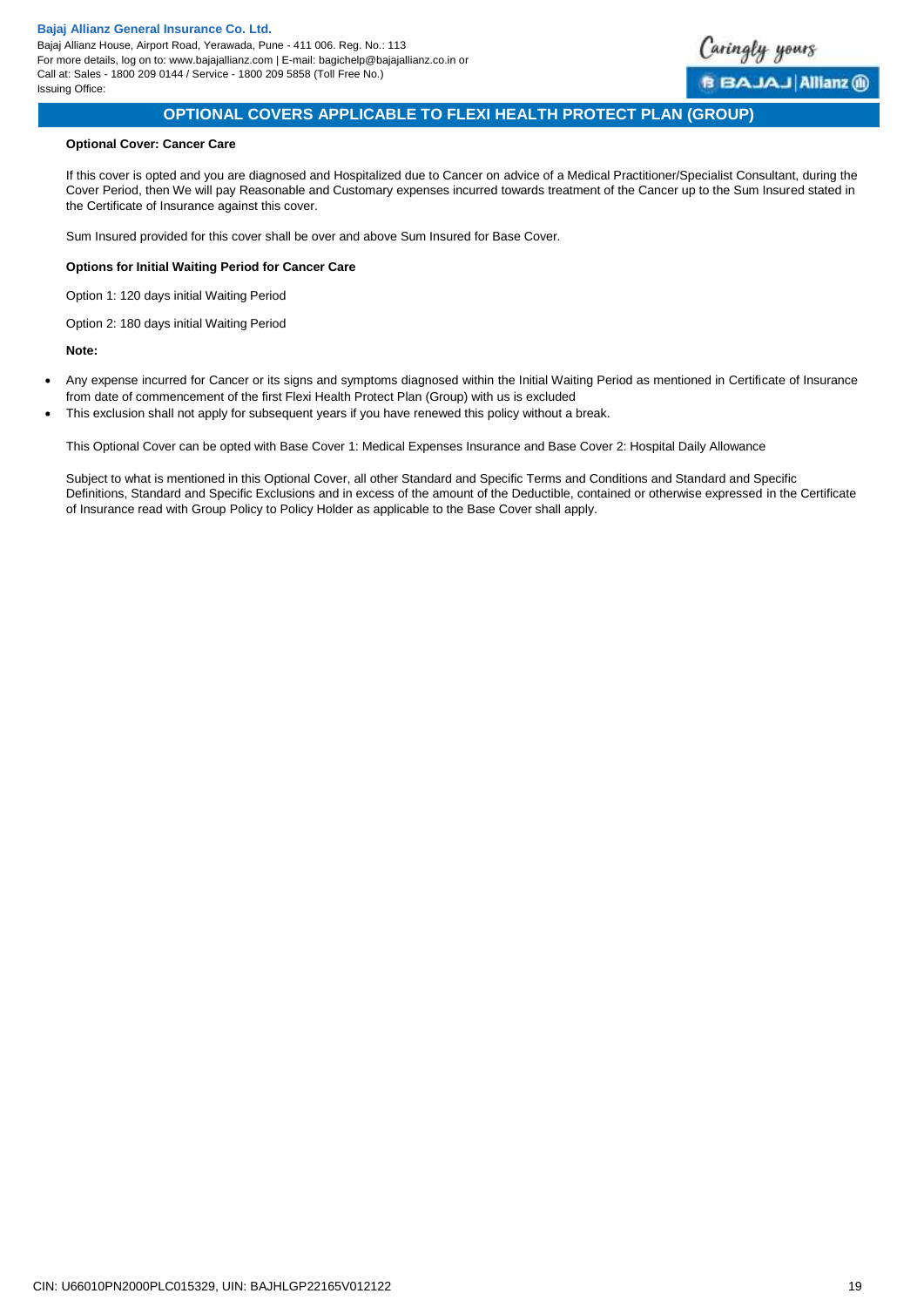

# **OPTIONAL COVERS APPLICABLE TO FLEXI HEALTH PROTECT PLAN (GROUP)**

### **Optional Cover: Critical Illness Multiplier**

If this cover is opted and You are diagnosed and Hospitalized on the advice of a Medical Practitioner for any of the below listed Critical Illnesses during the Cover Period, then the sum insured for such Critical Illnesses would be increased up to number of times of Sum Insured of "Base Cover 1: Medical Expenses Insurance" as stated in the Certificate of Insurance.

# **Options for Critical Illness Multiplier:**

Option1: One and Half times

Option 2: Two times

### Option 3: Three times

| Plan                                                          | Sr. No         | <b>Base Critical Illness</b>                                     |
|---------------------------------------------------------------|----------------|------------------------------------------------------------------|
|                                                               | 1              | First Heart Attack of Specified Severity (Myocardial Infarction) |
|                                                               | $\overline{2}$ | Open Chest Coronary Artery Bypass Grafting (CABG)                |
| PLAN A                                                        | 3              | Stroke Resulting in Permanent Symptoms                           |
|                                                               | $\overline{4}$ | <b>Cancer of Specified Severity</b>                              |
|                                                               | 5              | Kidney Failure Requiring Regular Dialysis                        |
|                                                               | 6              | Major Organ Transplantation                                      |
| $\overline{7}$<br>Multiple Sclerosis with Persisting Symptoms |                |                                                                  |
|                                                               | 8              | Surgery of Aorta                                                 |
|                                                               | 9              | Primary Pulmonary Arterial Hypertension                          |
|                                                               | 10             | Permanent Paralysis of Limbs                                     |
|                                                               | 11             | Open Heart Replacement or Repair of Heart Valves                 |
|                                                               | 12             | Benign Brain Tumour                                              |
|                                                               | 13             | Coma of Specified Severity                                       |
|                                                               | 14             | Major Head Trauma                                                |

| Plan              | Critical Illness Covered under Plan A + Critical Illness Cover listed below: |                                              |  |  |
|-------------------|------------------------------------------------------------------------------|----------------------------------------------|--|--|
|                   | 1                                                                            | End Stage Liver Failure                      |  |  |
|                   | 2                                                                            | Alzheimer's Disease                          |  |  |
|                   | 3                                                                            | <b>Primary Parkinson's Disease</b>           |  |  |
|                   | 4                                                                            | Third Degree Burns                           |  |  |
|                   | 5                                                                            | End Stage Lung Failure                       |  |  |
| PLAN <sub>B</sub> | 6                                                                            | Motor Neuron Disease With Permanent Symptoms |  |  |
|                   | 7                                                                            | Progressive Scleroderma                      |  |  |
|                   | 8                                                                            | <b>Pulmonary Artery Graft Surgery</b>        |  |  |
|                   | 9                                                                            | <b>Refractory Heart Failure</b>              |  |  |
|                   | 10                                                                           | <b>Systemic Lupus Erythematosis</b>          |  |  |

### **Definition of Critical Illness for this Cover**: **Base Critical Illness**

### **1. First Heart Attack of Specific Severity (Myocardial Infarction):**

I. The first occurrence of heart attack or myocardial infarction which means the death of a portion of the heart muscle as a result of inadequate blood supply to the relevant area. The diagnosis for this should be evidenced by all of the following criteria: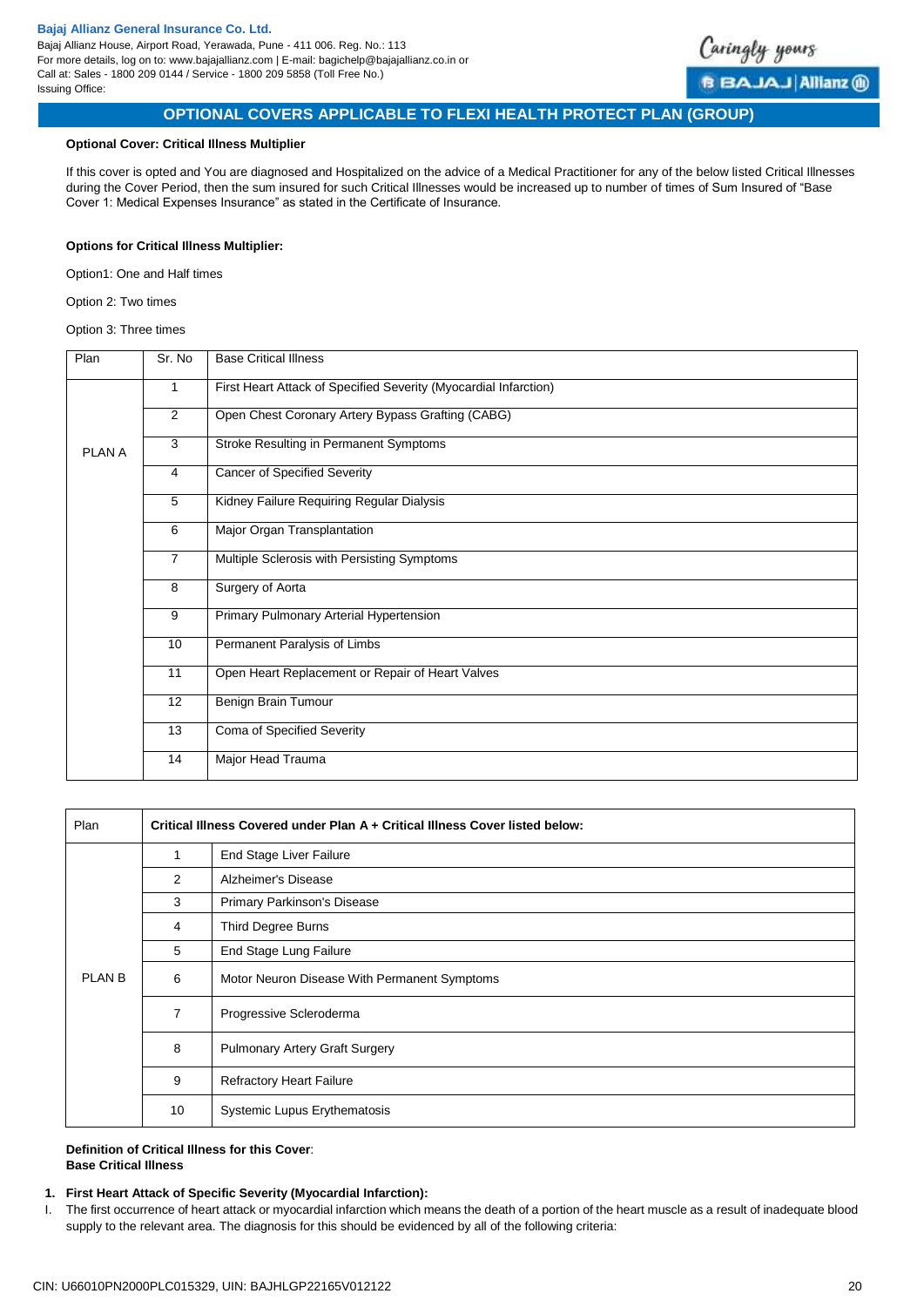Bajaj Allianz House, Airport Road, Yerawada, Pune - 411 006. Reg. No.: 113 For more details, log on to: www.bajajallianz.com | E-mail: bagichelp@bajajallianz.co.in or Call at: Sales - 1800 209 0144 / Service - 1800 209 5858 (Toll Free No.) Issuing Office:



# **OPTIONAL COVERS APPLICABLE TO FLEXI HEALTH PROTECT PLAN (GROUP)**

- i. a history of typical clinical symptoms consistent with the diagnosis of Acute Myocardial Infarction (for e.g. typical chest pain)
- ii. new characteristic electrocardiogram changes
- iii. elevation of infarction specific enzymes, Troponins or other specific biochemical markers.
- II. The following are excluded:
- i. A rise in cardiac biomarkers or Troponin T or I in absence of overt ischemic heart disease OR following an intra-arterial cardiac procedure.
- ii. Other acute Coronary Syndromes
- iii. Any type of angina pectoris.

### **2. Open Chest Coronary Artery Bypass Grafting CABG –**

- I. The actual undergoing of heart surgery to correct blockage or narrowing in one or more coronary artery(s), by coronary artery bypass grafting done via a sternotomy (cutting through the breast bone) or minimally invasive keyhole coronary artery bypass procedures. The diagnosis must be supported by a coronary angiography and the realization of surgery has to be confirmed by a cardiologist.
- II. The following are excluded:
- i. Angioplasty and/or any other intra-arterial procedures

### **3. Stroke Resulting in Permanent Symptoms:**

- I. Any cerebrovascular incident producing permanent neurological sequelae. This includes infarction of brain tissue, thrombosis in an intracranial vessel, haemorrhage and embolisation from an extracranial source. Diagnosis has to be confirmed by a Specialist Consultant and evidenced by typical clinical symptoms as well as typical findings in CT Scan or MRI of the brain. Evidence of permanent neurological deficit lasting for at least 3 months has to be produced.
- II. The following are excluded:
- i. Transient ischemic attacks (TIA)
- ii. Traumatic injury of the brain
- iii. Vascular disease affecting only the eye or optic nerve or vestibular functions.

### **4. Cancer of Specified Severity:**

- I. A malignant tumour characterized by the uncontrolled growth & spread of malignant cells with invasion & destruction of normal tissues. This diagnosis must be supported by histological evidence of malignancy & confirmed by a pathologist. The term cancer includes leukemia, lymphoma and sarcoma.
- II. The following are excluded -
- i. All tumors which are histologically described as beingn, carcinoma premalignant, borderline malignant, or non-invasive, including but not limited to: Carcinoma in situ of breasts, cervical dysplasia CIN-1, CIN -2 & CIN-3.
- ii. Any non-melanoma skin carcinoma unless there is evidence of metastases to lymph nodes or beyond;
- iii. Malignant melanoma that has not caused invasion beyond the epidermis:
- iv. All tumors of the prostate unless histologically classified as having a Gleason score greater than 6 or having progressed to at least clinical TNM classification T2N0M0
- v. All Thyroid cancers histologically classified as T1N0M0 (TNM Classification) or below;
- vi. Chronic lymphocytic leukaemia less than RAI stage 3
- vii. Non-invasive papillary cancer of the bladder histologically described as TaN0M0 or of a lesser classification,
- viii. All Gastro-Intestinal Stromal Tumors histologically classified as T1N0M0 (TNM Classification) or below and with mitotic count of less than or equal to 5/50 HPFs;
- **5. Kidney Failure Requiring Regular Dialysis**: End stage renal disease presenting as chronic irreversible failure of both kidneys to function, as a result of which either regular renal dialysis (hemodialysis or peritoneal dialysis) is instituted or renal transplantation is carried out. Diagnosis has to be confirmed by a specialist medical practitioner.
- **6. Major Organ Transplantation:** The actual undergoing of a transplant of:
- i. One of the following human organs: heart, lung, liver, kidney, pancreas, that resulted from irreversible end-stage failure of the relevant organ, or
- ii. Human bone marrow using haematopoietic stem cells. The undergoing of a transplant has to be confirmed by a specialist medical practitioner.

The following are excluded:

- i. Other stem-cell transplants
- ii. Where only islets of langerhans are transplanted

### **7. Multiple Sclerosis with Persisting Symptoms:**

- I. The unequivocal diagnosis of Definite Multiple Sclerosis confirmed and evidenced by all of the following:
- i. investigations including typical MRI findings which unequivocally confirm the diagnosis to be multiple sclerosis and
- ii. there must be current clinical impairment of motor or sensory function, which must have persisted for a continuous period of at least 6 months.
- II. Neurological damage due to SLE is excluded.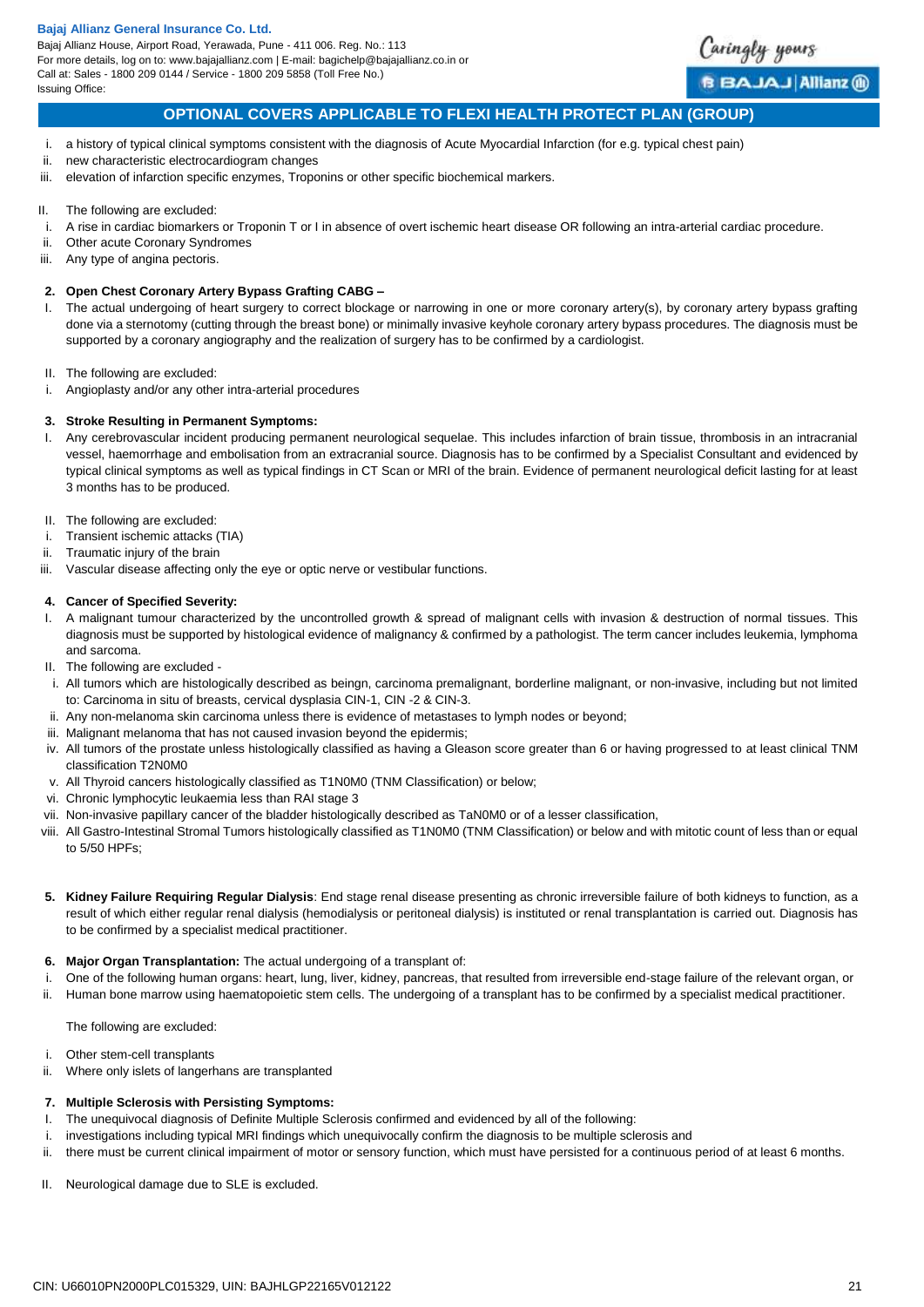Bajaj Allianz House, Airport Road, Yerawada, Pune - 411 006. Reg. No.: 113 For more details, log on to: www.bajajallianz.com | E-mail: bagichelp@bajajallianz.co.in or Call at: Sales - 1800 209 0144 / Service - 1800 209 5858 (Toll Free No.) Issuing Office:



BAJAJ Allianz @

# **OPTIONAL COVERS APPLICABLE TO FLEXI HEALTH PROTECT PLAN (GROUP)**

**8. Surgery of Aorta**: The actual undergoing of surgery for a disease of the aorta (meaning the thoracic and abdominal aorta but not its branches, and excluding traumatic injury of the aorta and congenital narrowing of the aorta) needing excision and surgical replacement of the diseased aorta with a graft.

### **9. Primary (Idiopathic) Pulmonary Hypertension:**

- I. An unequivocal diagnosis of Primary (Idiopathic) Pulmonary Hypertension by a Cardiologist or specialist in respiratory medicine with evidence of right ventricular enlargement and the pulmonary artery pressure above 30 mm of Hg on Cardiac Cauterization. There must be permanent irreversible physical impairment to the degree of at least Class IV of the New York Heart Association Classification of cardiac impairment.
- II. The NYHA Classification of Cardiac Impairment are as follows:
- i. Class III: Marked limitation of physical activity. Comfortable at rest, but less than ordinary activity causes symptoms.
- ii. Class IV: Unable to engage in any physical activity without discomfort.
- iii. Symptoms may be present even at rest.

III. Pulmonary hypertension associated with lung disease, chronic hypoventilation, pulmonary thromboembolic disease, drugs and toxins, diseases of the left side of the heart, congenital heart disease and any secondary cause are specifically excluded.

**10. Permanent Paralysis of Limbs**: Total and irreversible loss of use of two or more limbs as a result of injury or disease of the brain or spinal cord. A specialist medical practitioner must be of the opinion that the paralysis will be permanent with no hope of recovery and must be present for more than 3 months.

### **11. Open Heart Replacement or Repair of Heart Valves**

The actual undergoing of open-heart valve surgery is to replace or repair one or more heart valves, as a consequence of defects in, abnormalities of, or disease-affected cardiac valve(s). The diagnosis of the valve abnormality must be supported by an echocardiography and the realization of surgery has to be confirmed by a specialist medical practitioner. Catheter based techniques including but not limited to, balloon valvotomy/valvuloplasty are excluded.

### **12. Benign Brain Tumor**

- I. Benign brain tumor is defined as a life threatening, non-cancerous tumor in the brain, cranial nerves or meninges within the skull. The presence of the underlying tumor must be confirmed by imaging studies such as CT scan or MRI.
- II. This brain tumor must result in at least one of the following and must be confirmed by the relevant medical specialist.
- a. Permanent Neurological deficit with persisting clinical symptoms for a continuous period of at least 90 consecutive days or
- b. Undergone surgical resection or radiation therapy to treat the brain tumor.
- III.The following conditions are excluded:

Cysts, Granulomas, malformations in the arteries or veins of the brain, hematomas, abscesses, pituitary tumors, tumors of skull bones and tumors of the spinal cord.

### **13. Coma of Specified Severity**

- I. A state of unconsciousness with no reaction or response to external stimuli or internal needs. This diagnosis must be supported by evidence of all of the following:
- (i) No response to external stimuli continuously for at least 96 hours;
- (ii) Life support measures are necessary to sustain life; and
- (iii) Permanent neurological deficit which must be assessed at least 30 days after the onset of the coma.
- II. The condition has to be confirmed by a specialist medical practitioner. Coma resulting directly from alcohol or drug abuse is excluded.

### **14. Major Head Trauma**

- I. Accidental head injury resulting in permanent Neurological deficit to be assessed no sooner than 3 months from the date of the accident. This diagnosis must be supported by unequivocal findings on Magnetic Resonance Imaging, Computerized Tomography, or other reliable imaging techniques. The accident must be caused solely and directly by accidental, violent, external and visible means and independently of all other causes.
- II. The Accidental Head injury must result in an inability to perform at least three (3) of the following Activities of Daily Living either with or without the use of mechanical equipment, special devices or other aids and adaptations in use for disabled persons. For the purpose of this benefit, the word "permanent" shall mean beyond the scope of recovery with current medical knowledge and technology.
- III. The Activities of Daily Living are:
- i Washing: the ability to wash in the bath or shower (including getting into and out of the bath or shower) or wash satisfactorily by other means;
- ii Dressing: the ability to put on, take off, secure and unfasten all garments and, as appropriate, any braces, artificial limbs or other surgical appliances;
- iii Transferring: the ability to move from a bed to an upright chair or wheelchair and vice versa;
- iv Mobility: the ability to move indoors from room to room on level surfaces;
- v Toileting: the ability to use the lavatory or otherwise manage bowel and bladder functions so as to maintain a satisfactory level of personal hygiene;
- vi Feeding: the ability to feed oneself once food has been prepared and made available.

The following are excluded:

I. Spinal cord injury;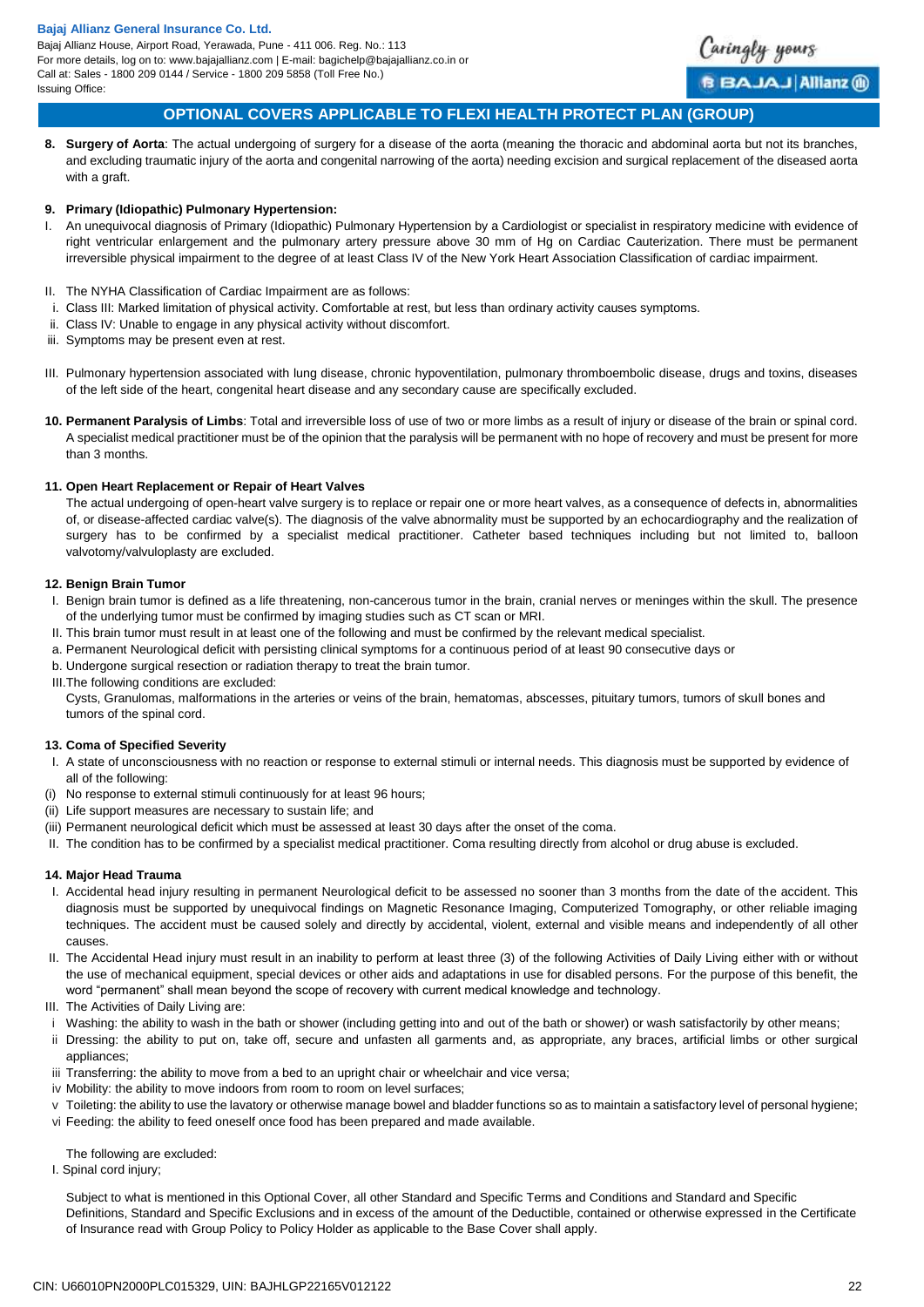

# **OPTIONAL COVERS APPLICABLE TO FLEXI HEALTH PROTECT PLAN (GROUP)**

### **PLAN B: CRITICAL ILLNESS COVERED UNDER SECTION 7 PLAN A + 7 CRITICAL ILLNESS COVER**

### **1. END STAGE LIVER FAILURE**

- **I.** Permanent and irreversible failure of liver function that has resulted in all three of the following:<br>Permanent jaundice: and
- Permanent jaundice; and
- ii. Ascites; and<br>iii. Henatic ence
- iii. Hepatic encephalopathy.<br>II. Liver failure secondary to
- Liver failure secondary to drug or alcohol abuse is excluded.

#### **2. ALZHEIMER'S DISEASE**

Clinically established diagnosis of Alzheimer's Disease (pre-senile dementia) resulting in a permanent inability to perform independently three or more activities of daily living – bathing, dressing/undressing, getting to and using the toilet, transferring from bed to chair or chair to bed, continence, eating/drinking and taking medication – or resulting in need of supervision and permanent presence of care staff due to the disease. These conditions have to be medically documented for at least 3 months.

#### **3. PRIMARY PARKINSON'S DISEASE:**

The unequivocal diagnosis of idiopathic or primary Parkinson's Disease (all other forms of Parkinsonism are excluded) before age 60 that has to be confirmed by a specialist Medical Practitioner (Neurologist).

The disease must also result in a permanent inability to perform independently three or more Activities of Daily Living or must result in a permanent bedridden situation and inability to get up without outside assistance.

These conditions must be medically documented for at least 90 days.

### **4. THIRD DEGREE BURNS**

There must be third-degree burns with scarring that cover at least 20% of the body's surface area. The diagnosis must confirm the total area involved using standardized, clinically accepted, body surface area charts covering 20% of the body surface area.

#### **5. END STAGE LUNG FAILURE**

- End stage lung disease, causing chronic respiratory failure, as confirmed and evidenced by all of the following:
- i. FEV1 test results consistently less than 1 litre measured on 3 occasions 3 months apart; and
- ii. Requiring continuous permanent supplementary oxygen therapy for hypoxemia; and<br>iii. Arterial blood gas analysis with partial oxygen pressure of 55mmHg or less (PaO2 <
- Arterial blood gas analysis with partial oxygen pressure of 55mmHg or less (PaO2 < 55mmHg); and

### Dyspnea at rest.

### **6. MOTOR NEURON DISEASE WITH PERMANENT SYMPTOMS**

Motor neuron disease diagnosed by a specialist medical practitioner as spinal muscular atrophy, progressive bulbar palsy, amyotrophic lateral sclerosis or primary lateral sclerosis. There must be progressive degeneration of corticospinal tracts and anterior horn cells or bulbar efferent neurons. There must be current significant and permanent functional neurological impairment with objective evidence of motor dysfunction that has persisted for a continuous period of at least 3 months.

### **7. PROGRESSIVE SCLERODERMA:**

A systemic collagen-vascular disease causing progressive diffuse fibrosis in the skin, blood vessels and visceral organs. This diagnosis must be unequivocally supported by biopsy and serological evidence and the disorder must have reached systemic proportions to involve the heart, lungs or kidneys.

The following conditions are excluded:

- a. Localised scleroderma (linear scleroderma or morphea);
- b. Eosinophilicfascitis; and
- c. CREST syndrome.

### **8. PULMONARY ARTERY GRAFT SURGERY:**

The undergoing of surgery requiring median sternotomy on the advice of a Cardiologist for disease of the pulmonary artery to excise and replace the diseased pulmonary artery with a graft.

#### **9. REFRACTORY HEART FAILURE**

Refractory heart failure must be diagnosed by a Cardiologist and optimal therapy must have been established for at least 6 months. The diagnosis of heart failure to be evidence by at least any 4 following criteria:

- Class 3 of the New York Heart Association classification's of functional capacity (heart disease resulting in marked limitation of physical activities where less than ordinary activity causes fatigue, palpitation, breathlessness or chest pain)
- Presence of third heart sound
- Jugular venous pressure above 6cms
- Rales present in both bases on auscultation
- Cardiomegaly on chest x-ray
- Grade 3, or gross ascites, associated with marked abdominal distension or peripheral oedema
- 2-D echocardiography report suggestive of LVEF of 40% or less
- Elevated biomarkers B-type natriuretic peptide (BNP)/N-terminal pro-BNP(NT-proBNP)

# The following are excluded:

 Heart Failure due to Auto-immune disorders Heart Failure secondary to drug or alcohol abuse

# **10. SYSTEMIC LUPUS ERYTHEMATOSIS:**

A diagnosis of systemic lupus erythematosis by a Rheumatologist resulting in either of the following: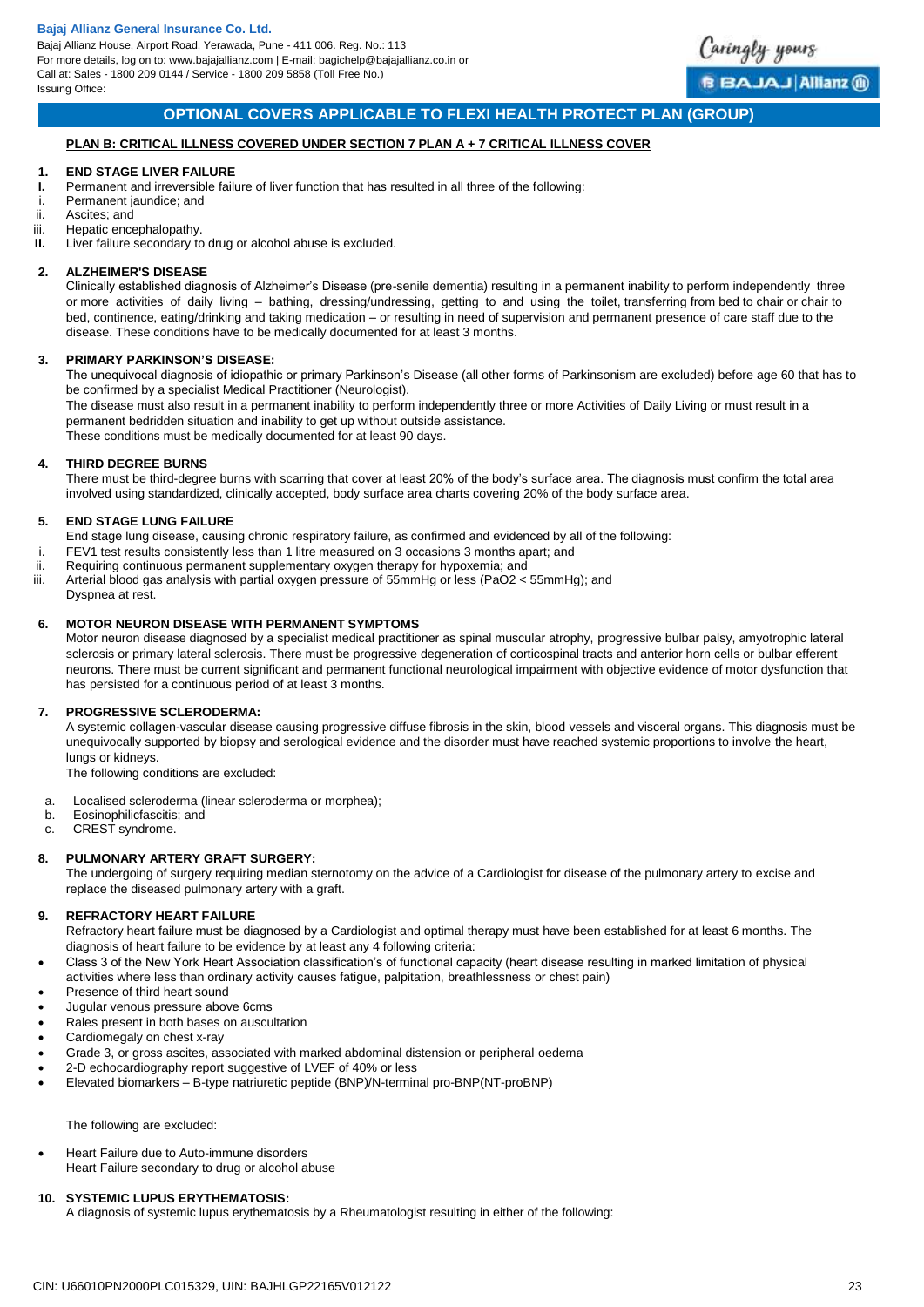

**B BAJAJ Allianz ®** 

# <span id="page-23-0"></span>**OPTIONAL COVERS APPLICABLE TO FLEXI HEALTH PROTECT PLAN (GROUP)**

- Permanent neurological deficit with persisting clinical symptoms for a continuous period of 30 days; or
- The permanent impairment of kidney function tests as follows;
- Glomerular Filtration Rate (GFR) below 30 ml/min.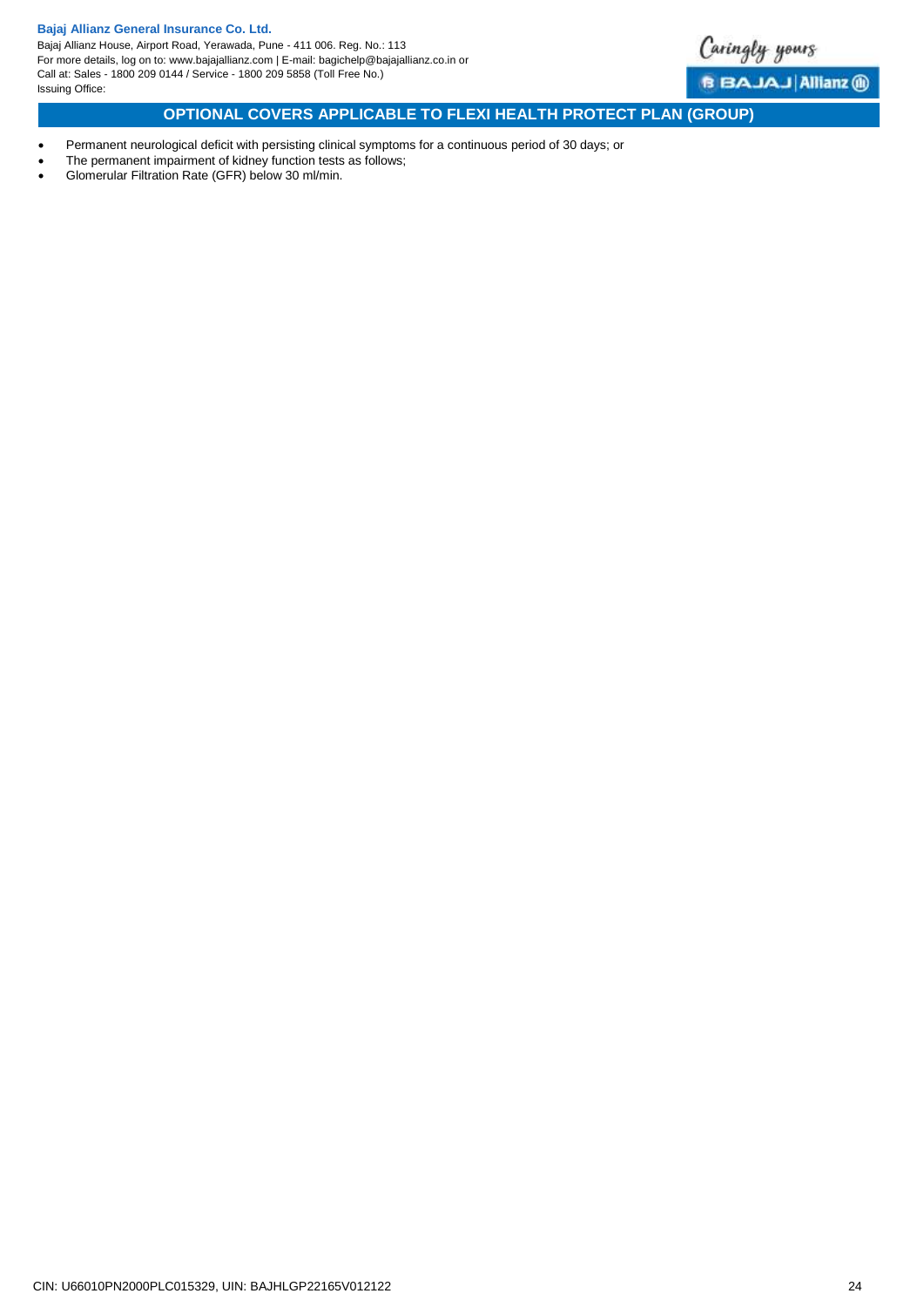<span id="page-24-0"></span>

# **OPTIONAL COVERS APPLICABLE TO FLEXI HEALTH PROTECT PLAN (GROUP)**

### **Optional Cover: Accident Multiplier**

If this cover is opted and You are Hospitalized on the advice of a Medical Practitioner because of Injury sustained during the Cover Period, then We will pay You, Reasonable and Customary Medical Expenses incurred for In-patient Hospitalisation Treatment up to number of times of Sum Insured of "Base Cover 1: Medical Expenses Insurance" as stated in the Certificate of Insurance.

If this cover is opted and You are Hospitalized on the advice of a Medical Practitioner following an Injury sustained during the Cover Period, then the sum insured for such In-patient Hospitalisation Treatment would be increased up to number of times of Sum Insured of "Base Cover 1: Medical Expenses Insurance" as stated in the Certificate of Insurance

### **Options for Accident Multiplier:**

Option1: One and Half times

Option 2: Two times

Option 3: Three times

This Optional Cover can be opted with Base Cover 1: Medical Expenses Insurance only.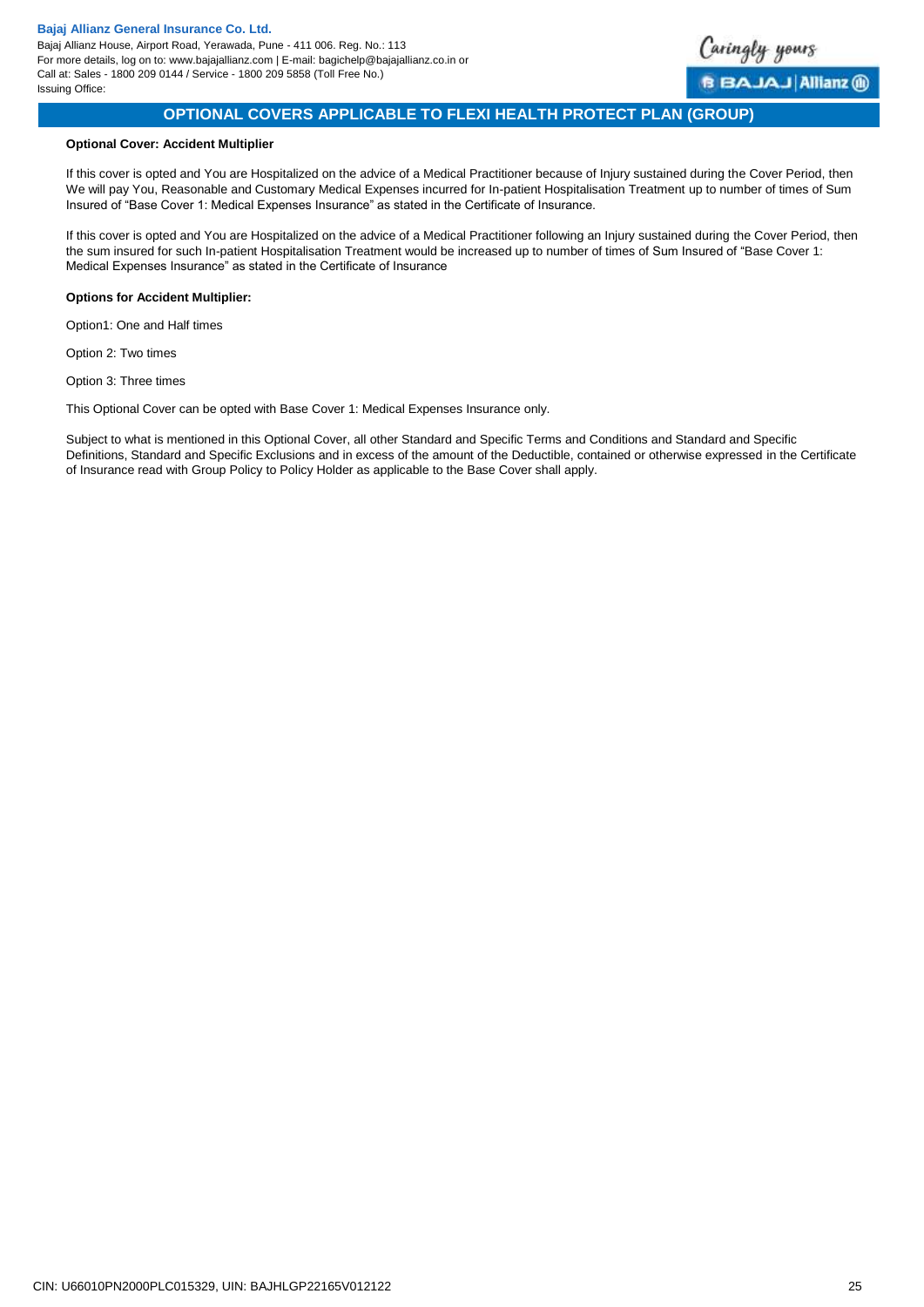<span id="page-25-0"></span>

# **OPTIONAL COVERS APPLICABLE TO FLEXI HEALTH PROTECT PLAN (GROUP)**

### **Optional Cover: Neurodevelopmental Disorder Benefit**

During the Cover Period If a child is born to the Insured Beneficiary and is diagnosed with any one of the neurodevelopmental disorders listed below, then the We will pay a lump sum amount as per the Sum Insured opted towards the expenses for treatment and/or therapy for the diagnosed condition, as stated in Certificate of Insurance.

- 1. Autism Spectrum Disorder
- 2. Down's Syndrome
- 3. Congenital Cerebral Palsy

This Benefit shall be payable subject to the following:

- i. The diagnosis must be confirmed & certified by 2 specialist doctors
- ii. The child, when diagnosed with these conditions, must be below the age of 3 years and the policy must be in-force with us
- iii. The child must be born when the policy is in-force with us.

The benefit will be payable only once in the lifetime of the insured.

This Optional Cover can be opted with any of the 4 base covers.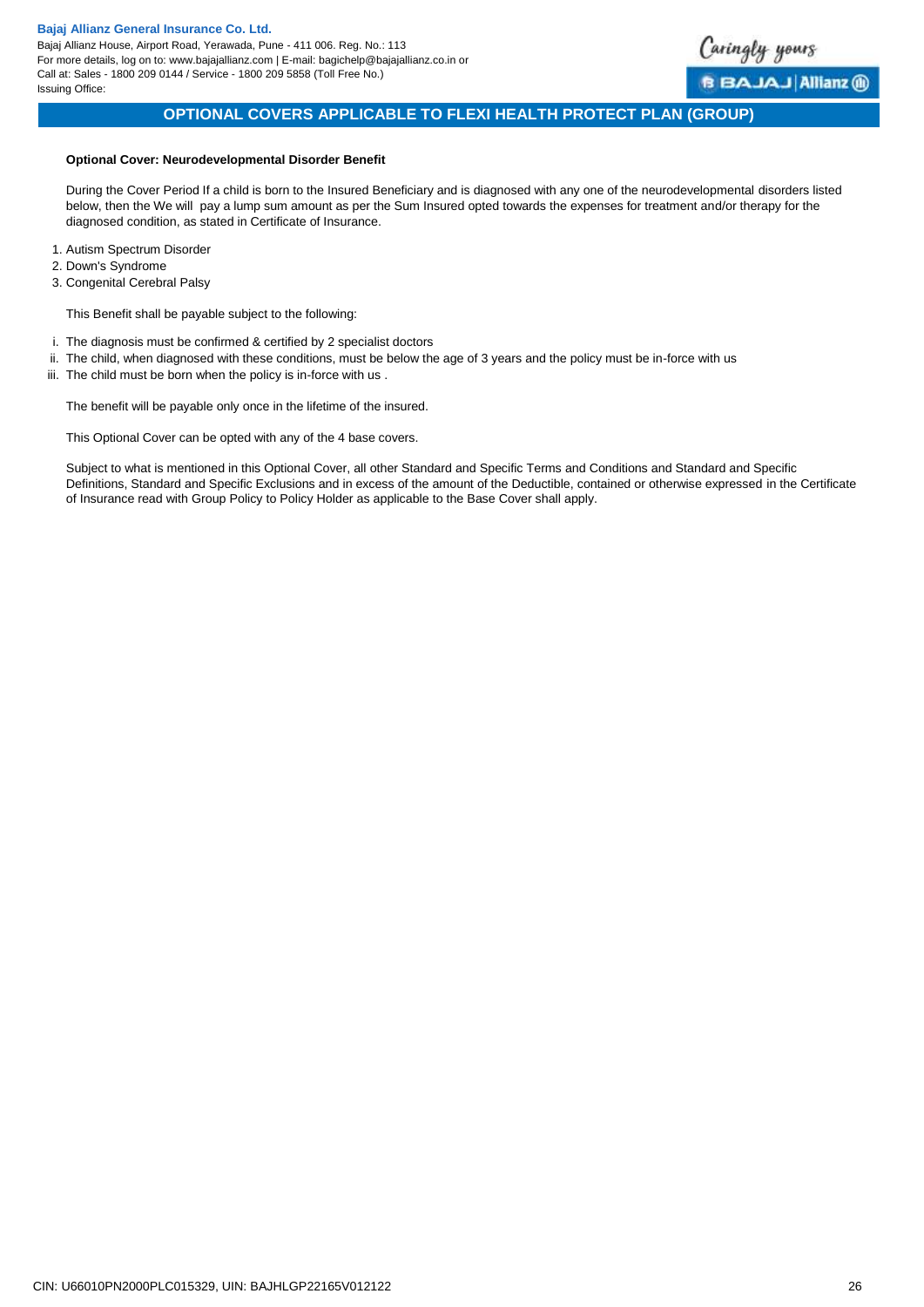Bajaj Allianz House, Airport Road, Yerawada, Pune - 411 006. Reg. No.: 113 For more details, log on to: www.bajajallianz.com | E-mail: bagichelp@bajajallianz.co.in or Call at: Sales - 1800 209 0144 / Service - 1800 209 5858 (Toll Free No.) Issuing Office:

<span id="page-26-0"></span>

# **OPTIONAL COVERS APPLICABLE TO FLEXI HEALTH PROTECT PLAN (GROUP)**

### **Optional Cover: Disability Benefit cover**

If this cover is opted and You are hospitalised due to an **Accidental Bodily or Illness or Both (as opted)** sustained or contracted during the Cover Period leading to total disablement which completely prevents You from engaging in your occupation, then We will pay weekly benefit up to maximum number of weeks, not exceeding 52 weeks, as specified in Certificate of Insurance against this cover.

### **Conditions applicable for Disability Benefit cover**

- a. We will make the first payment when:
- i. Insured Beneficiary is hospitalized due to illness / injury and claim is accepted under the Base Cover
- ii. We are satisfied that Injury or Illness has completely prevented him/her from engaging in their occupation as specified by the treating doctor.
- iii. The certificate of absolute rest period issued by Treating consultant is to be supported by detailed clinical evaluation for status of musculoskeletal
- and neurological system assessment at the time of discharge and all subsequent clinical assessment records during disability period. b. We will stop making payments:
- i. If we are satisfied that You can engage in your occupation again as specified by the treating doctor, or
- ii. when we have made payments for a maximum number of weeks, not exceeding 52 weeks, as specified in Certificate of insurance or up to policy expiry, whichever is earlier.

Deductible:

14 days or outstanding paid leaves (for salaried employees) whichever is higher

This Optional Cover can be opted with any of the 4 base covers.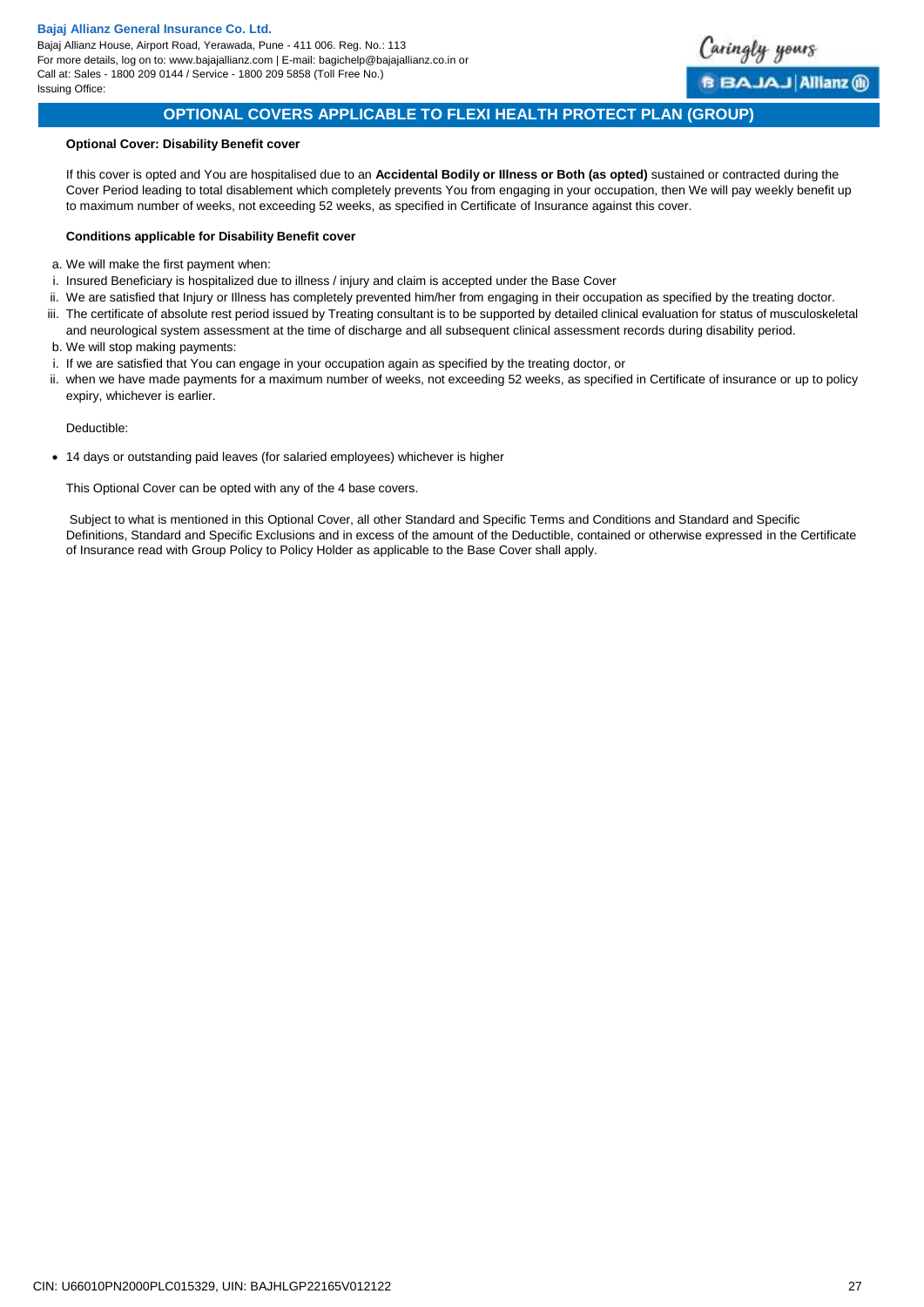

# **OPTIONAL COVERS APPLICABLE TO FLEXI HEALTH PROTECT PLAN (GROUP)**

### **Optional Cover: Maternity Expenses**

If this cover is opted, We will pay Reasonable and Customary expenses incurred, if You are Hospitalized on the advice of a Medical Practitioner for the delivery of a child or for medically required, and lawful medical termination of pregnancy during the Cover Period subject to maximum of Maternity Limit and maximum Number of Deliveries/ Terminations mentioned on the Certificate of Insurance.

#### **Options for maximum number of deliveries/ terminations over lifetime**

- 3 deliveries (including twins), or 3 medically required and lawful terminations of pregnancies over lifetime, or
- 2 deliveries (including twins), or 2 medically required and lawful terminations of pregnancies over lifetime, or
- 1 delivery (including twins) and 1 medically required and lawful termination of pregnancy over lifetime

#### **Options for Maternity Expenses Waiting Period**

- No Waiting Period
- 9 Months Waiting Period
- 12 Months Waiting Period
- 24 Months Waiting Period
- 36 Months Waiting Period

The Waiting Period is applicable from first Flexi Health Protect Plan (Group) with us

#### **Note**

- If this Optional Cover is opted, then Exclusion (Excl. 18) from Base Cover will be deemed to be inoperative for the purpose of this coverage.
- Pre or post-natal Maternity Expenses shall be covered only if treated on Inpatient Treatment (IPD) basis within the Maternity Sum Insured as specified in the Certificate of Insurance.
- Delivery or lawful termination of pregnancy expenses incurred for Surrogate mother will be covered as per terms and conditions of this cover
- Hospitalisation charges incurred on the new born baby during post birth including any complications shall be covered up to a period of 90 days from the date of birth.
- Lawful termination of pregnancy will be covered within Sum Insured of Normal Delivery.
- Ectopic pregnancy claims if any will be considered under "In-patient Hospitalisation Treatment" of the Base Cover and hence shall not be covered under this Optional Cover.

#### **Specific Definitions**

- Pre Natal Period Period relating to date of conception to delivery.
- Post Natal Period Period up to 6 weeks from the date of delivery.

### **Extension 1: Pre and Post Natal Out-patient Treatment Expenses**

If this Extension is opted, then We will pay Reasonable and Customary expenses incurred in respect of Pre and Post Natal Maternity Expenses for Out-patient consultation and treatment taken, up to the limit mentioned in the Certificate of Insurance for this extension

- This cover is payable if Maternity cover opted.
- Waiting Period opted under Maternity Expenses will be applicable to this cover.

### **Specific Exclusion for Maternity Cover:**

Pre and Post Natal expenses incurred for Surrogate mother

This Optional Cover can be opted with Base Cover 1: Medical Expenses Insurance and Base Cover 3: Top Up Plans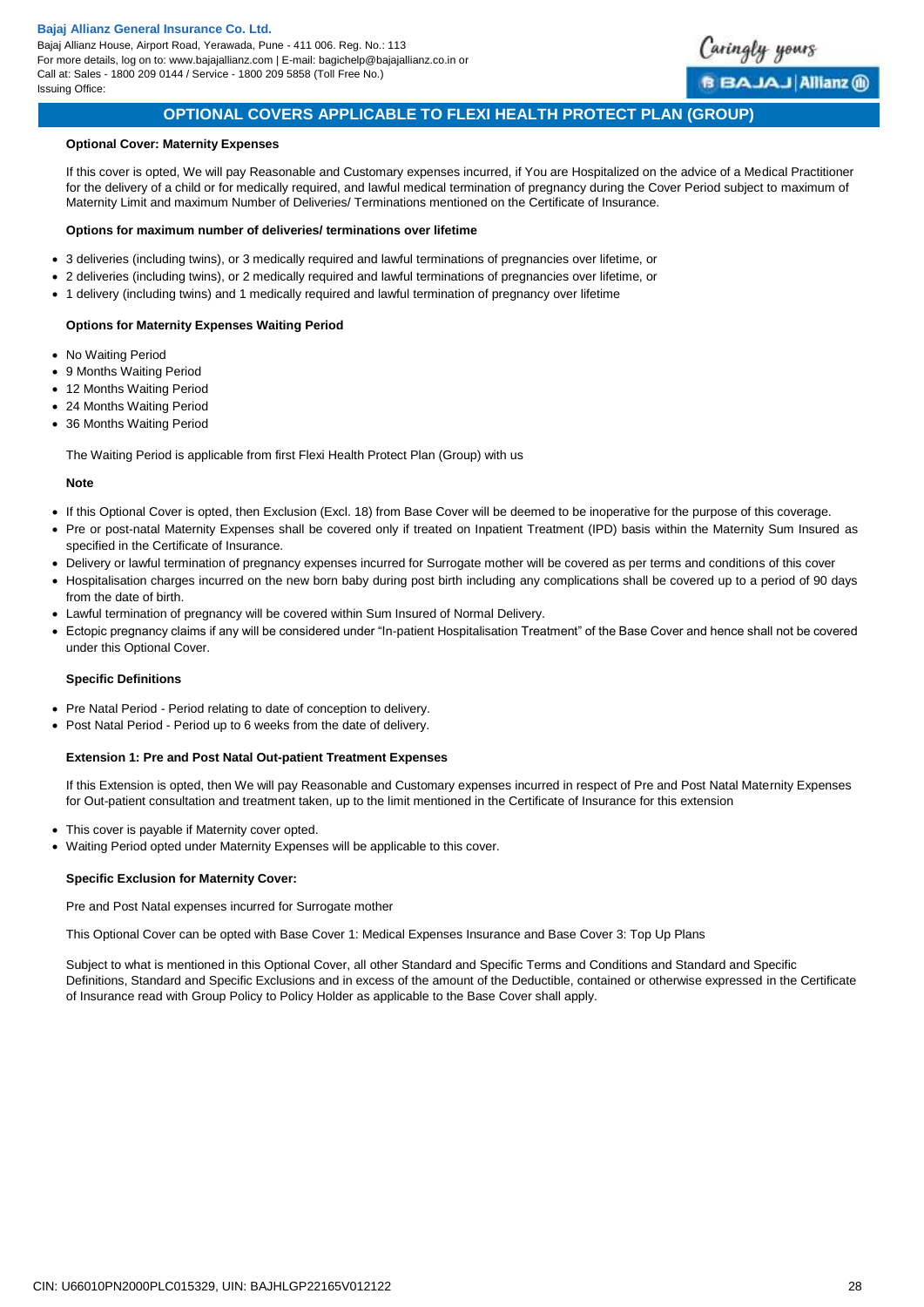

# **OPTIONAL COVERS APPLICABLE TO FLEXI HEALTH PROTECT PLAN (GROUP)**

### <span id="page-28-0"></span>**Optional Cover: Assisted Reproduction Expenses**

If this cover is opted, We will pay Reasonable and Customary Medical Expenses incurred for the insured for the below listed procedures subject to below:

- i. For any claim to be admissible under this benefit both self and spouse should stay insured continuously for Waiting Period as mentioned in Certificate of Insurance
- ii. up to the limit mentioned in the Certificate of Insurance,

subject otherwise to all other terms, conditions and exclusions of the Certificate of Insurance read with Policy.

Listed procedures:

- 1. Intra Uterine Insemination (IUI)
- 2. In vitro fertilization and embryo transfer (IVF-ET) and similar techniques.
- 3. Intracytoplasmic sperm injection (ICSI)
- 4. Gamete Intrafallopian Tube Transfer (GIFT)
- 5. Zygote Intra-Fallopian Transfer (ZIFT)

### **Waiting Period Options for Assisted Reproduction Expenses:**

- No Waiting Period
- 12 Months
- 24 Months
- 36 Months

**Note:** The claim will be admissible if the infertility is a result of the below listed conditions

- 1. Irreversible pathology of the fallopian tubes, resulting from an inflammatory process or from previous surgery
- 2. Infertility due to a subnormal male factor
- 3. Idiopathic infertility
- 4. Endometriosis
- 5. Infertility of immunological origin
- 6. Expenses for In vitro fertilization and embryo transfer (IVF-ET), Gamete Intrafallopian Tube Transfer (GIFT) or Zygote Intra-Fallopian Transfer (ZIFT) shall be payable only if the Insured Beneficiary has been unable to attain or sustain a successful pregnancy through reasonable, and medically necessary infertility treatment

**Exclusions:** The Company shall not be liable to make any payments under this policy in respect of any expenses what so ever incurred by the Insured Beneficiary in connection with or in respect of:

- i. Sub-fertility services that are deemed to be unproven, experimental or investigational
- ii. Pre and Post treatment expenses
- iii. Reversal of voluntary sterilization
- iv. Payment for services rendered to a surrogate
- v. Surgery / procedures that enhances fertility like Tubal Occlusion, Bariatric Surgery, Diagnostic Laparoscopy with Ovarian Drilling and such other similar surgery / procedures
- vi. Costs associated with cryopreservation and storage of sperm, eggs and embryos
- vii. Services done at unrecognized centre

**Note-** If this Optional Cover is opted by You, then (Excl. 17) from Base Cover will be deemed to be inoperative partially for Assisted Reproduction Services for the purpose of this coverage.

<span id="page-28-1"></span>This Optional Cover can be opted with Base Cover 1: Medical Expenses Insurance and Base Cover 3: Top Up Plans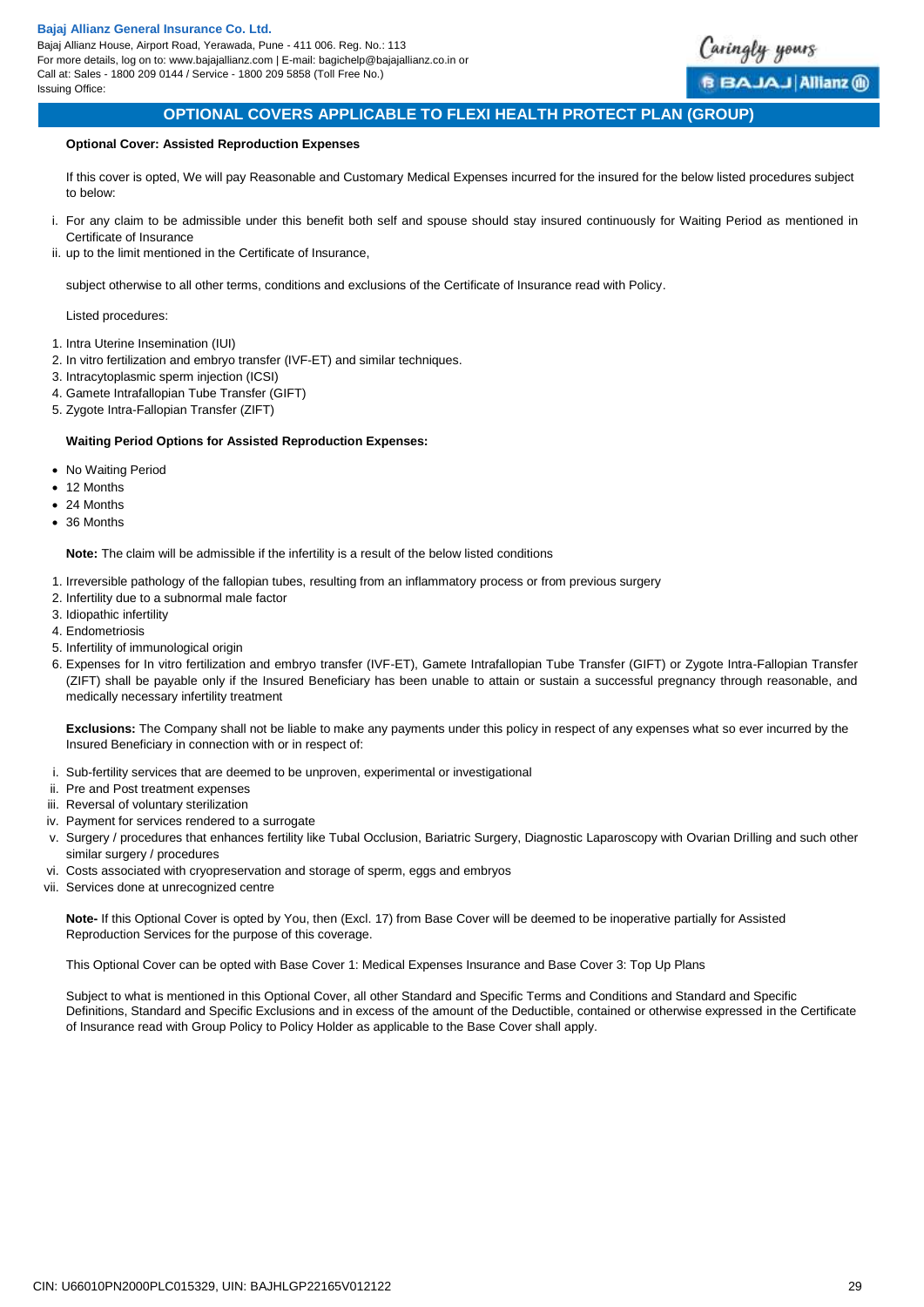Bajaj Allianz House, Airport Road, Yerawada, Pune - 411 006. Reg. No.: 113 For more details, log on to: www.bajajallianz.com | E-mail: bagichelp@bajajallianz.co.in or Call at: Sales - 1800 209 0144 / Service - 1800 209 5858 (Toll Free No.) Issuing Office:



# **OPTIONAL COVERS APPLICABLE TO FLEXI HEALTH PROTECT PLAN (GROUP)**

### **Optional Cover: Vaccination Cover**

If this cover is opted, We will cover for expenses related to the actual cost of vaccines as recommended by Indian Paediatric Association upto maximum Sum Insured and up to the age option as mentioned in Certificate of Insurance.

### **Age Options:**

- New born baby up to 180 days from date of birth
- Age up to one Year
- Age up to 5 Year

### **Waiting Period Options:**

- No Waiting Period
- 9 months Waiting Period
- 12 months Waiting Period
- 24 months Waiting Period
- 36 months Waiting Period

### **Condition Applicable to Vaccination Cover**

- 1. Expenses related to the doctor, nurse or any incidental expenses are not payable.
- 2. This benefit has a separate limit (over and above base Sum Insured) and does not affect Cumulative Bonus.

**Note-** If this Optional Cover is opted by You, then Exclusion D. III.8 from Base Cover will be deemed to be inoperative for the purpose and within scope of this coverage.

<span id="page-29-0"></span>This Optional Cover can be opted with any of the 4 base covers.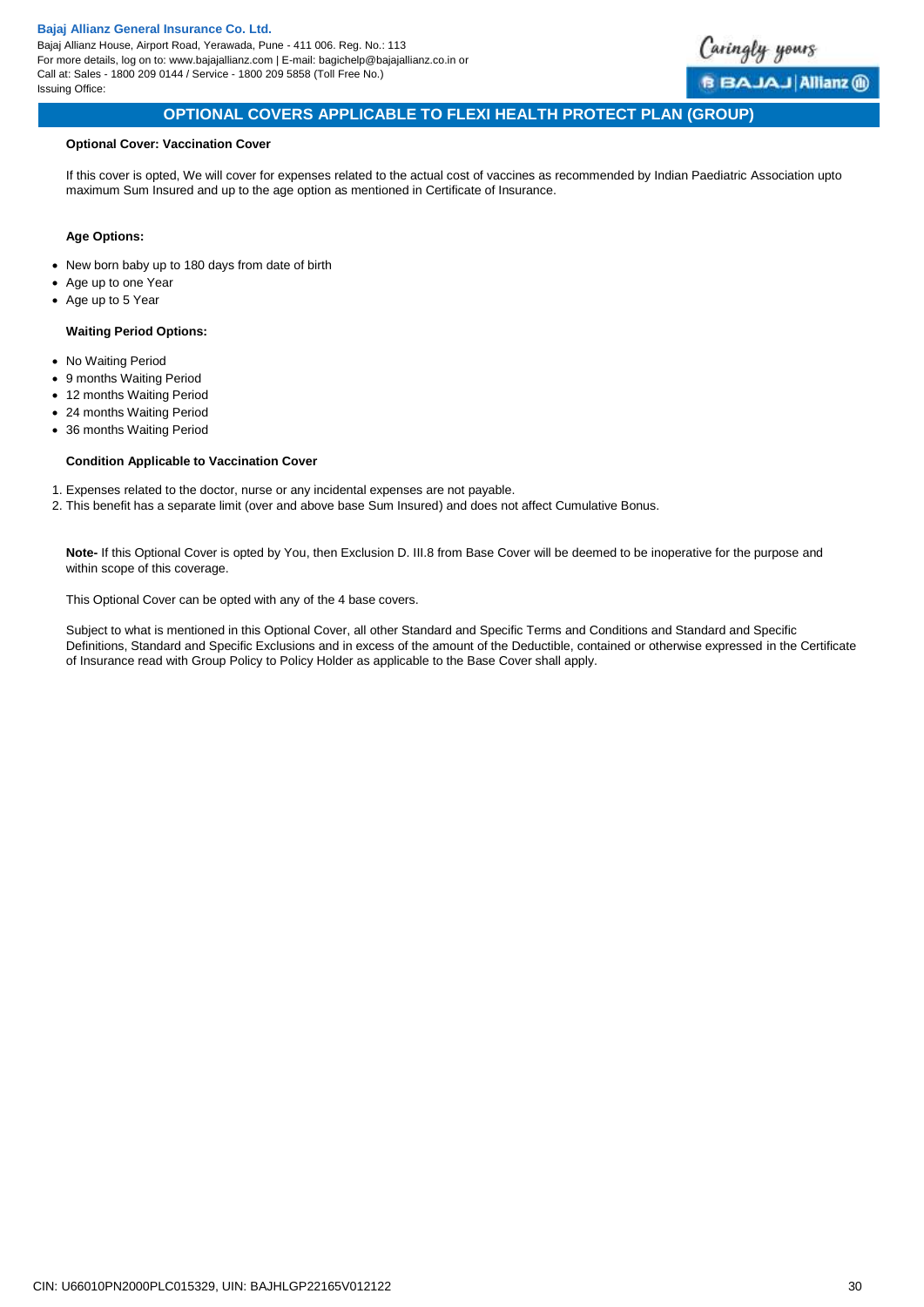Bajaj Allianz House, Airport Road, Yerawada, Pune - 411 006. Reg. No.: 113 For more details, log on to: www.bajajallianz.com | E-mail: bagichelp@bajajallianz.co.in or Call at: Sales - 1800 209 0144 / Service - 1800 209 5858 (Toll Free No.) Issuing Office:



### **OPTIONAL COVERS APPLICABLE TO FLEXI HEALTH PROTECT PLAN (GROUP)**

### **Optional Cover: Non-Medical Expenses**

If this cover is opted, We will pay the Non-Medical Expenses (as specified in Table I below) incurred for "In-patient Hospitalisation Expenses" of an Insured Beneficiary during the Cover Period **up to the limit** mentioned in the Certificate of Insurance, provided the claim is payable under Base cover.

#### **Specific Exclusion**

- 1. Non- Medical Expenses incurred during Pre-Hospitalisation & Post Hospitalisation would not be payable
- **2.** List of Non- Medical Expenses not payable are as specified in Table II below.

### **Note**

- Proportionate Deduction and Co-pay shall be applicable as per opted Base Policy terms and conditions.
- If this Optional Cover is opted by You, then Exclusion D. III.9 from Base Cover will be deemed to be inoperative for the purpose of this coverage only.

This Optional Cover can be opted with Base Cover 1: Medical Expenses Insurance and Base Cover 3: Top Up Plans.

Subject to what is mentioned in this Optional Cover, all other Standard and Specific Terms and Conditions and Standard and Specific Definitions, Standard and Specific Exclusions and in excess of the amount of the Deductible, contained or otherwise expressed in the Certificate of Insurance read with Group Policy to Policy Holder as applicable to the Base Cover shall apply.

## **Table I**

| LIST OF NON-MEDICAL ITEMS PAYABLE IF OPTED FOR OPTIONAL COVER |                                                     |  |
|---------------------------------------------------------------|-----------------------------------------------------|--|
| $\overline{1}$                                                | <b>BELTS/BRACES</b>                                 |  |
| $\overline{2}$                                                | <b>COLD PACK/HOT PACK</b>                           |  |
| $\overline{3}$                                                | <b>LEGGINGS</b>                                     |  |
| $\overline{4}$                                                | <b>CREPE BANDAGE</b>                                |  |
| $\overline{5}$                                                | <b>EYELET COLLAR</b>                                |  |
| $\overline{6}$                                                | <b>SLINGS</b>                                       |  |
| $\overline{7}$                                                | BLOOD GROUPING AND CROSS MATCHING OF DONORS SAMPLES |  |
| $\overline{\mathbf{8}}$                                       | SERVICE CHARGES WHERE NURSING CHARGES ALSO CHARGED  |  |
| $\overline{9}$                                                | <b>SURCHA RGES</b>                                  |  |
| 10                                                            | <b>MORTUARY CHARGES</b>                             |  |
| 11                                                            | <b>WALKING AIDS CHARGES</b>                         |  |
| $\overline{12}$                                               | OXYGEN CYLINDER (FOR USAGE OUTSIDE THE HOSPITAL)    |  |
| 13                                                            | <b>SPACER</b>                                       |  |
| 14                                                            | <b>SPIROMETRE</b>                                   |  |
| 15                                                            | NEBULIZER KIT                                       |  |
| 16                                                            | <b>STEAM INHALER</b>                                |  |
| 17                                                            | <b>ARMSLING</b>                                     |  |
| $\overline{18}$                                               | <b>THERMOMETER</b>                                  |  |
| 19                                                            | CERVICAL COLLAR                                     |  |
| $\overline{20}$                                               | <b>SPLINT</b>                                       |  |
| 21                                                            | <b>KNEE BRACES (LONG/ SHORT/ HINGED)</b>            |  |
| 22                                                            | KNEE IMMOBILIZER/S HOULDER IMMOBILIZER              |  |
| 23                                                            | <b>LUMBOSACRAL BELT</b>                             |  |
| 24                                                            | NIMBUS BED OR WATER OR AIR BED CHARGES              |  |
| $\overline{25}$                                               | <b>AMBULANCE COLLAR</b>                             |  |
| 26                                                            | <b>AMBULANCE EQUIPMENT</b>                          |  |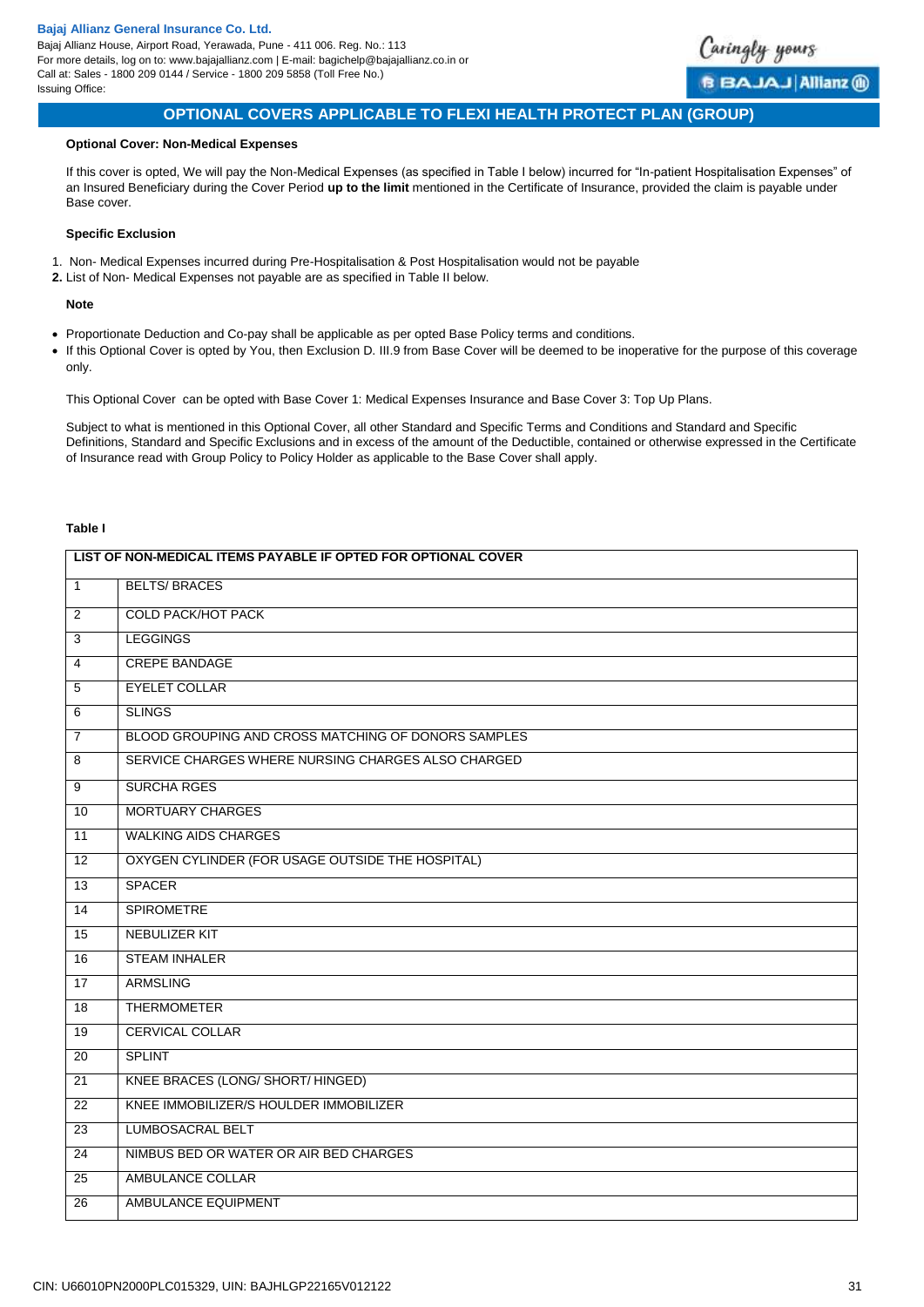

**B BAJAJ Allianz ®** 

# **OPTIONAL COVERS APPLICABLE TO FLEXI HEALTH PROTECT PLAN (GROUP)**

| 27 | <b>ABDOMINAL BINDER</b>                                                       |
|----|-------------------------------------------------------------------------------|
| 28 | <b>ECG ELECTRODES</b>                                                         |
| 29 | <b>GLOVES</b>                                                                 |
| 30 | ANY KIT WITH NO DETAILS MENTIONED [DELIVERY KIT, ORTHOKIT, RECOVERY KIT, ETC] |
| 31 | KIDNEY TRAY                                                                   |
| 32 | <b>MASK</b>                                                                   |
| 33 | <b>OUNCE GLASS</b>                                                            |
| 34 | <b>OXYGEN MASK</b>                                                            |
| 35 | PELVIC TRACTION BELT                                                          |
| 36 | PAN CAN                                                                       |
| 37 | <b>TROLLY COVER</b>                                                           |
| 38 | UROMETER, URINE JUG                                                           |
| 39 | <b>VASOFIX SAFETY</b>                                                         |

# **Table II**

|                | LIST OF NON-MEDICAL ITEMS NOT PAYABLE EVEN IF OPTED FOR RIDER                                        |
|----------------|------------------------------------------------------------------------------------------------------|
| $\mathbf{1}$   | <b>BABY FOOD</b>                                                                                     |
| $\overline{2}$ | <b>BABY UTILITIES CHARGES</b>                                                                        |
| 3              | <b>BEAUTY SERV ICES</b>                                                                              |
| 4              | <b>BUDS</b>                                                                                          |
| 5              | <b>CARRY BAGS</b>                                                                                    |
| 6              | <b>EMAIL / INTERNET CHARGES</b>                                                                      |
| $\overline{7}$ | FOOD CHARGES (OTHER THAN PATIENT'S DIET PROVIDED BY HOSPITA L)                                       |
| 8              | <b>LAUNDRY CHARGES</b>                                                                               |
| 9              | <b>MINERAL WATER</b>                                                                                 |
| 10             | <b>SANITARY PAD</b>                                                                                  |
| 11             | <b>TELEPHONE CHARGES</b>                                                                             |
| 12             | <b>GUEST SERVICES</b>                                                                                |
| 13             | <b>DIAPER OF ANY TYPE</b>                                                                            |
| 14             | <b>TELEVISION CHARGES</b>                                                                            |
| 15             | EXTRA DIET OF PATIENT (OTHER THAN THAT WHICH FORMS PART OF BED CHARGE)                               |
| 16             | <b>BIRTH CERTIFICATE</b>                                                                             |
| 17             | <b>CERTIFICATE CHARGES</b>                                                                           |
| 18             | <b>COURIER CHARGES</b>                                                                               |
| 19             | MEDICAL CERTIFICATE                                                                                  |
| 20             | MEDICAL RECORDS                                                                                      |
| 21             | PHOTOCOPIES CHARGES                                                                                  |
| 22             | <b>SUGAR FREE Tablets</b>                                                                            |
| 23             | CREAMS POWDERS LOTIONS (TOILETRIES ARE NOT PAYABLE, ONLY PRESCRIBED MEDICAL PHARMACEUTICALS PAYABLE) |
| 24             | <b>CONVEYANCE CHARGES</b>                                                                            |
| 25             | DIABETIC FOOT WEAR                                                                                   |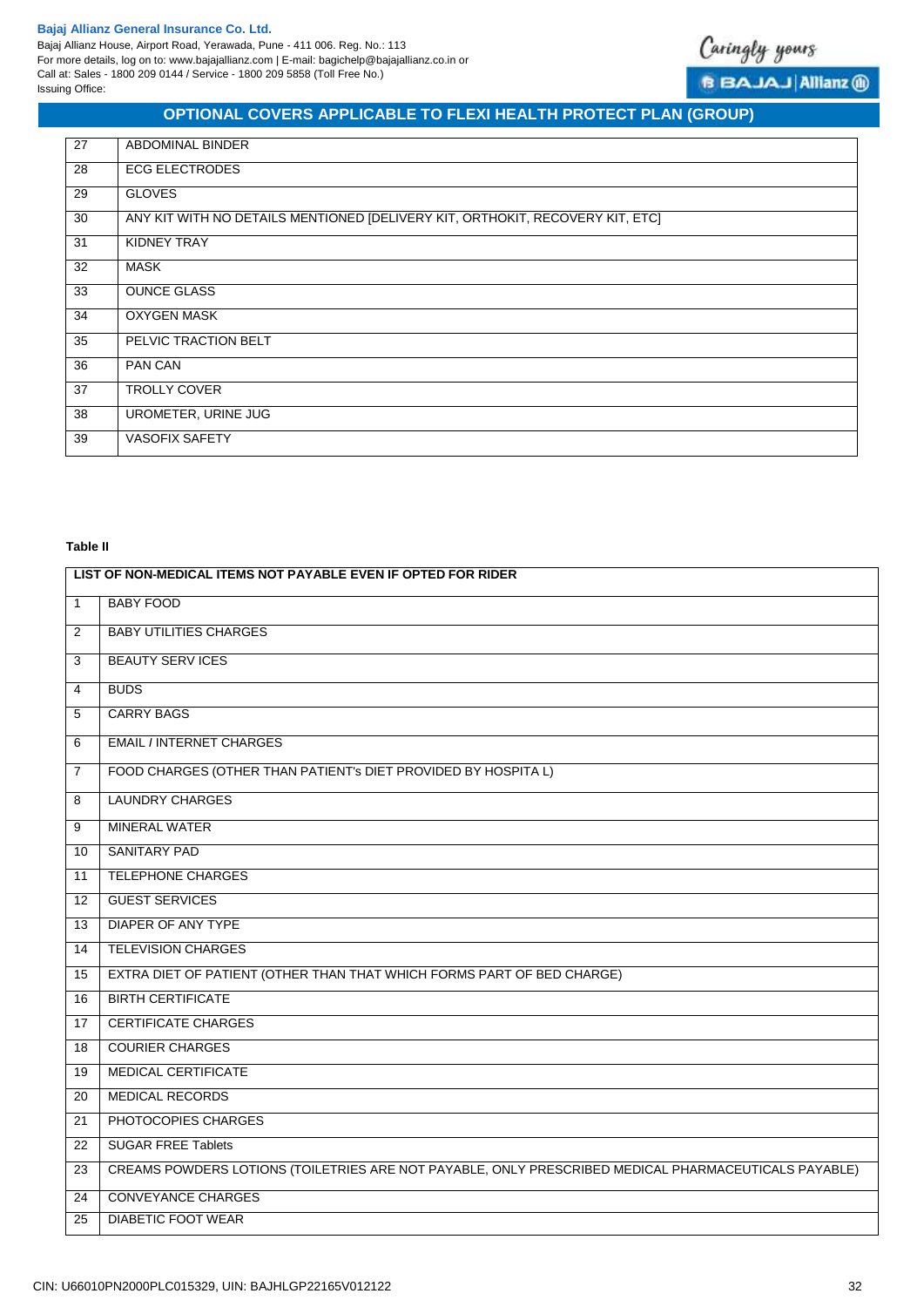

**B BAJAJ Allianz ®** 

**OPTIONAL COVERS APPLICABLE TO FLEXI HEALTH PROTECT PLAN (GROUP)**

<span id="page-32-0"></span>31 PRIVATE NURSES CHARGES - SPECIAL NURSING CHARGES 32 ATTENDANT CHARGES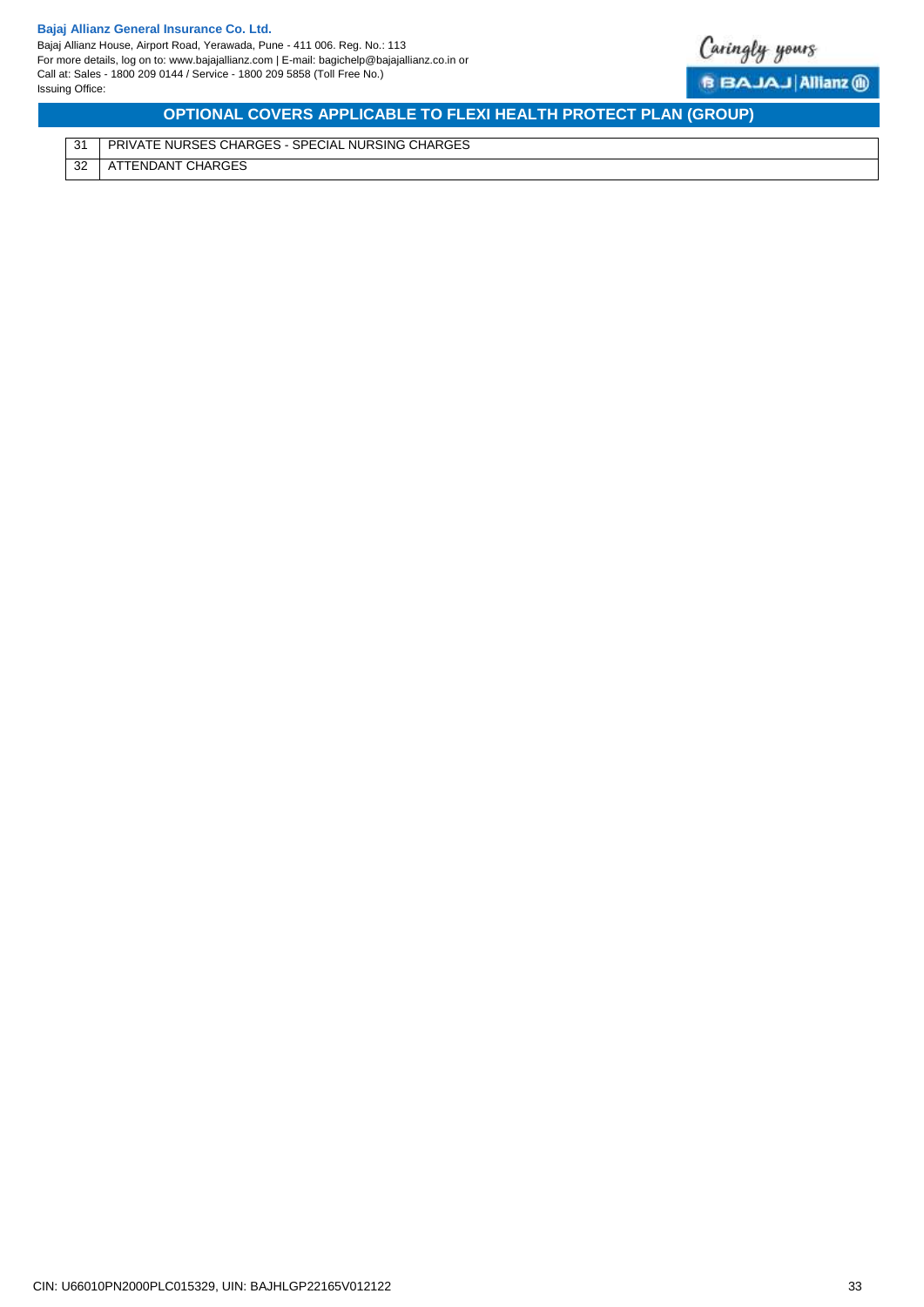Bajaj Allianz House, Airport Road, Yerawada, Pune - 411 006. Reg. No.: 113 For more details, log on to: www.bajajallianz.com | E-mail: bagichelp@bajajallianz.co.in or Call at: Sales - 1800 209 0144 / Service - 1800 209 5858 (Toll Free No.) Issuing Office:



# **OPTIONAL COVERS APPLICABLE TO FLEXI HEALTH PROTECT PLAN (GROUP)**

### **Optional Cover: Preventive Health Check-up**

If this cover is opted, You are eligible for a Preventive Health check-up under at the end of block of every continuous period during which *You* have held *Our* Flexi health protect Plan (Group) and up to Sum Insured Limit as mentioned in Certificate of Insurance.

### **Frequency Options:**

- 1. Once in every policy year
- 2. Once every year after renewal
- 3. Once in 2 years
- 4. Once in 3 years

### **Clinic Options:**

- 1. Network Clinics and Hospitals only
- 2. All Clinics and Hospitals

Note: This benefit has a separate limit (over and above base Sum Insured) and does not affect Cumulative Bonus.

This Optional Cover can be opted with any of the 4 base covers

You may approach us for the arrangement of the Health Check-up.

<span id="page-33-0"></span>For the avoidance of doubt, We shall not be liable for any other ancillary or peripheral costs or expenses (including but not limited to those for transportation, accommodation or sustenance). Contact Email id- [healthcheck@bajajallianz.co.in](mailto:healthcheck@bajajallianz.co.in)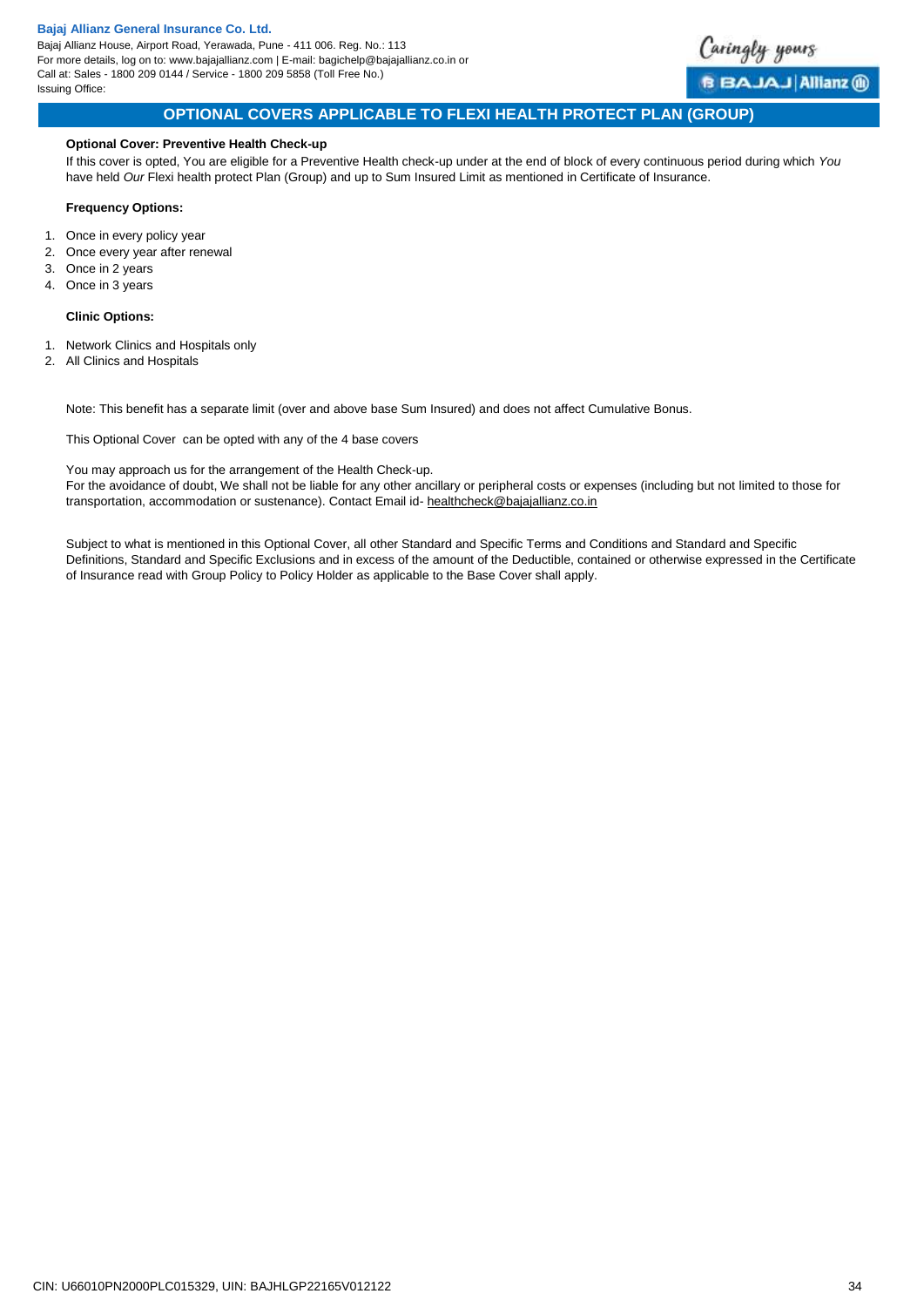<span id="page-34-0"></span>

# **OPTIONAL COVERS APPLICABLE TO FLEXI HEALTH PROTECT PLAN (GROUP)**

# **Optional Cover: External Congenital Anomalies**

If this cover is opted, We will pay for the Reasonable and Customary Charges incurred for "In-patient Hospitalisation Treatment" within the Base Cover 1 Sum Insured towards treatment for External Congenital Anomalies and Sum Insured as mentioned in the Certificate of Insurance.

Exclusions applicable to External Congenital Anomalies-

1. The treatment is to achieve only aesthetic / cosmetic appearance without any positive effect or restoration of physiological function, such claims are not admissible as cosmetic/ aesthetic treatment.

Note: If this Optional Cover is opted by You, then Exclusion D. III.6 from Base Cover will be deemed to be inoperative for the purpose and within scope of this coverage only.

This Optional Cover can be opted with Base Cover 1 Medical Expenses Insurance and Base Cover 3 Top Up Plans.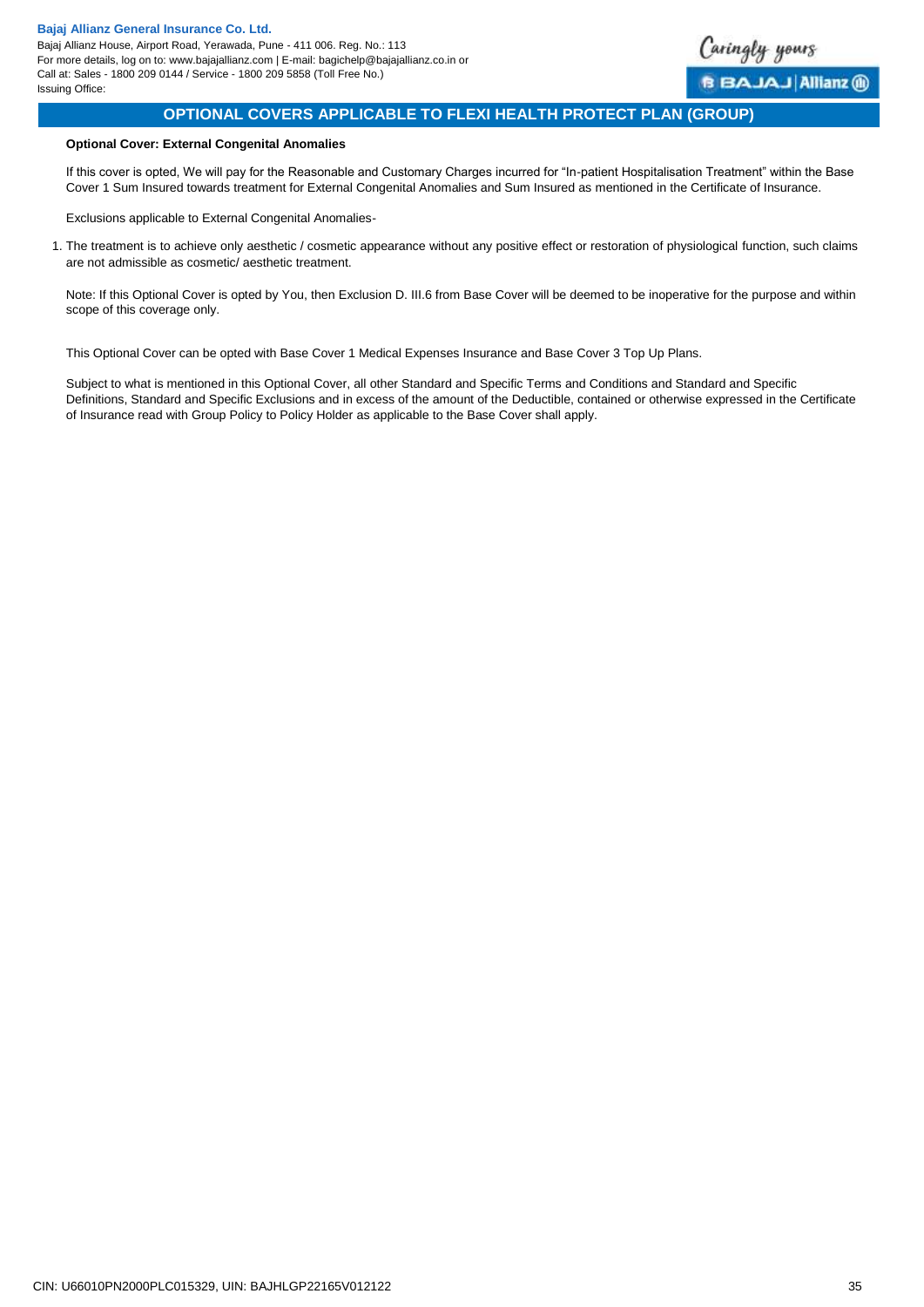

<span id="page-35-0"></span>BAJAJ Allianz (ii)

# **OPTIONAL COVERS APPLICABLE TO FLEXI HEALTH PROTECT PLAN (GROUP)**

### **Optional Cover: Rehabilitation/ De-addiction Expenses Cover**

If this cover is opted, We will pay for Reasonable and Customary in-patient rehabilitation expenses related to detox /de-addiction treatment for Alcohol, Drug and Substance Abuse up to the Sum Insured as specified in Certificate of Insurance provided:

- a) it is carried out by a medical practitioner specialising in rehabilitation; and
- b) it is carried out in a government registered rehabilitation hospital; and
- c) the treatment could not be carried out on an out-patient basis, and
- d) the costs have been agreed, in writing by us before the rehabilitation begins.

Initial Waiting Period: 180 days

Conditions:

• Pre-approval is compulsory for this benefit.

This Optional Cover can be opted with Base Cover 1 Medical Expenses Insurance and Base Cover 3 Top Up Plans.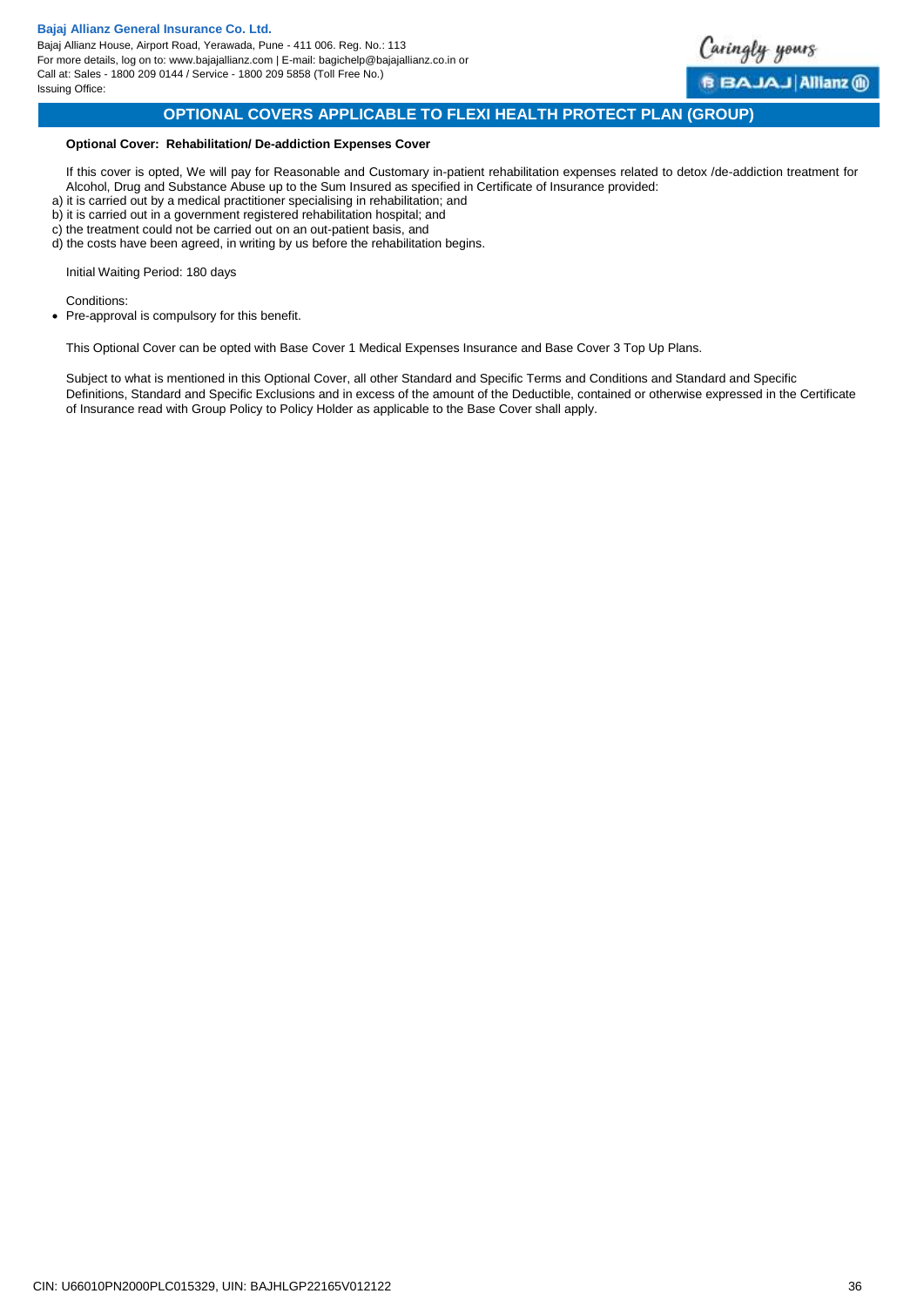<span id="page-36-0"></span>

# **OPTIONAL COVERS APPLICABLE TO FLEXI HEALTH PROTECT PLAN (GROUP)**

### **Optional Cover: Out-Patient Treatment (OPD) Expenses**

If this cover is opted, We will indemnify for Reasonable and Customary Medical Expenses incurred if you consult a consultant / medical practitioner on out-patient basis for**Accidental Bodily Injury or Illness** contracted during the Cover Period up to the Sum Insured limit as specified for this Optional Cover in the Certificate of Insurance for:

- Consultations/ Tele-consultation
- Investigations
- Medicines

Note:

Out-Patient Treatment (OPD) Expenses coverage is available only for allopathic line of treatment.

This Optional Cover can be opted with any of the 4 base covers .Up Plans.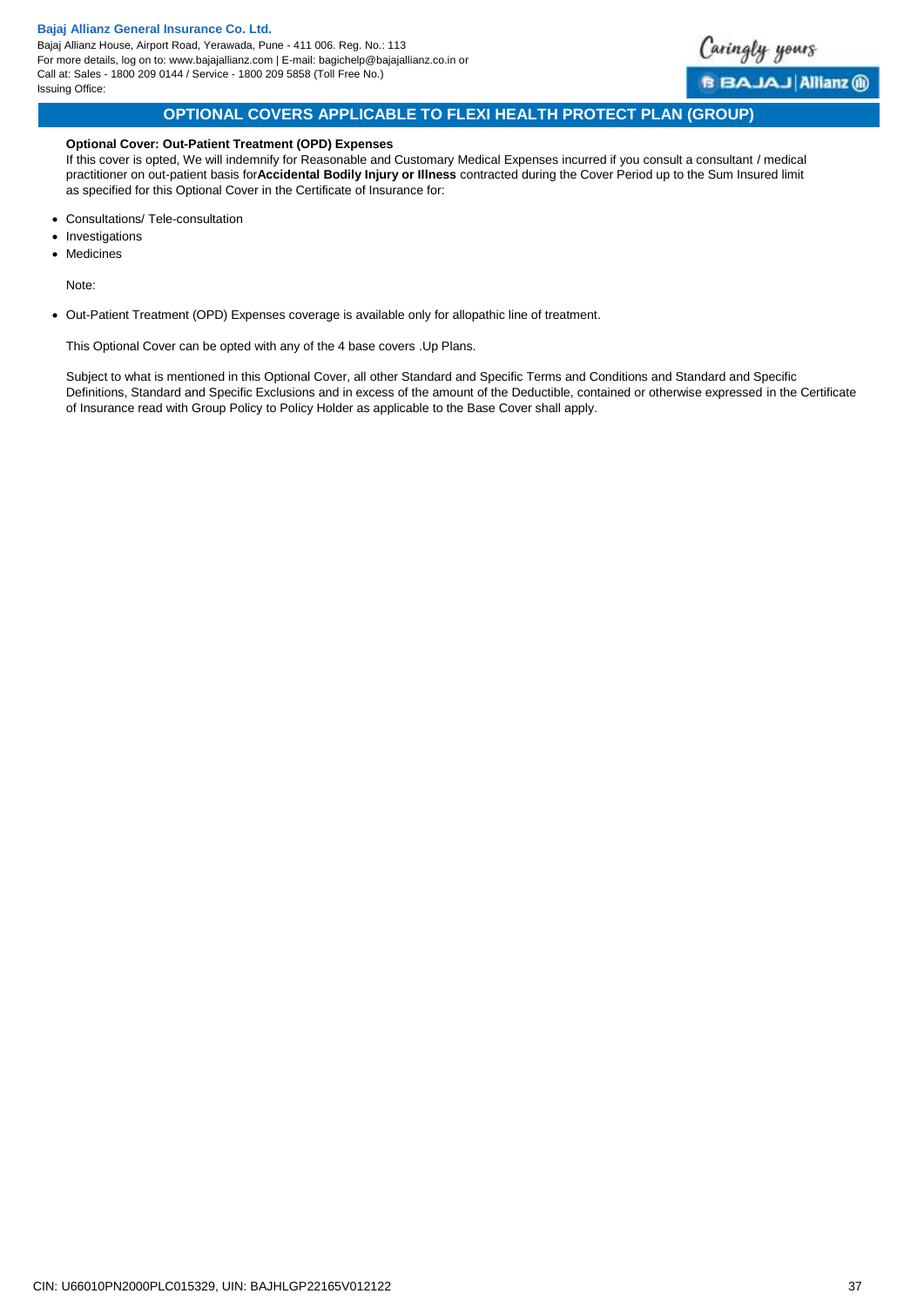<span id="page-37-0"></span>

# **OPTIONAL COVERS APPLICABLE TO FLEXI HEALTH PROTECT PLAN (GROUP)**

### **Optional Cover: Physiotherapy Expenses-**

If this cover is opted, We will indemnify for Reasonable and Customary Medical Expenses incurred towards Physiotherapy treatment taken for **Accidental Bodily Injury or Illness or Both (as opted)** contracted during the Cover Period, maximum up to the Sum Insured limit as specified in the Certificate of Insurance for this Optional Cover, provided that, Treatment is given by a Medical Practitioner for Musculo-skeletal /Neurological diseases / Injuries or other Systemic diseases

This Optional Cover can be opted with any of the 4 base covers.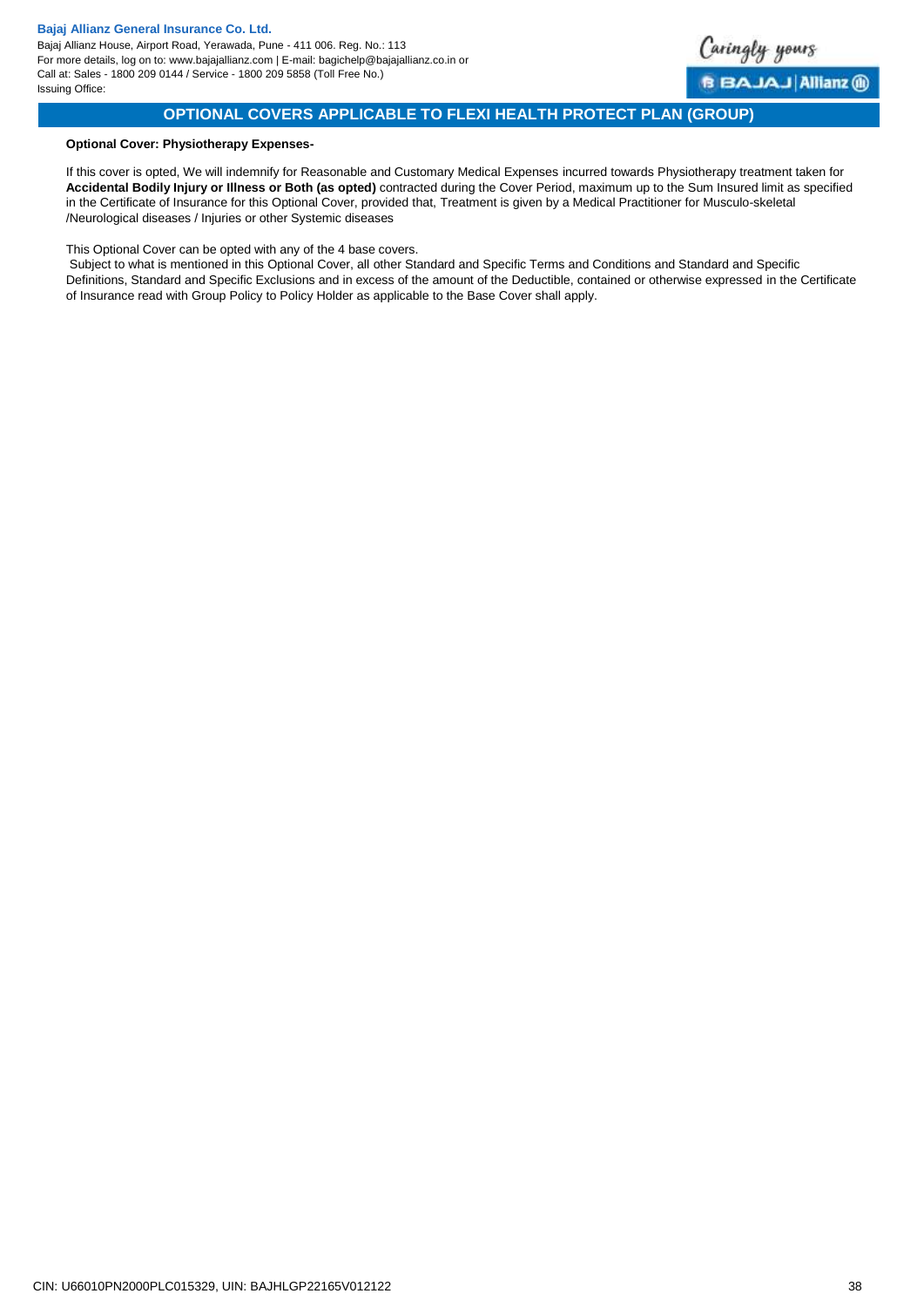Bajaj Allianz House, Airport Road, Yerawada, Pune - 411 006. Reg. No.: 113 For more details, log on to: www.bajajallianz.com | E-mail: bagichelp@bajajallianz.co.in or Call at: Sales - 1800 209 0144 / Service - 1800 209 5858 (Toll Free No.) Issuing Office:

<span id="page-38-0"></span>

# **OPTIONAL COVERS APPLICABLE TO FLEXI HEALTH PROTECT PLAN (GROUP)**

# **Optional Cover: Dental Care**

If this cover is opted, We will indemnify for Reasonable and Customary Medical Expenses incurred for Dental treatment taken from a dental surgeon during the Cover Period up to the Sum Insured as specified in the Certificate of Insurance for:

- Consultations
- Surgery
- Investigations
- Medicines

Our maximum liability for the above expenses shall be limited to the amount specified in the Certificate of Insurance.

### **Exclusion:**

Expenses for any dental treatment to change appearance, cosmetic, plastic surgery.

**Note:** If this Optional Cover is opted by you, then Exclusion D. III.1 from Base Cover will be deemed to be inoperative for the purpose of this coverage.

This Optional Cover can be opted with any of the 4 base covers.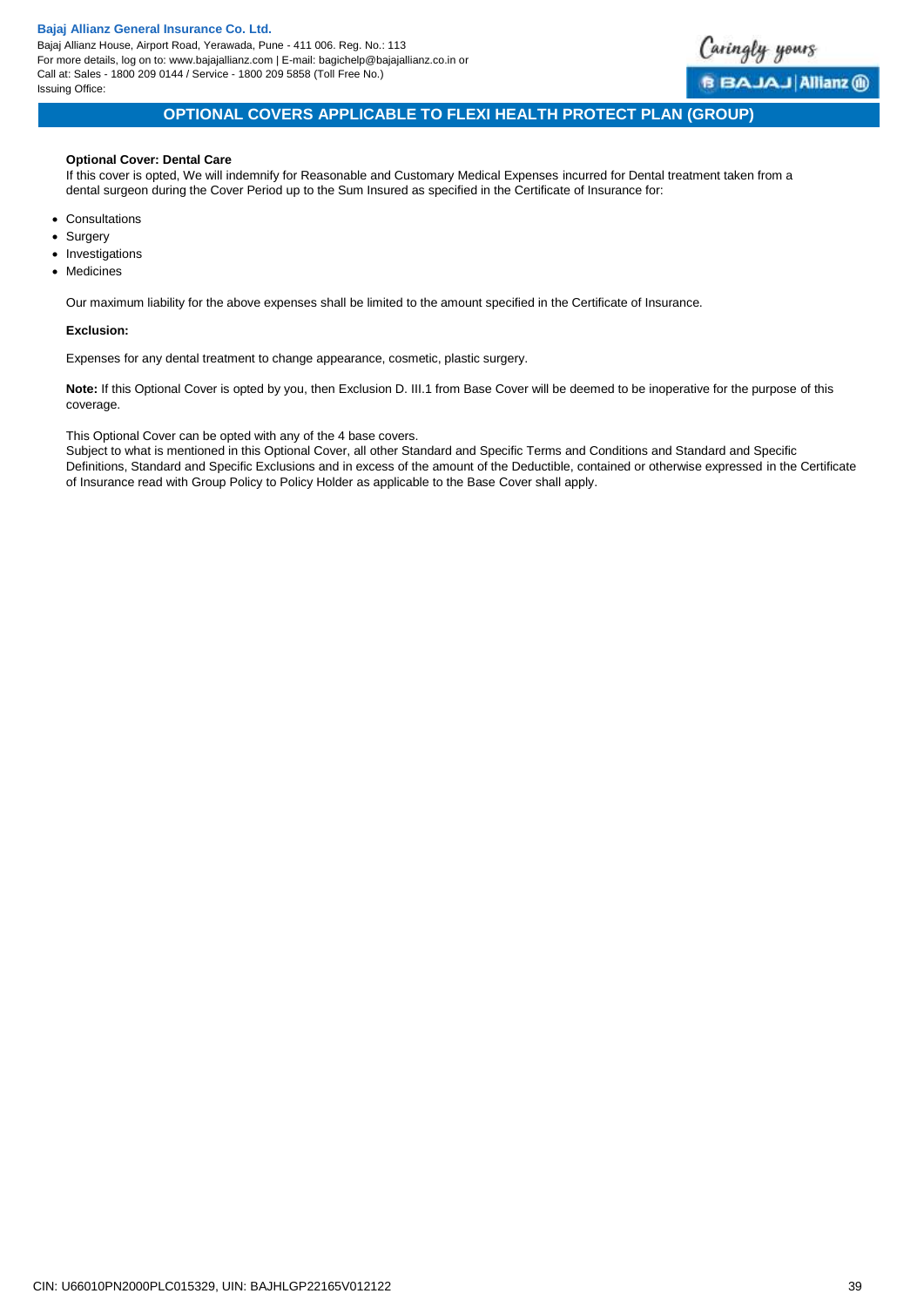

# **OPTIONAL COVERS APPLICABLE TO FLEXI HEALTH PROTECT PLAN (GROUP)**

### **Optional Cover: Out-patient Mental Illness Treatment Cover**

If this cover is opted, We will indemnify for Reasonable and Customary Medical Expenses incurred on on out-patient basis for Mental Illness Treatment up to the Sum Insured limit as specified in the Certificate of Insurance for this Optional Cover, provided the treatment is availed in a psychiatric unit of a Hospital or Psychiatric OPD for the conditions listed in Annexure IV**.** 

- a. Consultations
- **Investigations**
- c. Therapies d. Medicines

Exclusions:

- 1. Recreational or diversional activities. If the only activities prescribed for the patient are primarily diversional in nature, (i.e., to provide some social or recreational outlet for the patient), it would not be regarded as treatment to improve the patient's condition.
- 2. Any expenses for diagnostic tests, investigations / treatment taken without the psychiatrist advising the same and which is not duly supported by prescriptions
- 3. Alternate treatment other than Allopathic treatment are not covered.
- 4. All expense that are not pre-authorised by Us

<span id="page-39-0"></span>This Optional Cover can be opted with any of the 4 base covers.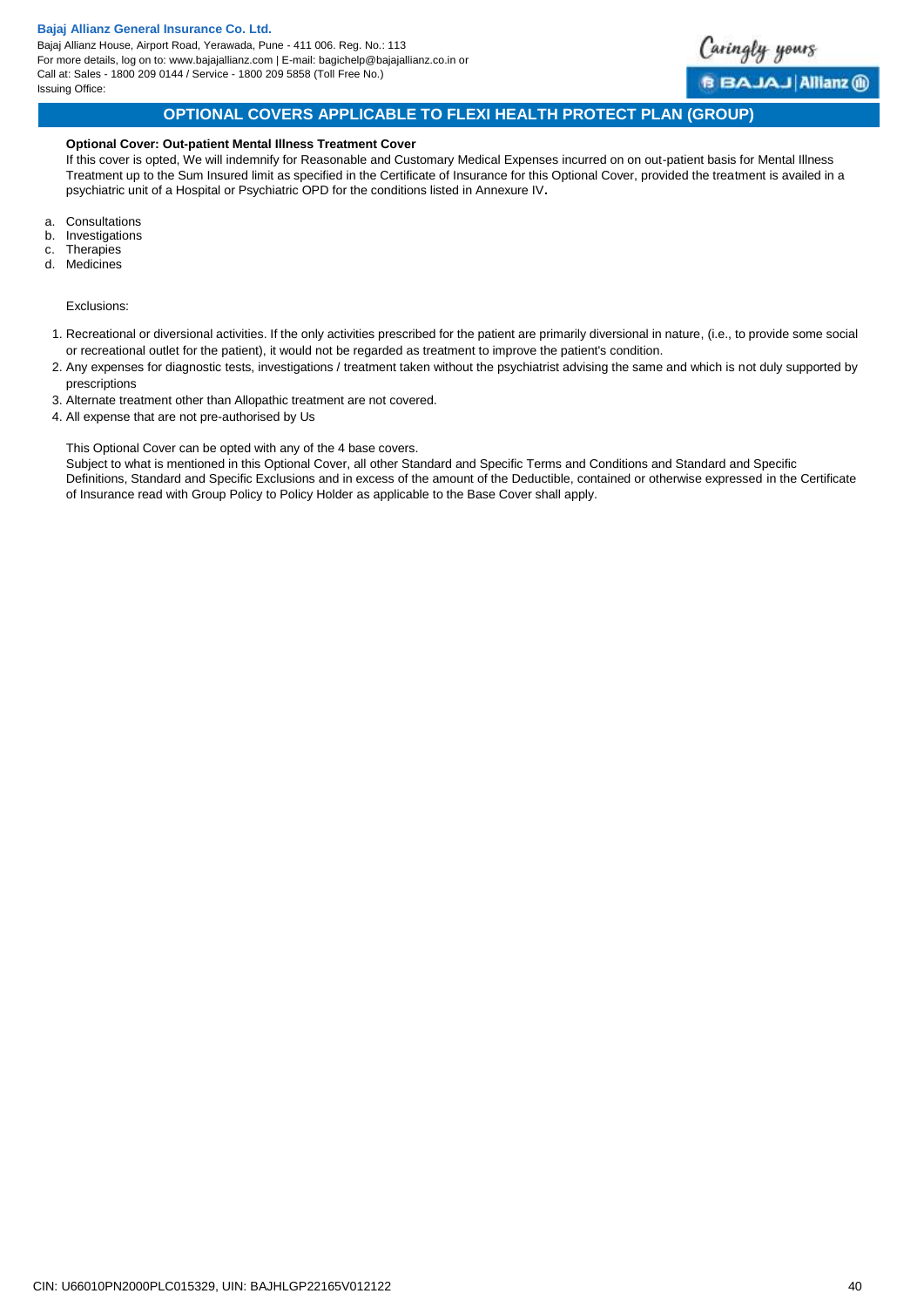Bajaj Allianz House, Airport Road, Yerawada, Pune - 411 006. Reg. No.: 113 For more details, log on to: www.bajajallianz.com | E-mail: bagichelp@bajajallianz.co.in or Call at: Sales - 1800 209 0144 / Service - 1800 209 5858 (Toll Free No.) Issuing Office:



<span id="page-40-0"></span>**BBAJAJAIIianz** @

# **OPTIONAL COVERS APPLICABLE TO FLEXI HEALTH PROTECT PLAN (GROUP)**

### **Optional Cover: Vision Expenses Cover**

If this cover is opted, We will indemnify for Reasonable and Customary Medical Expenses incurred up to the Sum Insured specified in the Certificate Of Insurance for

- i. Eye examination performed by an ophthalmologist
- ii. Cost of lenses and prescribed glasses without frame to correct refractory errors as per ophthalmologist prescription
- iii. Investigations related to the illness / injury as prescribed by an ophthalmologist
- iv. Medicines related to the illness / injury as prescribed by ophthalmologist.

#### Exclusions:

- i. Lenses which are not medically necessary and not prescribed by ophthalmologist.
- ii. Any type of Cosmetic treatment.
- iii. Any expenses for diagnostic tests, investigations / treatment taken without the ophthalmologist advising the same and which is not duly supported by prescriptions
- iv. Alternate treatment other than Allopathic treatment are not covered.

This Optional Cover can be opted with any of the 4 base covers.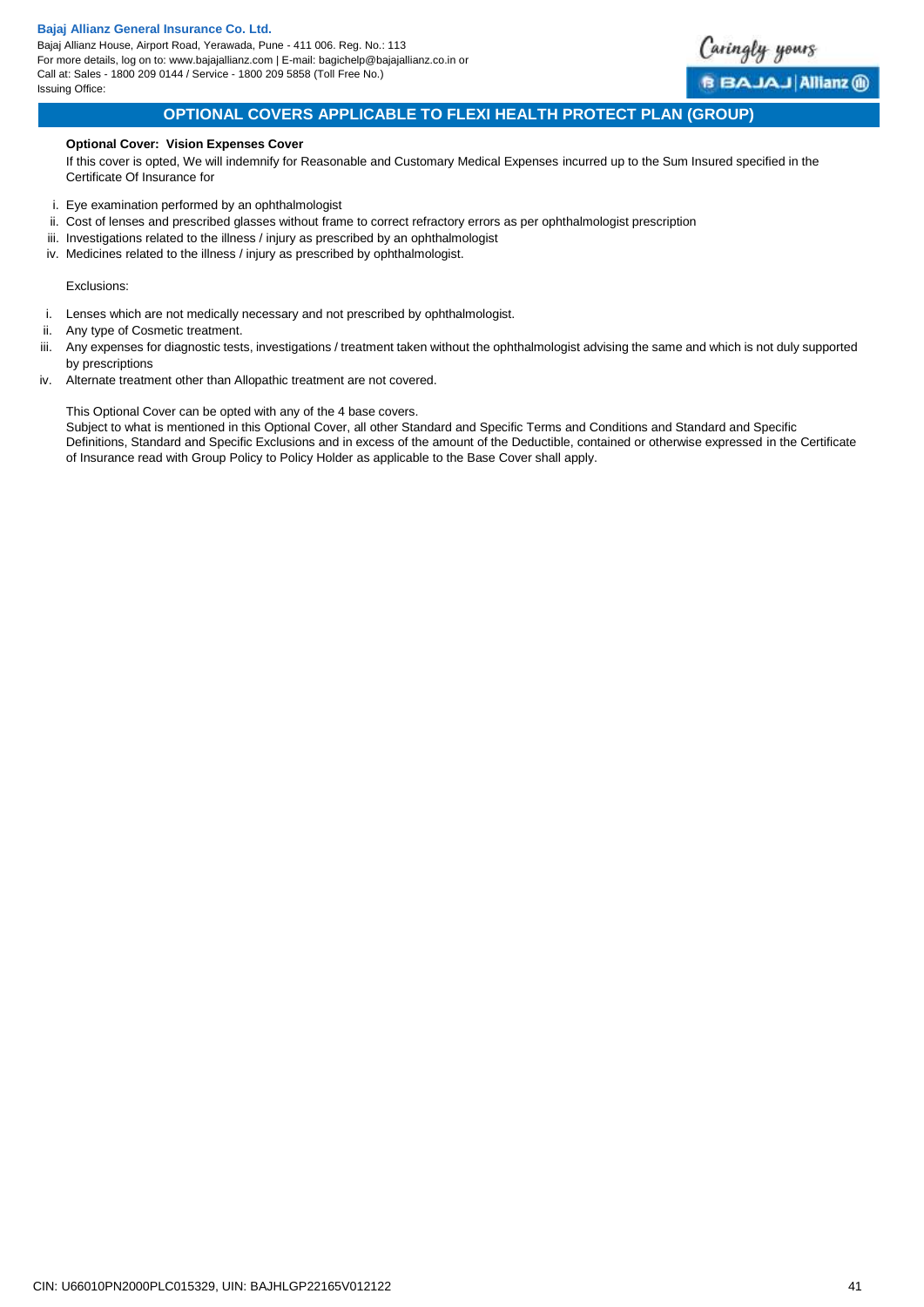<span id="page-41-0"></span>

# **OPTIONAL COVERS APPLICABLE TO FLEXI HEALTH PROTECT PLAN (GROUP)**

# **Optional Cover: Refractive Error Correction Expenses**

If this cover is opted, We will indemnify for Reasonable and Customary Medical Expenses incurred by you for Laser-Assisted In Situ Keratomileusis (LASIK) Surgery, including refractive keratotomy (RK) and photorefractive keratectomy (PRK) or any other advanced Surgical Procedures conducted to correct the refractive errors beyond +/- 5 to change the refraction of one or both eyes.

We will not be liable to make any payment in respect of any other non-Surgical Procedures.

Note- If this Optional Cover is opted, then Exclusion D. III.12 (Excl 15) from Base Policy Wordings will be deemed to be inoperative for the purpose and within scope of this coverage.

This Optional Cover can be opted with Base Cover 1: Medical Expenses Insurance only and Base Cover 3: Top-Up Plans.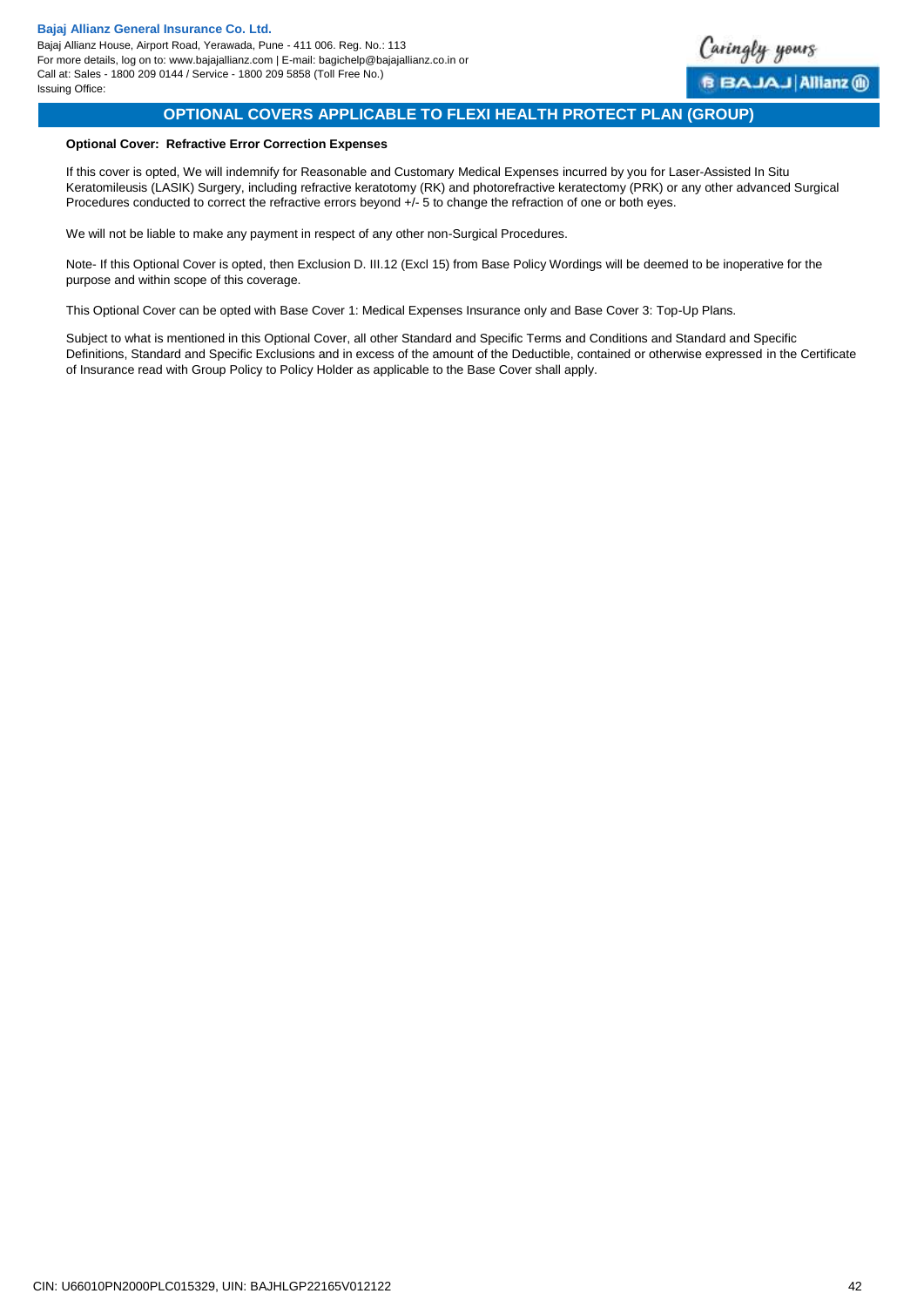<span id="page-42-0"></span>

# **OPTIONAL COVERS APPLICABLE TO FLEXI HEALTH PROTECT PLAN (GROUP)**

# **Optional Cover: Cost of Prescribed External Medical Aid**

If this cover is opted, We will indemnify for Reasonable and Customary Medical Expenses incurred for External Medical Aids required due to "In-patient Hospitalisation Expenses" claim of an Insured Beneficiary during the Cover Period and prescribed by a specialized Medical Practitioner as medically necessary up to the Sum Insured for this cover mentioned in the Certificate of Insurance.

Note- If this Optional Cover is opted, then Exclusion D. III. 4 from Base Policy Wordings will be deemed to be inoperative for the purpose and within scope of this coverage.

This Optional Cover can be opted with any of the 4 base covers.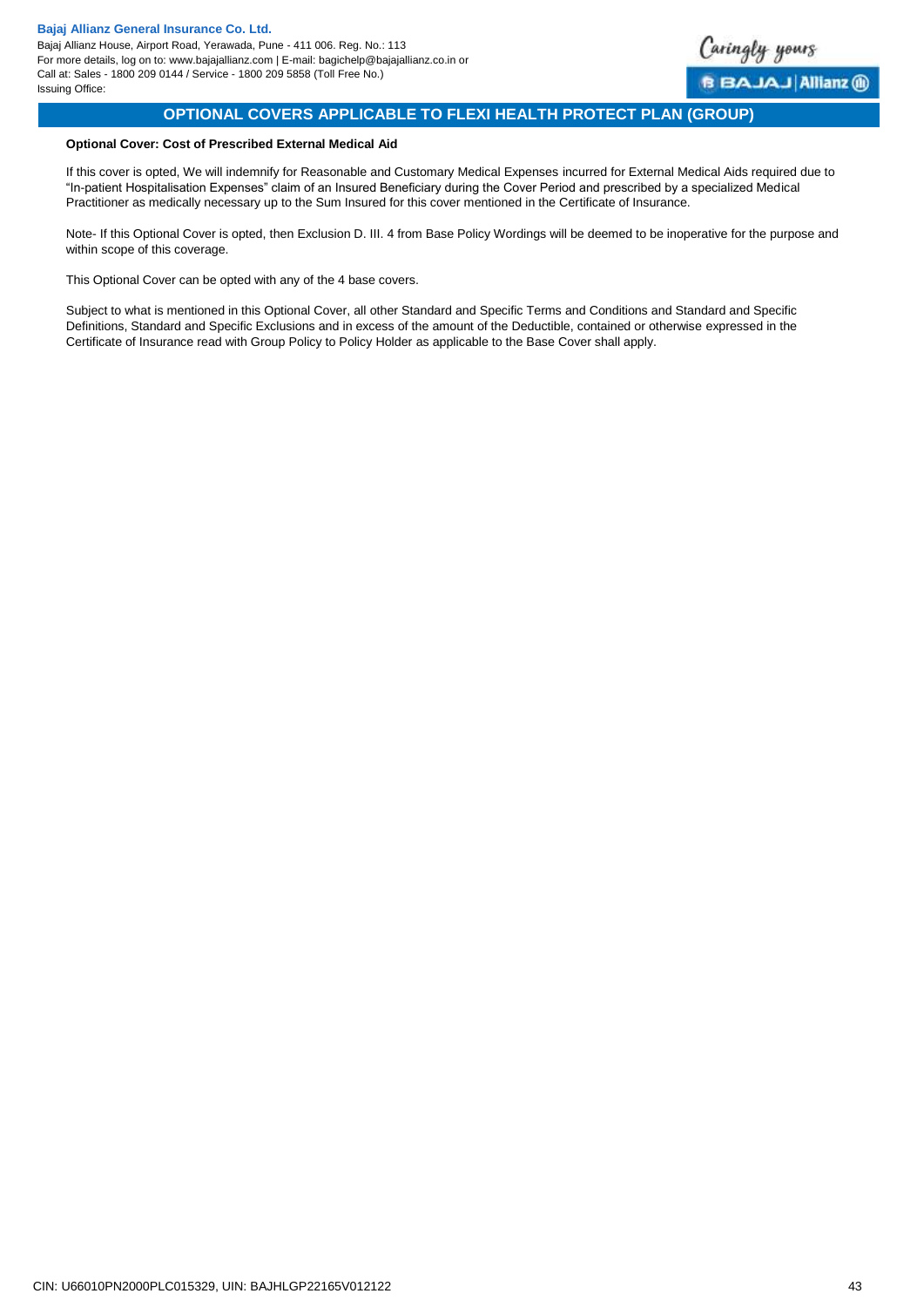Bajaj Allianz House, Airport Road, Yerawada, Pune - 411 006. Reg. No.: 113 For more details, log on to: www.bajajallianz.com | E-mail: bagichelp@bajajallianz.co.in or Call at: Sales - 1800 209 0144 / Service - 1800 209 5858 (Toll Free No.) Issuing Office:

<span id="page-43-0"></span>

# **OPTIONAL COVERS APPLICABLE TO FLEXI HEALTH PROTECT PLAN (GROUP)**

### **Optional Cover: Compassionate Visit**

If Insured Beneficiary sustains or contracts Accidental Injury or Sickness during the Cover Period requiring hospitalisation in an outstation location 200 kms away from Insured Beneficiary's place of residence, We will reimburse the actual to and fro economy class transportation expenses of most direct route via Common Carrier for one family member or friend of the Insured Beneficiary up to the Sum Insured limit mentioned in Certificate of Insurance provided no family member or relative or friend is there to attend the Insured Beneficiary.

### Conditions:

- 1. This claim would be admissible if claim is paid under In-patient Hospitalisation Expenses
- 2. This coverage shall be provided only if treating physician has advised and certified for necessity attendance of a family member or relative or friend and upon our satisfaction on the reason provided.
- 3. This benefit will be extended if one or more family member is travelling with Insured Beneficiary but none of them is able to take care of Insured Beneficiary due to their Hospitalisation.
- 4. Claim will be payable only once in entire Cover Period.
- 5. Only domestic travel expenses will be paid

This Optional Cover can be opted with any of the 4 base covers.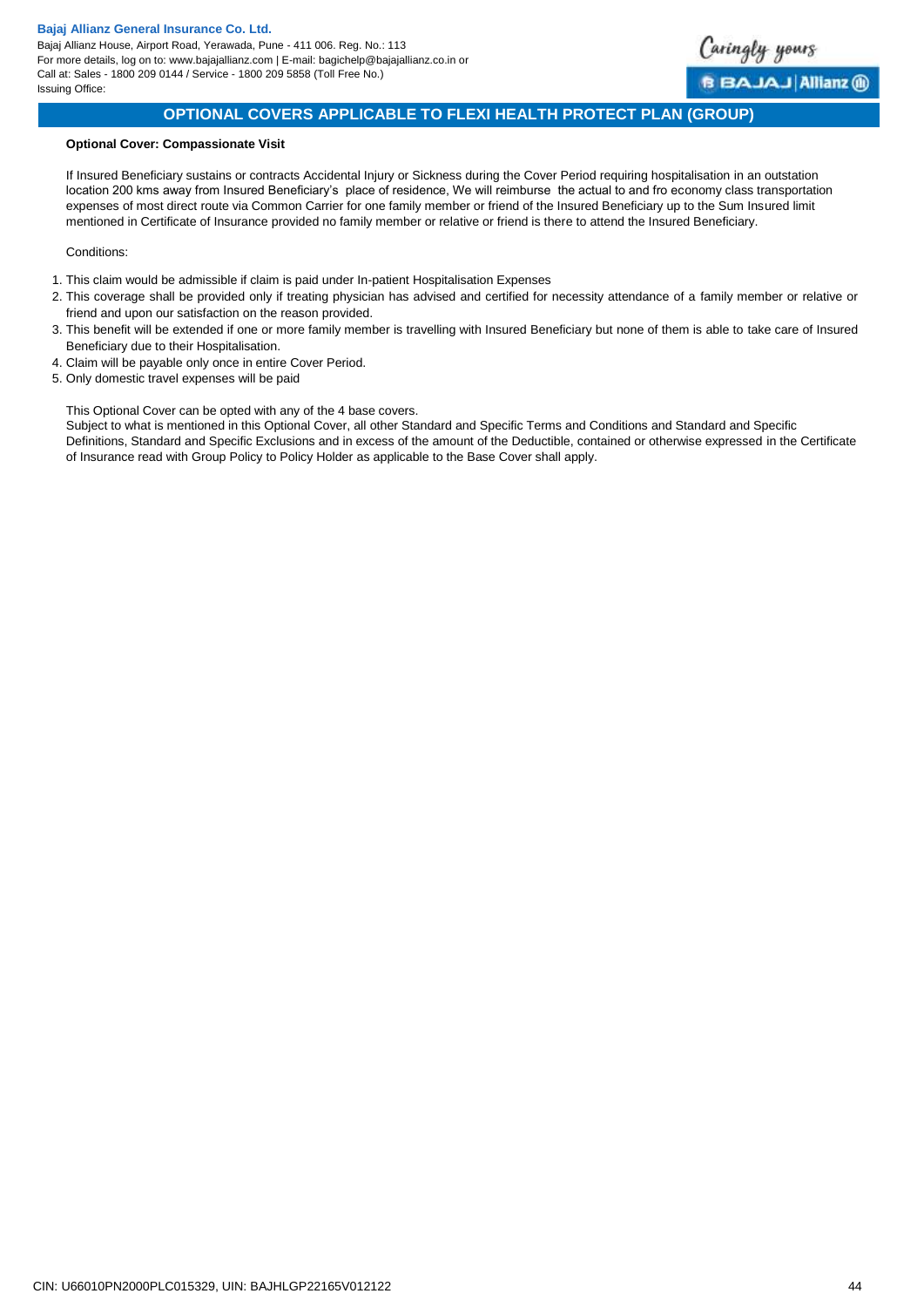

# **OPTIONAL COVERS APPLICABLE TO FLEXI HEALTH PROTECT PLAN (GROUP)**

### **Optional Cover: Cumulative Bonus**

If this cover is opted and insured beneficiary renew their Group Flexi health Protect Plan with Us without any break and there has been no claim in the preceding year, then We will increase the Limit of Indemnity by Percent amount of base Sum Insured per annum as mentioned in Certificate of Insurance, provided:

- i. This clause does not alter the annual character of this insurance
- ii. If a claim is made in any year where a cumulative increase has been applied, then the increased Limit of Indemnity in the Cover Period of the subsequent Flexi health protect Plan (Group) shall be reduced by the percentage opted, save that the limit of indemnity applicable to Your first Flexi health protect Plan (Group) with Us shall be preserved.

Options of Cumulative Bonus

- 5% of Sum Insured every year up to 100% of SI
- 10% of Sum Insured every year up to 100% of SI
- 20% of Sum Insured every year up to 100% of SI
- 50% of Sum Insured every year up to 100% of SI
- 50% of Sum Insured every year up to 150% of SI
- 50% of Sum Insured every year up to 200% of SI

<span id="page-44-0"></span>This optional cover can be opted with Base Cover 1: Medical Expenses Insurance only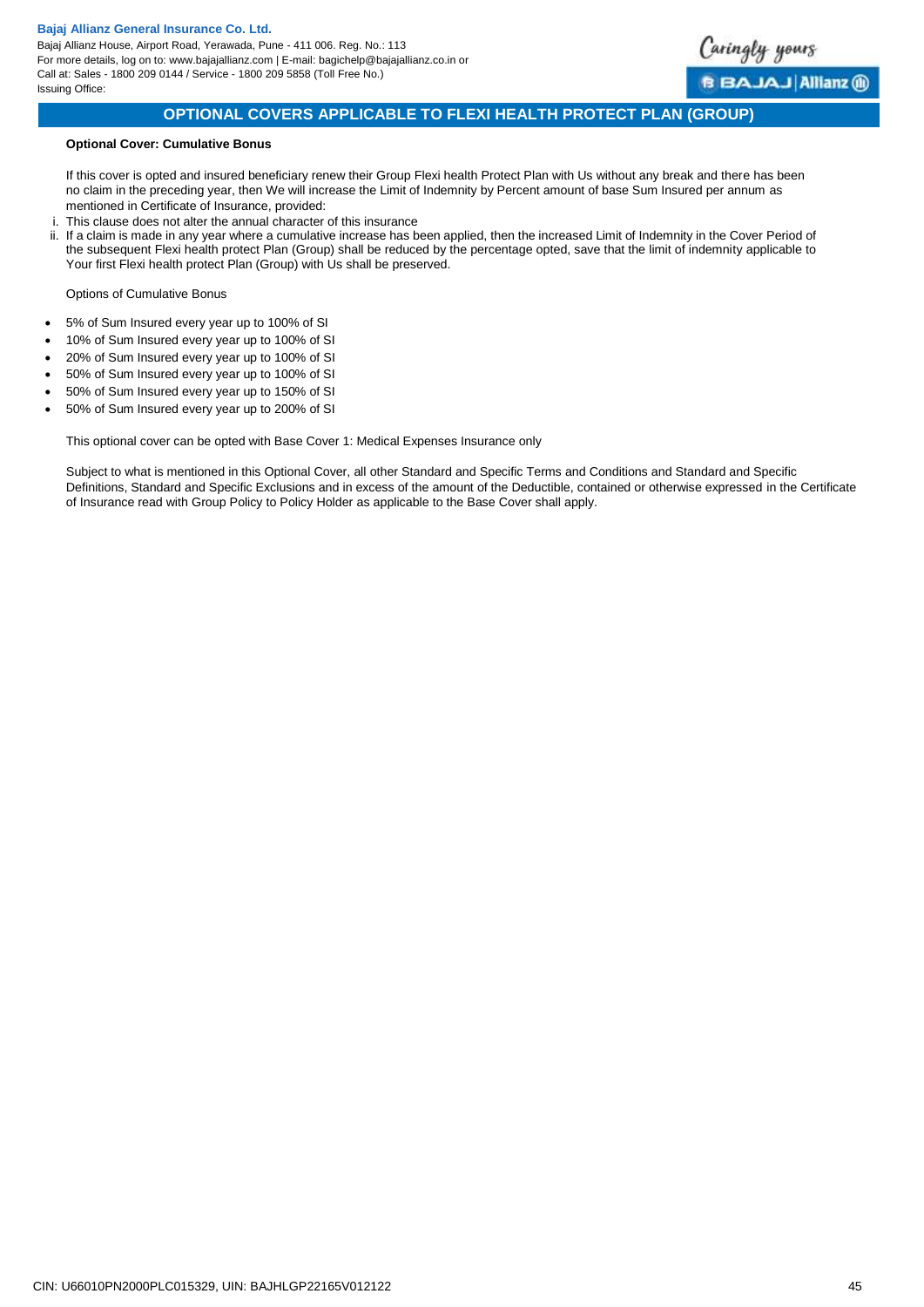Bajaj Allianz House, Airport Road, Yerawada, Pune - 411 006. Reg. No.: 113 For more details, log on to: www.bajajallianz.com | E-mail: bagichelp@bajajallianz.co.in or Call at: Sales - 1800 209 0144 / Service - 1800 209 5858 (Toll Free No.) Issuing Office:



# **OPTIONAL COVERS APPLICABLE TO FLEXI HEALTH PROTECT PLAN (GROUP)**

### **Optional Cover : Sum Insured Reinstatement**

If this cover is opted, then the Sum Insured under Base Cover 1 Section 1 "In-patient Hospitalisation / Inpatient Care Treatment " would be "reinstated" up to 100% of In-patient Hospitalisation Sum Insured as per below options specified on the Certificate of Insurance subject to below terms:

1. The reinstated Sum Insured would be triggered with the first paid claim itself and will be available for utilization for subsequent claim made by the Insured Beneficiary.

The sequence of utilization will be as follows:

- a. Base Sum Insured followed by b. Cumulative Bonus if any followed by
- c. Reinstated Sum Insured
- 2. The reinstated Sum Insured is applicable for Inpatient Hospitalisation Treatment only.
- 3. For any claim under this benefit the maximum liability shall not be more than Base Sum Insured.
- 4. This benefit is applicable Number of times as specified on Certificate of Insurance during each policy year & will not be carried forward to the subsequent policy year/ renewals if the benefit is not utilized.
- 5. This benefit is applicable only once in life time of Insured Beneficiary covered under this policy for claims regarding cancer and kidney failure requiring regular dialysis as defined under the policy.
- 6. Reinstatement of Sum Insured for floater Certificate of Insurance will be available at policy level.
- 7. For individual Sum Insured Certificate of Insurance it would be available on member level.

Options of Number of times of Sum Insured Reinstatement

- 1. Once
- 2. Twice
- 3. Unlimited
- 

<span id="page-45-0"></span>This optional cover can be opted with Base Cover 1: Medical Expenses Insurance only.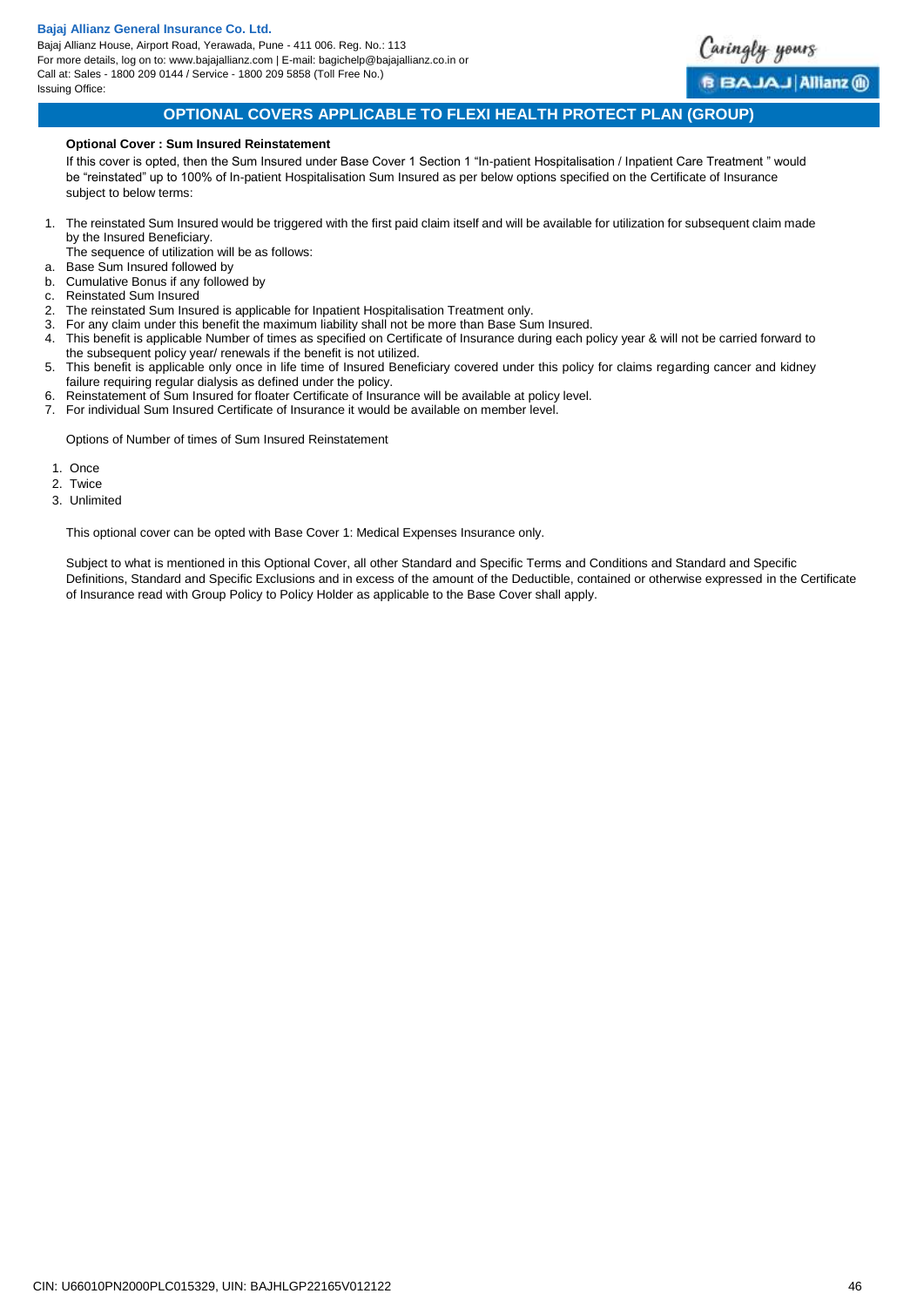Bajaj Allianz House, Airport Road, Yerawada, Pune - 411 006. Reg. No.: 113 For more details, log on to: www.bajajallianz.com | E-mail: bagichelp@bajajallianz.co.in or Call at: Sales - 1800 209 0144 / Service - 1800 209 5858 (Toll Free No.) Issuing Office:



<span id="page-46-0"></span>BAJAJ Allianz (ii)

# **OPTIONAL COVERS APPLICABLE TO FLEXI HEALTH PROTECT PLAN (GROUP)**

### **Optional Cover: Recharge Benefit**

If this cover is opted, then the Sum Insured under Base Cover 1 Section 1 "In-patient Hospitalisation / Inpatient Care Treatment " would be "recharged" up to the limit as per below options specified on the Certificate of Insurance provided that: The claim amount in a single claim exceeds Sum Insured and Cumulative Bonus (if any).

### **Options**

- 1. 10% of Sum Insured not exceeding 50,000
- 2. 20% of Base Cove Sum insured not exceeding 1 lac
- 3. 25% of Base Cove Sum insured not exceeding 2 lacs
- 4. 50% of Base Cove Sum insured not exceeding 5 lacs

Conditions applicable to Recharge Benefit-

- 1. This benefit is applicable only once during each policy year & will not be carried forward to the subsequent policy year/ renewals if the benefit is not utilized.
- 2. Recharge Benefit for floater Certificate of Insurance will be available at policy level.
- 3. For Individual Sum Insured Certificate of Insurance it would be available on member level.

This Optional Cover can be opted with Base Cover 1: Medical Expenses Insurance only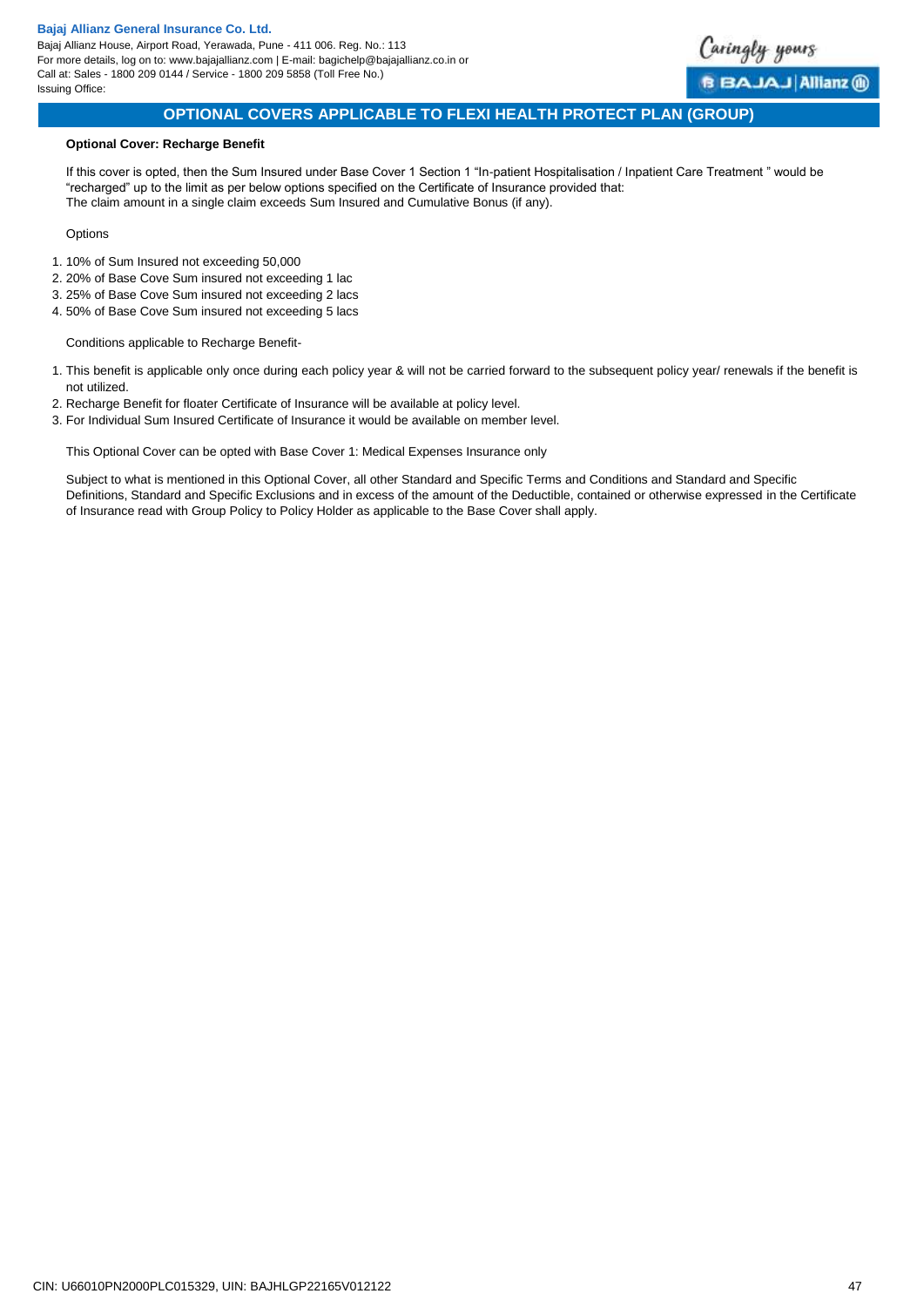Bajaj Allianz House, Airport Road, Yerawada, Pune - 411 006. Reg. No.: 113 For more details, log on to: www.bajajallianz.com | E-mail: bagichelp@bajajallianz.co.in or Call at: Sales - 1800 209 0144 / Service - 1800 209 5858 (Toll Free No.) Issuing Office:



# **OPTIONAL COVERS APPLICABLE TO FLEXI HEALTH PROTECT PLAN (GROUP)**

### **Optional Cover: International Cover – emergency care only**

If this cover is opted, We will indemnify for Reasonable and Customary Medical Expenses incurred for Inpatient Hospitalisation expenses incurred outside India and anywhere across the world up to the limit as specified against In-patient Hospitalisation Treatment in the Certificate of Insurance for any Emergency Hospitalisation incurred during Cover Period subject to conditions below:

Conditions applicable to International Cover – emergency care only

- a. Pre and post Hospitalisation expenses are excluded
- b. This cover is not applicable if the Insured Beneficiary is Non-Resident Indian or any Indian Resident residing outside India for a period of 180 days and above.

Note

- 1. The payment of any claim under this benefit will be based on the rate of exchange published by Reserve Bank of India as on the Date of Loss.
- 2. Insured Beneficiary have to additionally provide all pages of Passport and VISA for this specific cover for processing claim.
- 3. Claims consistent with Emergency care as per policy defined wordings are to be supported by detailed medical records.

<span id="page-47-0"></span>This Optional Cover can be opted with Base Cover 1: Medical Expenses Insurance only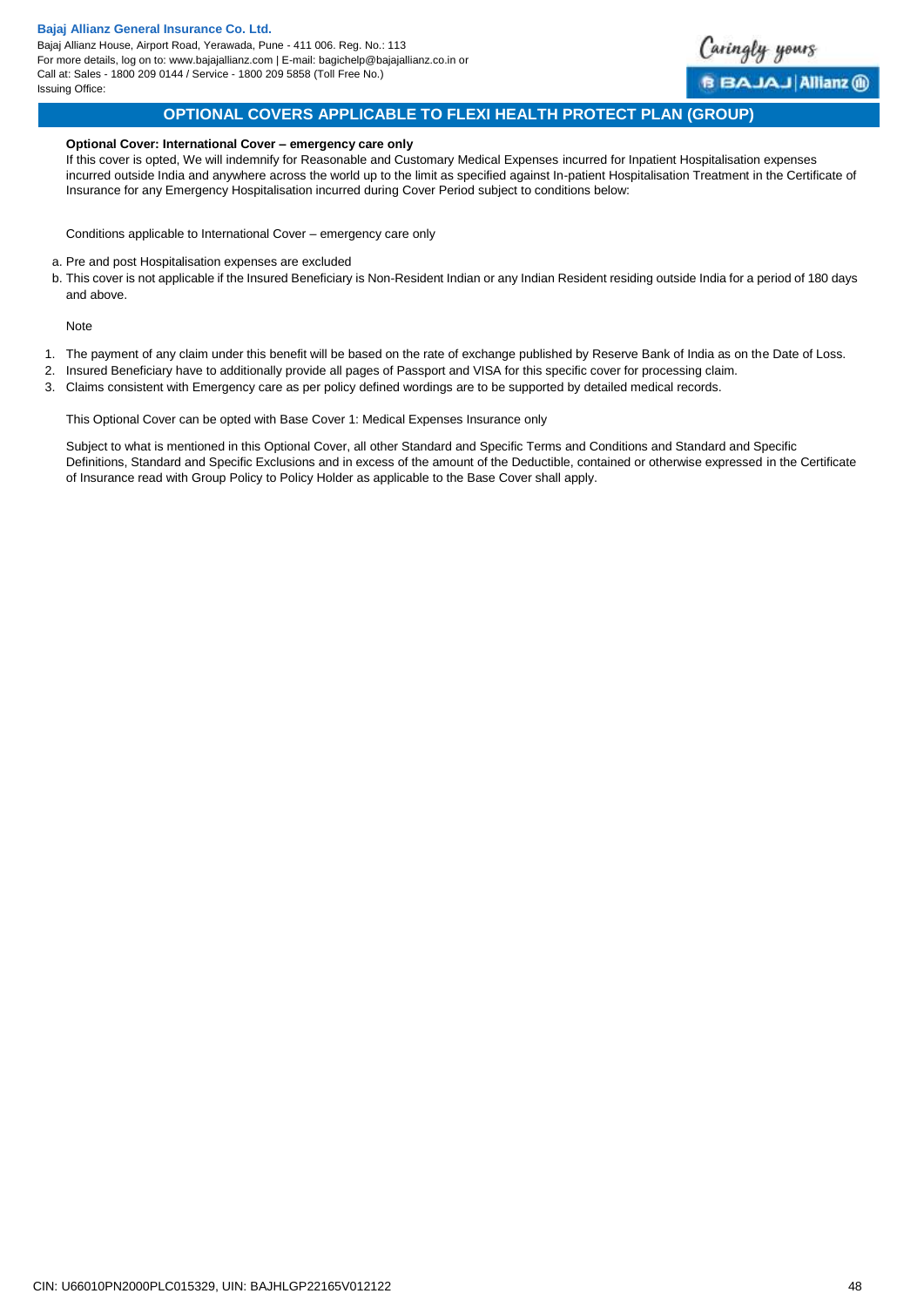Bajaj Allianz House, Airport Road, Yerawada, Pune - 411 006. Reg. No.: 113 For more details, log on to: www.bajajallianz.com | E-mail: bagichelp@bajajallianz.co.in or Call at: Sales - 1800 209 0144 / Service - 1800 209 5858 (Toll Free No.) Issuing Office:



# **OPTIONAL COVERS APPLICABLE TO FLEXI HEALTH PROTECT PLAN (GROUP)**

### **Optional Cover: Corporate Buffer**

We will provide a Corporate Buffer upto Sum Insured as specified in the Certificate of Insurance during the Policy Year, provided that:

- i. All other terms, exclusions and conditions contained in the Policy or endorsed thereon remain unchanged.
- ii. This Benefit will be available for those Insured Beneficiary/ies who have already exhausted their Sum Insured limit as mentioned in the Certificate of Insurance.
- iii. Any Benefit accrued under this cover cannot be carried forward to the subsequent Policy Year.
- iv. Corporate Buffer cannot be used for Ailments/procedures with Sub-limits unless specified.

All claims under this Benefit can be made as per the process defined under Base Cover Terms and Conditions

### **Options:**

### **Type of Ailment:**

- 1. All Accidental Injuries and illnesses
- 2. For Accidental claims only
- 3. For specified Critical ailments

### **Type of Coverage:**

- 1. Up to Per Family SI
- 2. Up to Full Corporate Buffer SI

#### **Note-**

- 1. This Optional Cover shall be applicable for Employer-employee groups only.
- <span id="page-48-0"></span>2. This Optional Cover can be opted with Base Cover 1: Medical Expenses Insurance only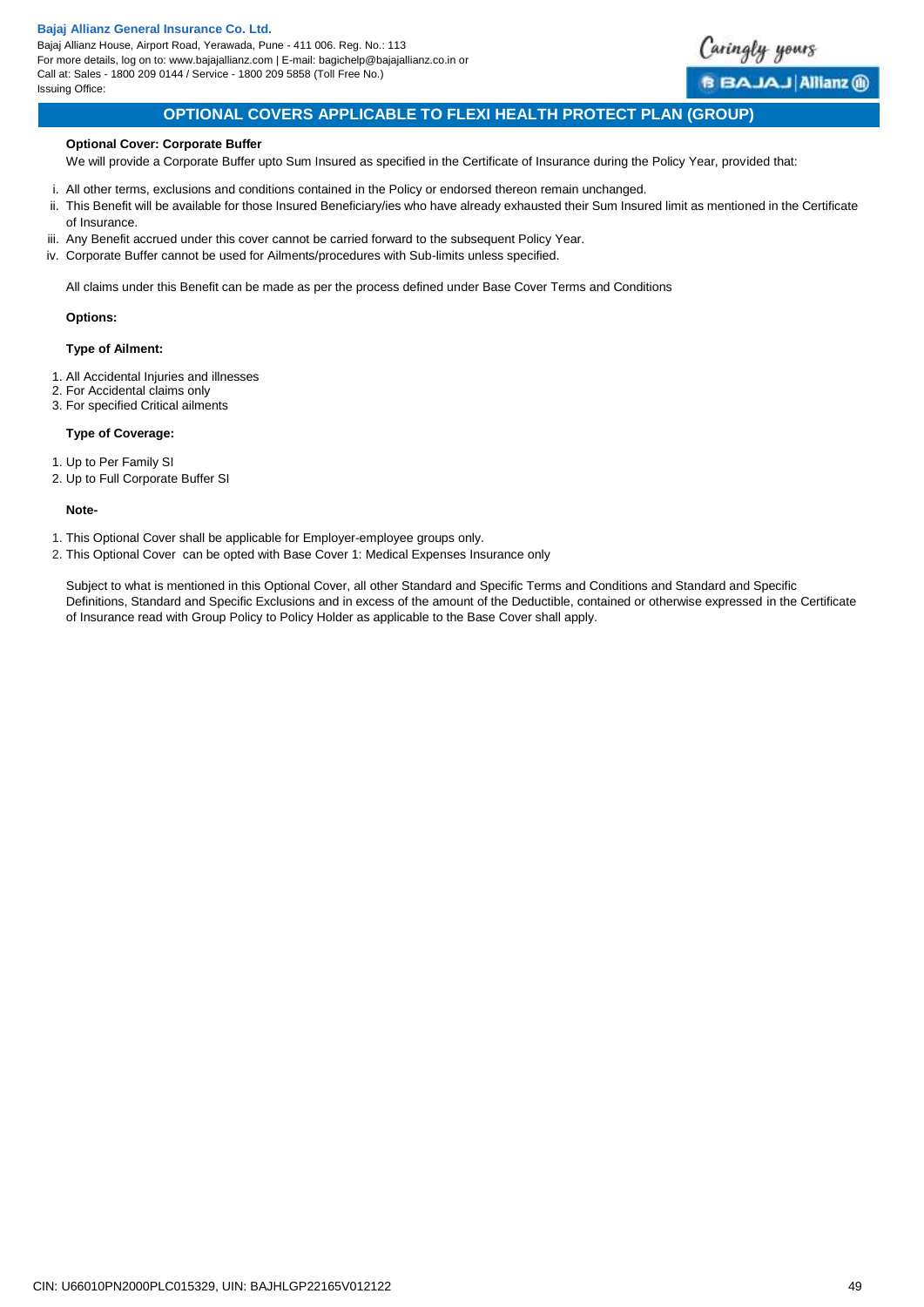Bajaj Allianz House, Airport Road, Yerawada, Pune - 411 006. Reg. No.: 113 For more details, log on to: www.bajajallianz.com | E-mail: bagichelp@bajajallianz.co.in or Call at: Sales - 1800 209 0144 / Service - 1800 209 5858 (Toll Free No.) Issuing Office:



# **OPTIONAL COVERS APPLICABLE TO FLEXI HEALTH PROTECT PLAN (GROUP)**

### **Optional Cover: HIV - Anti retroviral Therapy**

If this cover is opted, We will indemnify for Reasonable and Customary Medical Expenses incurred for Anti-retroviral therapy related expenses availed on Outpatient basis arising due any condition directly or indirectly caused by, or associated with Human T-cell Lymphotropic Virus Type III (HTLD - III) or Lymohadinopathy Associated Virus (LAV) or the Mutants Derivative or Variations Deficiency Syndrome or any Syndrome or condition of similar kind commonly referred to as AIDS, HIV and its complications including sexually transmitted diseases up to the Sum Insured stated in the Certificate of Insurance against this cover, subject otherwise to all other terms, conditions and exclusions of the Certificate of Insurance read with Policy.

<span id="page-49-0"></span>This Optional Cover can be opted with Base Cover 1: Medical Expenses Insurance only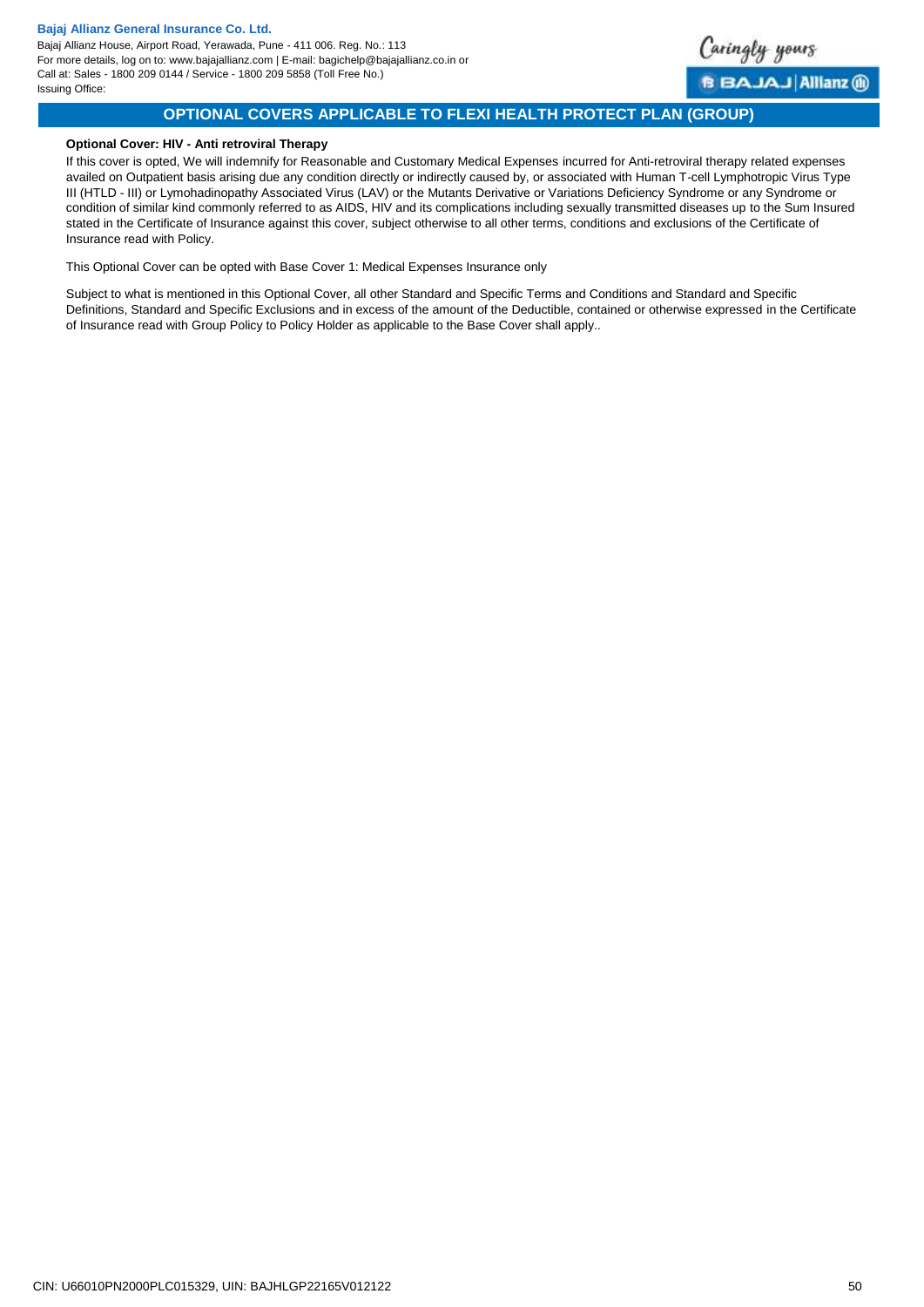Bajaj Allianz House, Airport Road, Yerawada, Pune - 411 006. Reg. No.: 113 For more details, log on to: www.bajajallianz.com | E-mail: bagichelp@bajajallianz.co.in or Call at: Sales - 1800 209 0144 / Service - 1800 209 5858 (Toll Free No.) Issuing Office:

<span id="page-50-0"></span>

# **OPTIONAL COVERS APPLICABLE TO FLEXI HEALTH PROTECT PLAN (GROUP)**

### **Optional Cover: Gender Reassignment Treatment**

If this cover is opted, We will indemnify for Reasonable and Customary Medical Expenses incurred for Gender Re-alignment Treatment taken by Insured Beneficiary during the Cover Period, up to the Sum Insured stated in the Certificate of Insurance towards

- Hormone Therapy: The treatment involves hormone therapy (administered either on an In-patient or outpatient basis) like Testosterone (masculinizing hormones) for Trans Man (Female to Male) and oestrogen (feminizing hormones) for Trans Woman (Male to Female).
- Surgical Intervention including but not limited to below listed procedures such as
- Genital surgery for Male-to-Female transsexuals
- Genital surgery for Female-to-Male transsexuals

Condition applicable to Gender Re-assignment Treatment-

- Coverage in the policy would be as per the WPATH protocol.
- This include (but not restricted to) primary care, gynecologic and urologic care, reproductive surgery options, voice related surgeries and communication therapy, mental health support services (e.g., assessment, counseling, psychotherapy), and hormonal and surgical treatments. Active Line of Treatment would not be applicable for this treatment.

Note: If this Optional Cover is opted, then Exclusion D. II.04 from Base Cover will be deemed to be inoperative for the purpose and within scope of this coverage only.

This Optional Cover can be opted with Base Cover 1: Medical Expenses Insurance only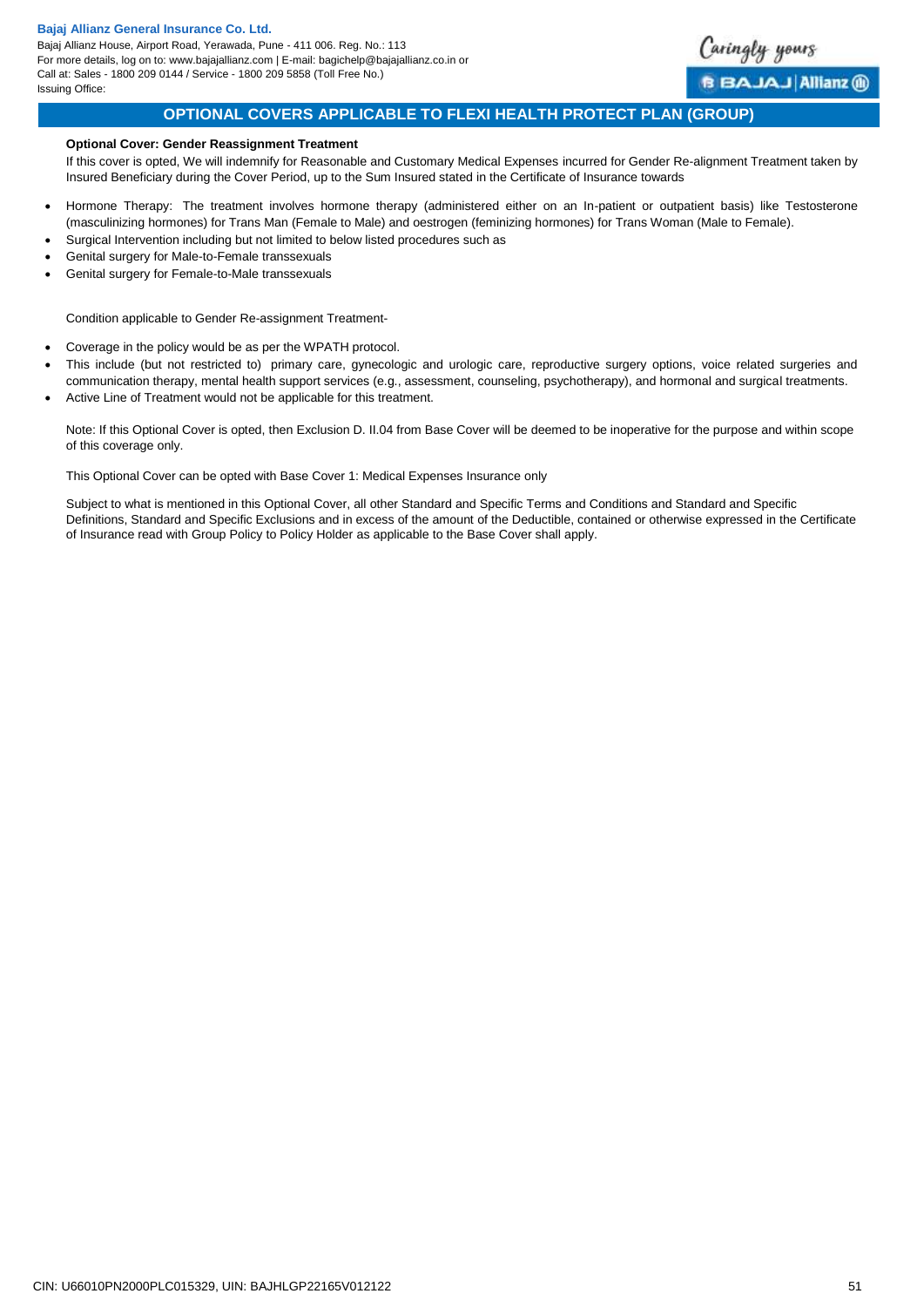

# **OPTIONAL COVERS APPLICABLE TO FLEXI HEALTH PROTECT PLAN (GROUP)**

### **Optional Cover: Wellness Services**

The Group Manager can opt for any of the following Services on a Cashless basis only. The Certificate of Insurance will specify the scope of cover applicable to the opted services.

This Optional Cover can be opted with any of the 4 base Covers.

i. **Health Risk Assessment (HRA):** The Company will provide Insured Beneficiary with Health Risk Assessment (HRA) tool, as specified in the Policy Certificate, for evaluation of the Insured Beneficiary's health and quality of life during the Period of Cover.

"HRA" shall mean any online questionnaire tool, as specified in the Policy Certificate, for evaluation of the Insured Beneficiary's health and quality of life by reviewing the current lifestyle practices, habits, diet, existing health issues, pathology, family history and others, affecting the Insured Beneficiary's health status.

Online HRA shall be provided through our wellness platform. Awareness on health can be provided based on the health status of the Insured Beneficiary.

#### ii. **Electronic Health Records**

The company will provide a digital tool for digitalized health record options with in wellness platform which allows insured securely and confidentially manage their health information online, helps record their current health status and medical history with lifetime access of health records.

#### iii. **Kid's Vaccination Tracker**

The company will provide a vaccination tracker option within wellness platform which helps Insured Beneficiary to find information he/she needs about child vaccination. He/she gets schedule of WHO recommended vaccines for their kid's with due date. Also, provides option to set reminder for next due vaccination.

iv. **Tele- Consultation:** If the Insured Beneficiary and or Insured Beneficiary is suffering from any illness or injury he / she can consult Medical Practitioner/ Physician/Doctor listed on the Digital platform of concerned service provider's application via video, audio, or chat channel as specified in Policy Schedule or Certificate of Insurance.

This cover shall be in compliance with the Telemedicine Practice Guidelines dated 25th of March 2020 and as amended from time to time.

- v. **E-Second Opinion:** If the Insured Beneficiary is suffering from any Critical illness or medical condition occurring during the Cover Period he / she can opt for E-Second Opinion from Medical Practitioner/ Physician/Doctor listed on the Digital platform of concerned service provider's application via video, audio, or chat channel as specified in Policy Schedule or Certificate of Insurance.
- The Insured Beneficiary is free to choose whether or not to act on the E- Second Opinion
- We shall not be deemed to substitute the Insured Beneficiary's visit or consultation to an independent Medical Practitioner
- vi. **Health Services**: Insured Beneficiary can avail Health Services as specified in Policy Schedule or Certificate of Insurance. These Health Services can be Onsite Health Services or Offsite Health Services as opted by Group Manager. Health Services" may include but not be limited to below services:
- **Health Services** provided by a Medical Practitioner/Healthcare Professional through a clinic such as evaluation of specified health parameters, Medical Procedures, Vaccinations, First Aid etc.
- **Wellness Sessions** provided by Healthcare Professionals/Health Service Providers for creating awareness/ training/ education on complete wellbeing. These may include sessions for physical fitness, diet and nutrition, spiritual, occupational, environmental, financial, social and mental wellbeing and safety related parameters by relevant.
- **"Heath Camp"** shall mean any planned on-site or off-site camp focusing on health parameters such as but not limited to vaccination, eye screening, and dental screening, health talk, Body composition analysis, Bone Mineral Density check-up.

Onsite shall mean within the place of work of the Insured Beneficiary or a specified location. Offsite shall mean outside of workplace of the Insured Beneficiary or elsewhere

### vii. **Work Life Balance Programs:**

Insured Beneficiary can participate in "Work Life Balance Program" as opted by Group Manager. These services are not meant to be availed in replacement of the Medical Advice or treatment provided by a Medical Practitioner. The Insured Beneficiary must not avail or continue if they have received any express instructions from the treating/consulting Medical Practitioner.

Work Life Balance Programs shall mean any of the following:

- i. **Lifestyle management program** with a specific focus such as but not limited to smoking cessation, stress management to educate, empower and engage Insured Beneficiary/ies to become more aware about their health and proactively manage it. Each Insured Beneficiary shall have access to wellness coach. These programs can be app /web/chat/call based with/without wearable devices.
- ii. **Pregnancy management care program**: Customized pregnancy program, online app/web based and telephonic general tips and suggestions to expectant parents on antenatal support, labour preparation and post-partum support. These services are to educate, empower and engage the expecting parents, which will include but are not limited to customised diet plan, fitness advice, emotional support, educating on changes in the body, caution signs, advises on tests and scans, labour pain management, lactation counselling and counselling on breathing exercises for the expectant mother with discounts on pharmacy and necessary diagnostics. These programs can be app /web based with/without wearable devices.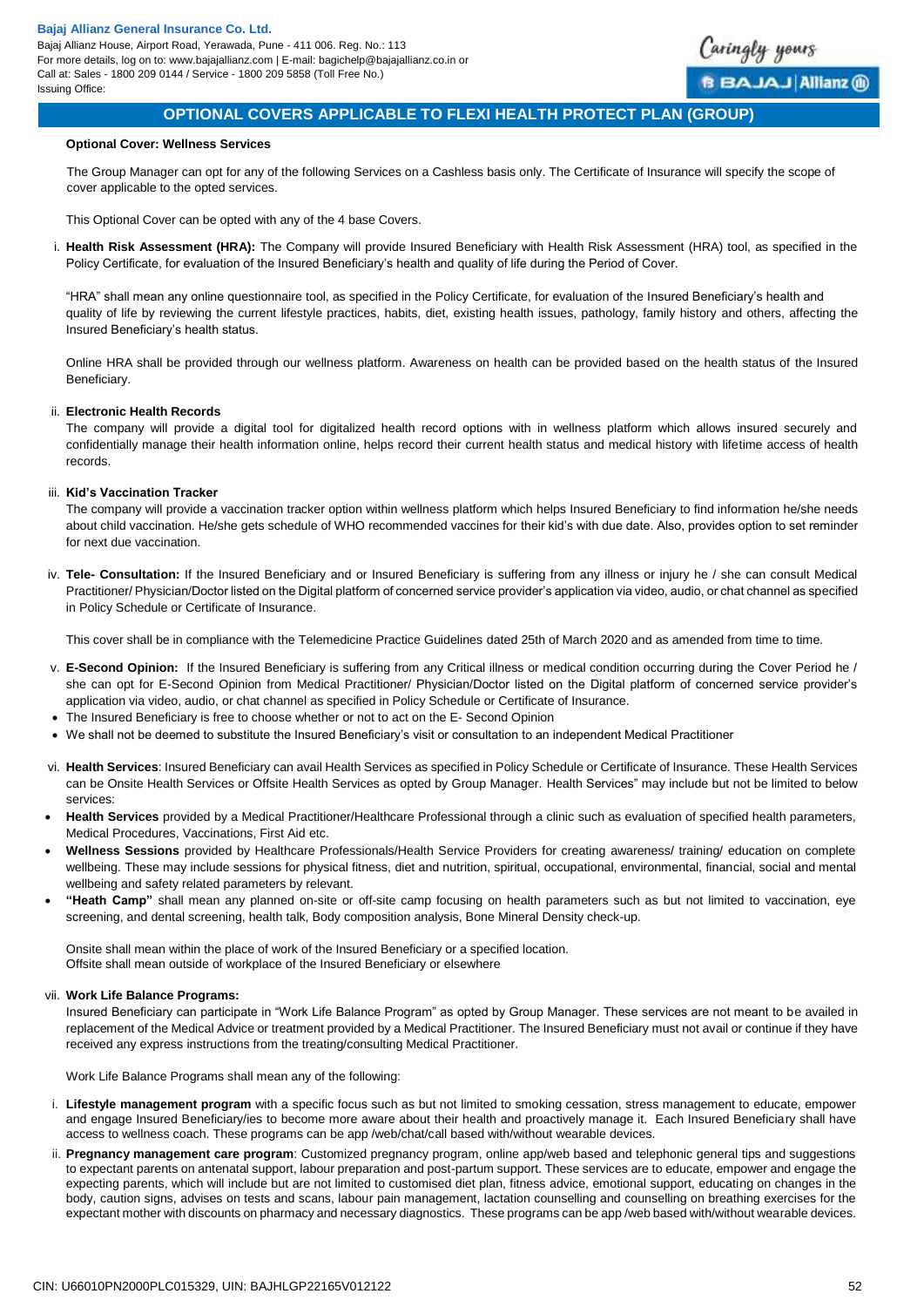

<span id="page-52-0"></span>BAJAJ Allianz (ii)

# **OPTIONAL COVERS APPLICABLE TO FLEXI HEALTH PROTECT PLAN (GROUP)**

- iii. **Disease management program** will cover customized program for Insured Beneficiary/ies with any lifestyle disease or borderline cases, to educate, empower and engage Insured Beneficiary/ies to become more aware of their health and proactively manage it, each Insured Beneficiary shall have access to wellness coach. This program can be app/web/call/chat based with/without wearable devices.
- iv. **Employee Assistance Services (EAP) services** will cover customized program for Insured Beneficiary/ies with a specific focus such as but not limited to shift worker support program, gender diversity program, one to one counselling each insured shall have access to wellness coach. The programs can be offered thru app/web/chat/call based.
- v. **Value Added Services**: On Group Manager's request, We will arrange Value Added Services for the Insured Beneficiary/ies to avail as specified in the Certificate of Insurance. These may include but not be limited to Discount on services offered by Networks/Health care service providers on OPD consultation, Medicine, Lab investigations, Home Health care services, Fitness Centre Memberships.

### **Specific Condition applicable to Wellness Services:**

- 1. We shall not assume any liability towards any loss or damage arising out of or in relation to any opinion, actual or alleged errors, omissions and representations made by the Clinics/Network Provider/Health Service Provider in relation to the same.
- 2. The Insured Beneficiary is free to choose whether to act on the advice received in whole or in part. We shall not be liable or responsible for any consequences occurred thereof.
- 3. By seeking and availing services under this cover, the Insured Beneficiary is not prohibited or advised against visiting or consulting with any other independent Medical Practitioner or commencing or continuing any treatment advised by such Medical Practitioner.
- 4. Health records in respect of the Insured Beneficiary may be made available by digital modes for certain services directly to the Insured Beneficiary on request.

This Optional Cover can be opted with any of the 4 base Covers.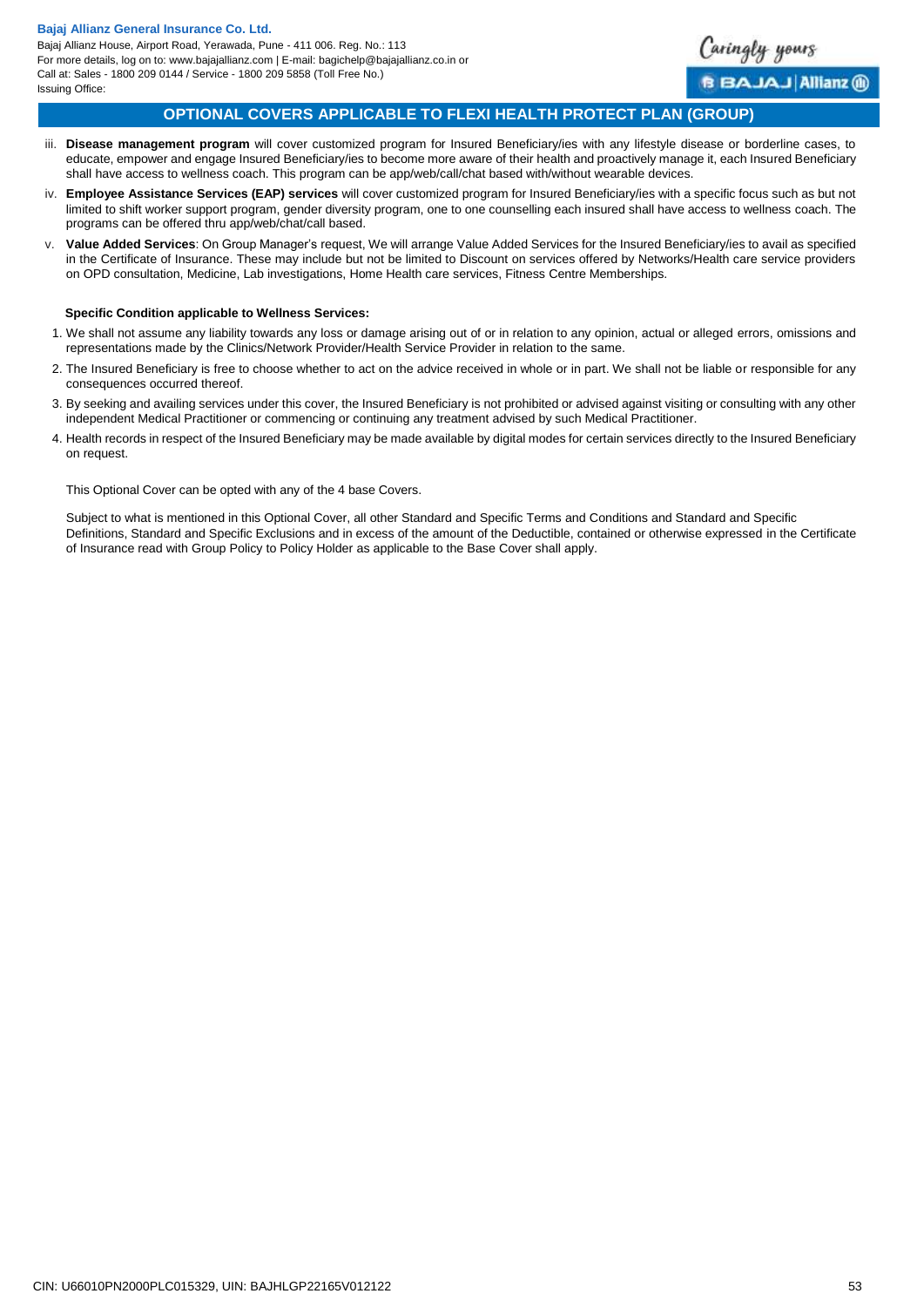

# **OPTIONAL COVERS APPLICABLE TO FLEXI HEALTH PROTECT PLAN (GROUP)**

### **Optional Cover: Wellbeing Benefits**

Wellbeing Benefits intend to promote, incentivize and reward the Insured Beneficiary/ies for maintaining a healthy life style through various wellness activities. The Insured Beneficiary will be eligible for Wellbeing Benefits as specified in Policy Schedule or Certificate of Insurance.

Wellbeing Benefits will be enabled and administered online through BAGIC Digital Wellness Platform: insurance wallet/pro-fit.biaz.in

These Wellbeing Benefits can be opted with any of the 4 Base Covers.

Options:

- i. Basic Plan
- ii. Advanced Plan

#### **OPTION 1: BASIC PLAN**

At each renewal of Flexi health Protect Plan (Group) with *Us, the Insured Beneficiary* will be entitled for a Wellbeing Discount on Renewal Premium subject to below mentioned criteria being fulfilled by *Insured Beneficiary* during the preceding Policy Year.

| Sr. No         | <b>Health Parameter</b>       | <b>Health Criteria</b>                     |                  |  |  |
|----------------|-------------------------------|--------------------------------------------|------------------|--|--|
| 1              | <b>Health Risk Assessment</b> | Complete the online health risk assessment |                  |  |  |
| 2              | $HbA1c$ (%)                   | Up to 6.5%                                 |                  |  |  |
| 3              | Fasting Blood Sugar           | Up to 120 mg/dl                            |                  |  |  |
| 4              | Blood Pressure (mm of Hg)     | Systolic                                   | <b>Diastolic</b> |  |  |
|                |                               | Up to 140                                  | Up to 90         |  |  |
| 5              | Body Mass Index (BMI)         | $18 - 25$                                  |                  |  |  |
| 6              | Serum Cholesterol             | 200mg/dl                                   |                  |  |  |
| $\overline{7}$ | <b>Steps Count</b>            | 5,000 steps daily for 20 days every month  |                  |  |  |
| 8              | Haemoglobin                   | Male-13-18mg/dl                            |                  |  |  |
|                |                               | Female-11-15mg/dl                          |                  |  |  |

| <b>Parameters Achieved</b>                                       | Wellbeing<br><b>Discount</b> |
|------------------------------------------------------------------|------------------------------|
| $4/5$ out of 8                                                   | 5.00%                        |
| $6/7$ out of $8$                                                 | 7.50%                        |
| 8 out of 8                                                       | 10.00%                       |
| 8 out of 8 and walks for 10,000<br>steps for 20 days every month | 12.50%                       |

### **Specific Conditions:**

- 1. Wellbeing discount is applicable for members aged 25 years and above
- 2. In Floater Certificate of Insurance, discount will be offered basis the average of number of Parameters Achieved by all Insured Beneficiary's aged 25 years & above.
- 3. Discount under Floater Policy = Total No. of Parameters achieved by eligible members
	- Total No. of eligible members in the family
- 4. The below mentioned criteria should be fulfilled each year in case of long-term Certificate of Insurance.

## **OPTION 2: ADVANCED**

Insured Beneficiary can participate in Wellness Activities which help in improving their overall Wellbeing and earn Wellness Reward Points. The Reward Points earned, can then be utilized to avail Wellbeing Benefits as specified in Policy Schedule or Certificate of Insurance.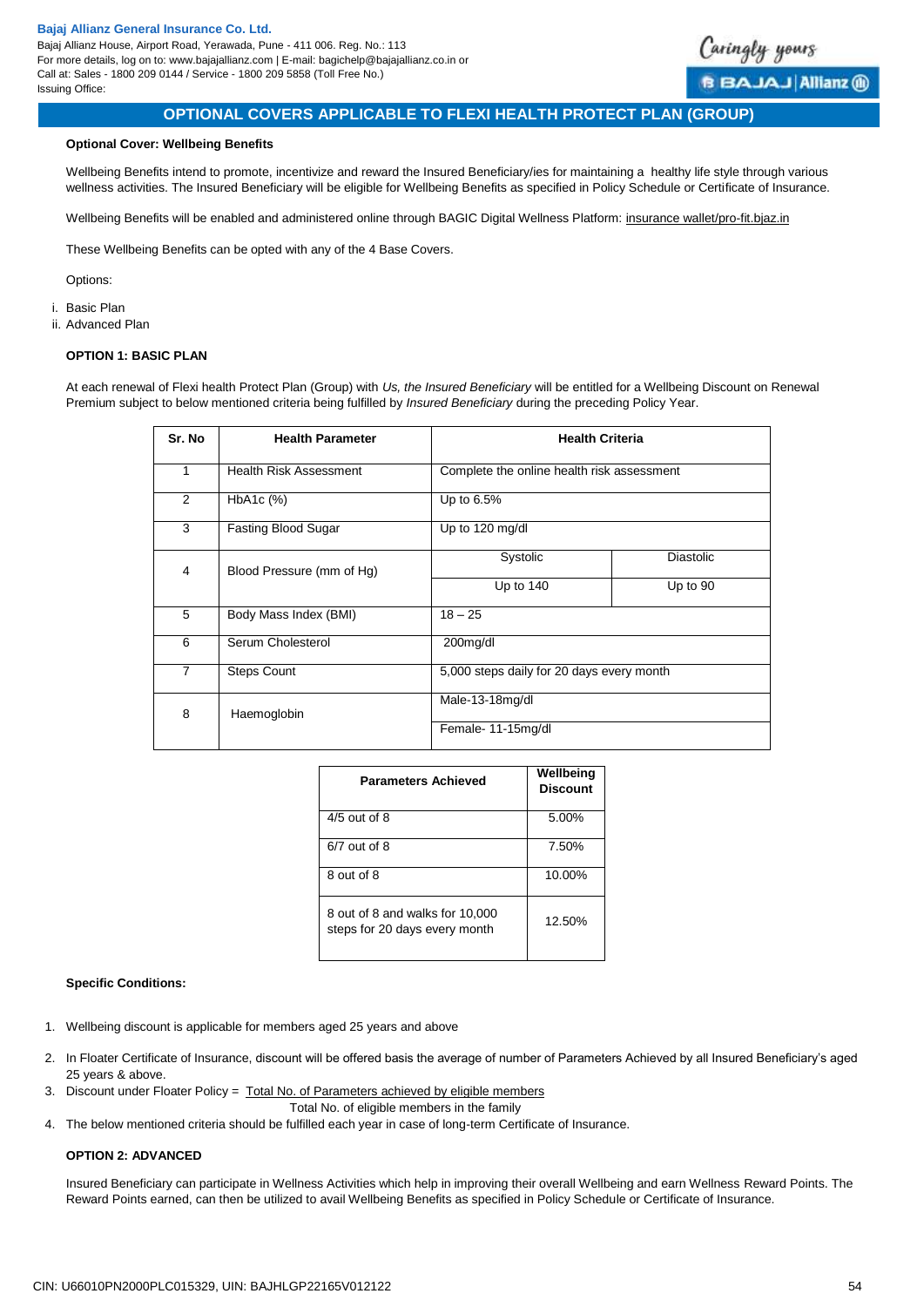Bajaj Allianz House, Airport Road, Yerawada, Pune - 411 006. Reg. No.: 113 For more details, log on to: www.bajajallianz.com | E-mail: bagichelp@bajajallianz.co.in or Call at: Sales - 1800 209 0144 / Service - 1800 209 5858 (Toll Free No.) Issuing Office:



# **OPTIONAL COVERS APPLICABLE TO FLEXI HEALTH PROTECT PLAN (GROUP)**

### **Wellness Activities & Earning of Rewards Points:**

| <b>Wellness Activity</b>                                                                                                                                                                                             | Reward<br><b>Points</b> | <b>Maximum</b><br>Reward<br><b>Points</b> | <b>Criteria</b>                                                                                                                                                                     |
|----------------------------------------------------------------------------------------------------------------------------------------------------------------------------------------------------------------------|-------------------------|-------------------------------------------|-------------------------------------------------------------------------------------------------------------------------------------------------------------------------------------|
| Online Health Risk Assessment                                                                                                                                                                                        | 100                     | 100                                       | Complete all the questions within one month from staring Policy<br><b>Inception Date</b>                                                                                            |
| Medical Risk Assessment:<br>- Blood Pressure<br>-Lipid Profile<br>- Fasting Blood Sugar & PP or HBa1C<br>- Serum Creatinine<br>- Heamogram                                                                           | 400                     | 500                                       | Completes all the test and submits the reports will get 400<br>points.<br>If all the test results are normal will get additional 100 points                                         |
| PAP Smear (Female above age 45)                                                                                                                                                                                      | 100                     | 150                                       | Completes the test and submits report will get 100 points.<br>If results are normal will get additional 50 points.                                                                  |
| Mammogram (Female above age 45)                                                                                                                                                                                      | 100                     | 150                                       | Completes the test and submits report will get 100 points.<br>If results are normal will get additional 50 points.                                                                  |
| PSA (Male Above 45 age)                                                                                                                                                                                              | 100                     | 150                                       | Completes the test and submits report will get 100 points.<br>If results are normal will get additional 50 points.                                                                  |
| 2D Echo                                                                                                                                                                                                              | 100                     | 150                                       | Completes the test and submits report will get 100 points.<br>If results are normal will get additional 50 points.                                                                  |
| <b>TMT</b>                                                                                                                                                                                                           | 100                     | 150                                       | Completes the test and submits report will get 100 points.<br>If results are normal will get additional 50 points.                                                                  |
| Average Daily/20 days a month Steps in a<br>Policy Year are between - 5001 to 8000                                                                                                                                   | 200                     | 200                                       | Insured Beneficiary has to download the BAGIC "Caringly<br>Yours" App for tracking steps taken.                                                                                     |
| Average Daily/20 days a month Steps in a<br>Policy Year are between - 8001 to 10000                                                                                                                                  | 300                     | 300                                       | Insured Beneficiary has to download the BAGIC "Caringly<br>Yours" App for tracking steps taken.                                                                                     |
| Average Daily/20 days a month Steps in a<br>Policy Year are more than 10000                                                                                                                                          | 400                     | 400                                       | Insured Beneficiary has to download the BAGIC "Caringly<br>Yours" App for tracking steps taken.                                                                                     |
| Participation in professional sporting events<br>like Marathon/ Cyclothon/ Swimathon etc                                                                                                                             | 200                     | 200                                       | Insured Beneficiary has to submit relevant document proofs to<br><b>BAGIC</b>                                                                                                       |
| Membership in a health club (For 1 year or<br>more) - In a Gym / Yoga Centre / Zumba<br>Classes / Aerobic Exercise/ Sports Club/<br>Pilates Classes/ Swimming / Tai Chi/ Martial<br>Arts / Gymnastics/ Dance Classes | 400                     | 400                                       | If Insured Beneficiary is not member of health club he/she has to<br>join within 3 months from commencement of policy<br>Proof: Subscription                                        |
| Quit Smoking-                                                                                                                                                                                                        | 100                     | 100                                       | Self-declaration                                                                                                                                                                    |
| Participation in Weight Management program<br>for overweight customers                                                                                                                                               | 150                     | 200                                       | On subscription Insured Beneficiary shall get 150 reward points.<br>After completion of program if BMI within normal range will get<br>50 additional points.<br>Proof: Subscription |